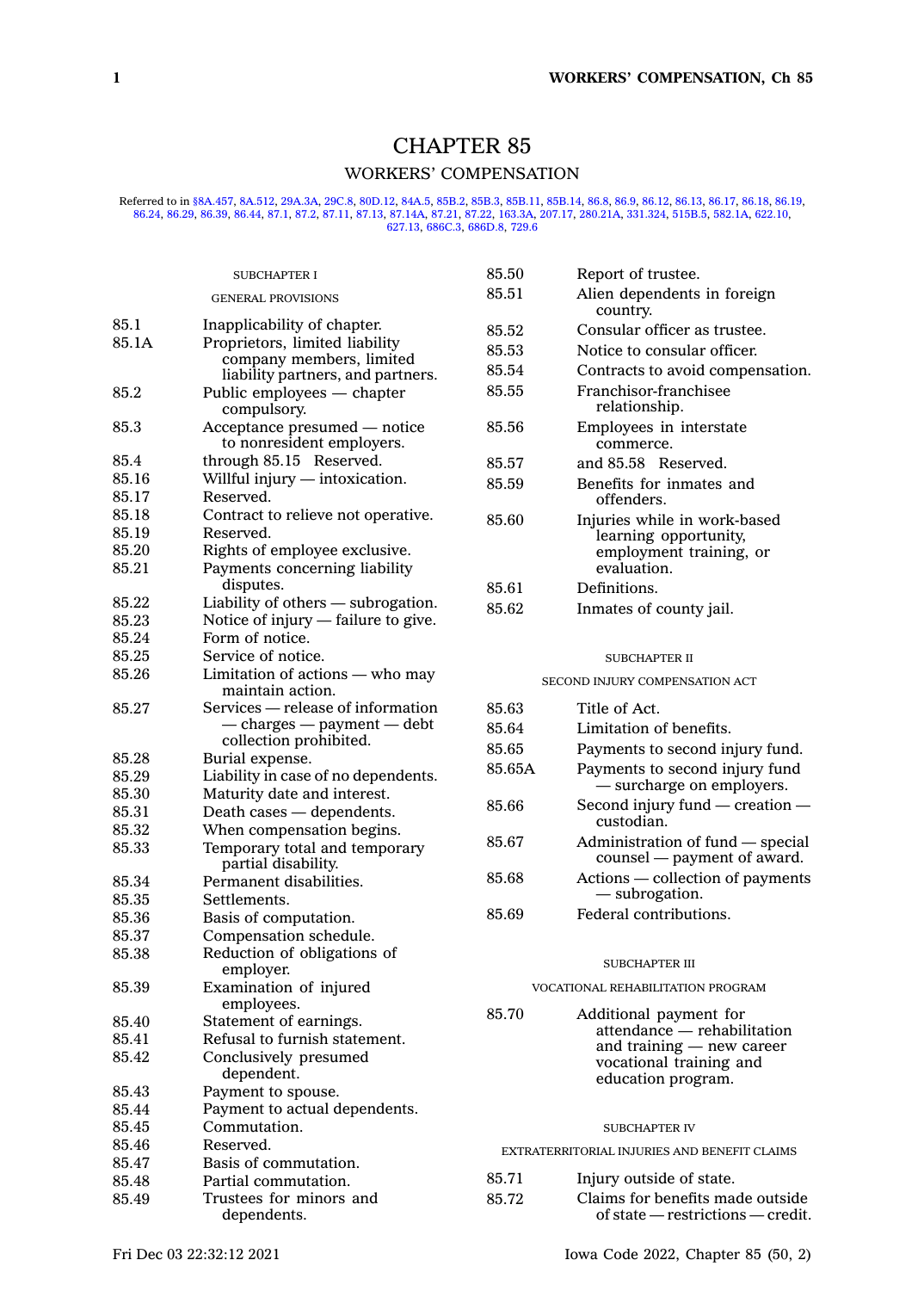### SUBCHAPTER I

### GENERAL PROVISIONS

#### **85.1 Inapplicability of chapter.**

Except as provided in [subsection](https://www.legis.iowa.gov/docs/code/85.1.pdf) 6 of this [section](https://www.legis.iowa.gov/docs/code/85.1.pdf), this [chapter](https://www.legis.iowa.gov/docs/code//85.pdf) does not apply to:

1. Any employee engaged in any type of service in or about <sup>a</sup> private dwelling except that after July 1, 1997, this [chapter](https://www.legis.iowa.gov/docs/code//85.pdf) shall apply to such persons who earn one thousand five hundred dollars or more from such employer for whom employed at the time of the injury during the twelve consecutive months prior to the injury, provided the employee is not <sup>a</sup> regular member of the household. For purposes of this [subsection](https://www.legis.iowa.gov/docs/code/85.1.pdf), *"member of the household"* is defined to be the spouse of the employer or relatives of either the employer or spouse residing on the premises of the employer.

2. Persons whose employment is purely casual and not for the purpose of the employer's trade or business, except that after July 1, 1997, this [chapter](https://www.legis.iowa.gov/docs/code//85.pdf) shall apply to such employees who earn one thousand five hundred dollars or more from such employer for whom employed at the time of the injury during the twelve consecutive months prior to the injury.

3. Persons engaged in agriculture, insofar as injuries incurred by employees while engaged in agricultural pursuits or any operations immediately connected therewith whether on or off the premises of the employer, except:

*a.* This [chapter](https://www.legis.iowa.gov/docs/code//85.pdf) applies to persons not specifically exempted by paragraph *"b"* of [this](https://www.legis.iowa.gov/docs/code/85.1.pdf) [subsection](https://www.legis.iowa.gov/docs/code/85.1.pdf) if at the time of injury the person is employed by an employer whose total cash payroll to one or more persons other than those exempted by paragraph *"b"* of this [subsection](https://www.legis.iowa.gov/docs/code/85.1.pdf) amounted to two thousand five hundred dollars or more during the preceding calendar year.

*b.* The following persons or employees or groups of employees are specifically included within the exemption from coverage of this [chapter](https://www.legis.iowa.gov/docs/code//85.pdf) provided by this [subsection](https://www.legis.iowa.gov/docs/code/85.1.pdf):

(1) The spouse of the employer, parents, brothers, sisters, children, and stepchildren of either the employer or the spouse of the employer, and the spouses of the brothers, sisters, children, and stepchildren of either the employer or the spouse of the employer.

(2) The spouse of <sup>a</sup> partner of <sup>a</sup> partnership, the parents, brothers, sisters, children, and stepchildren of either <sup>a</sup> partner or the spouse of <sup>a</sup> partner, and the spouses of the brothers, sisters, children, and stepchildren of either <sup>a</sup> partner or the spouse of <sup>a</sup> partner, who are employed by the partnership and actually engaged in agricultural pursuits or operations immediately connected with the agricultural pursuits either on or off the premises of the partnership. For the purpose of this [section](https://www.legis.iowa.gov/docs/code/85.1.pdf), *"partnership"* includes partnerships, limited partnerships, and joint ventures.

(3) Officers of <sup>a</sup> family farm corporation or members of <sup>a</sup> limited liability company, spouses of the officers or members, the parents, brothers, sisters, children, and stepchildren of either the officers or members, or the spouses of the officers or members, and the spouses of the brothers, sisters, children, and stepchildren of either the officers or members, or the spouses of the officers or members who are employed by the corporation or limited liability company, the primary purpose of which, although not necessarily the stated purpose, is farming or ownership of agricultural land, and who are actually engaged in agricultural pursuits or operations immediately connected with the agricultural pursuits either on or off the premises of the corporation or limited liability company.

(4) A person engaged in agriculture as an owner of agricultural land, as <sup>a</sup> farm operator, or as <sup>a</sup> person engaged in agriculture who is exempt from coverage under this [chapter](https://www.legis.iowa.gov/docs/code//85.pdf) by [subsection](https://www.legis.iowa.gov/docs/code/85.1.pdf) 3, paragraph *"b"*, subparagraph (1), (2), or (3), while exchanging labor with another owner of agricultural land, farm operator, or person engaged in agriculture who is exempt from coverage under this [chapter](https://www.legis.iowa.gov/docs/code//85.pdf) by [subsection](https://www.legis.iowa.gov/docs/code/85.1.pdf) 3, paragraph *"b"*, subparagraph (1), (2), or (3), for the mutual benefit of all such persons.

4. Persons entitled to benefits pursuant to [chapters](https://www.legis.iowa.gov/docs/code//410.pdf) 410 and [411](https://www.legis.iowa.gov/docs/code//411.pdf).

5. The president, vice president, secretary, and treasurer of <sup>a</sup> corporation other than <sup>a</sup> family farm corporation, not to exceed four officers per corporation, if such an officer knowingly and voluntarily rejects workers' compensation coverage pursuant to [section](https://www.legis.iowa.gov/docs/code/87.22.pdf) 87.22.

6. Employers may with respect to an employee or <sup>a</sup> classification of employees exempt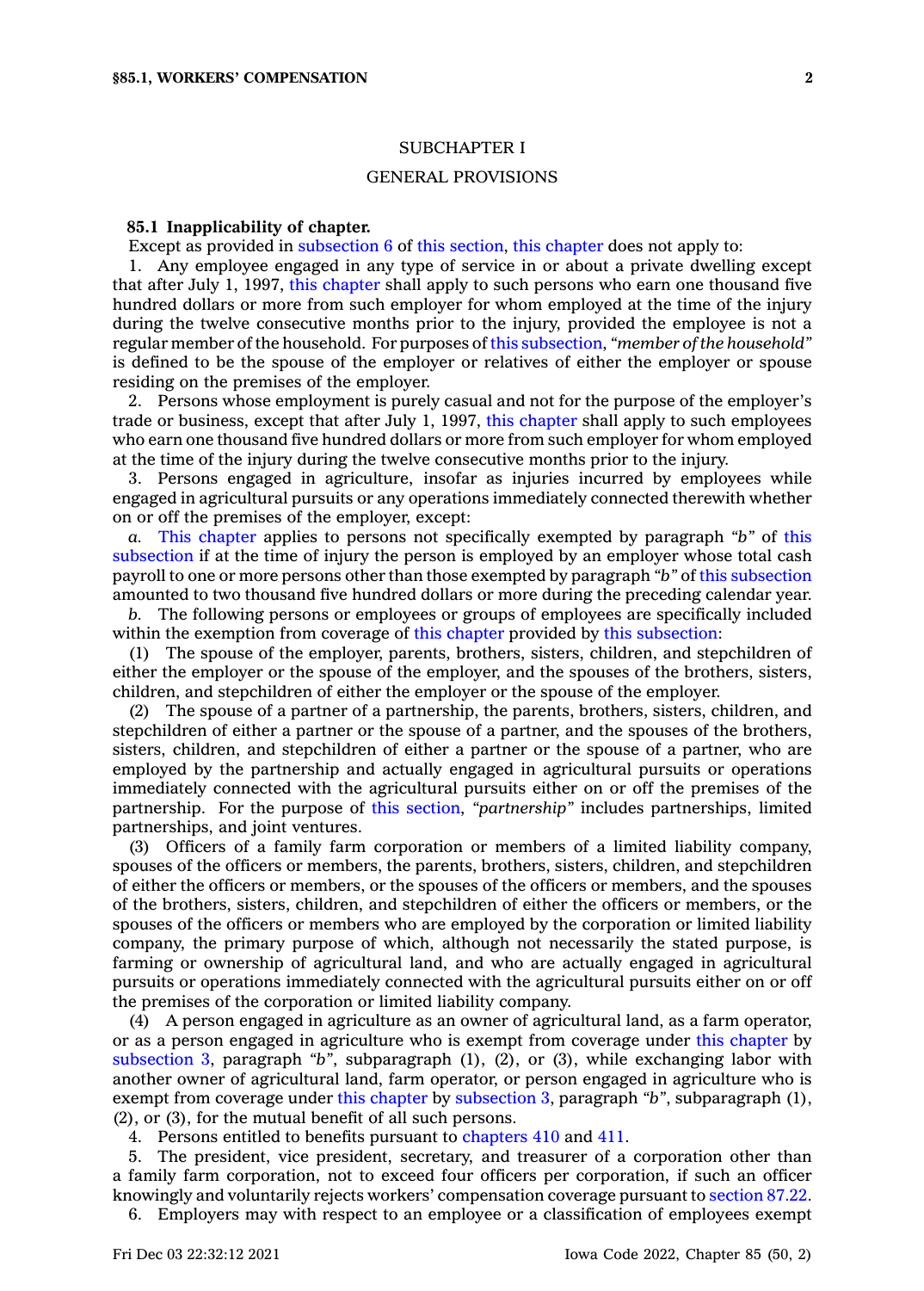from coverage provided by this [chapter](https://www.legis.iowa.gov/docs/code//85.pdf) pursuant to [subsection](https://www.legis.iowa.gov/docs/code/85.1.pdf) 1, 2, or 3, other than the employee or classification of employees with respect to whom <sup>a</sup> rule of liability or <sup>a</sup> method of compensation is established by the Congress of the United States, assume <sup>a</sup> liability for compensation imposed upon employers by this [chapter](https://www.legis.iowa.gov/docs/code//85.pdf), for the benefit of employees within the coverage of this [chapter](https://www.legis.iowa.gov/docs/code//85.pdf), by the purchase of valid workers' compensation insurance that does not specifically exclude the employee or classification of employees. The purchase of and acceptance by an employer of valid workers' compensation insurance applicable to the employee or classification of employees constitutes an assumption by the employer of liability without any further act on the part of the employer, but only with respect to the employee or classification of employees as are within the coverage of the workers' compensation insurance contract and only for the time period in which the insurance contract is in force. Upon an election of such coverage, the employee or classification of employees shall accept compensation in the manner provided by this [chapter](https://www.legis.iowa.gov/docs/code//85.pdf) and the employer shall be relieved from any other liability for recovery of damage, or other compensation for injury.

[S13, §2477-m; C24, 27, 31, 35, 39, §**1361;** C46, 50, 54, 58, 62, 66, 71, 73, 75, 77, 79, 81, §85.1; 82 Acts, ch [1161,](https://www.legis.iowa.gov/docs/acts/1982/CH1161.pdf) §1, 2, ch [1221,](https://www.legis.iowa.gov/docs/acts/1982/CH1221.pdf) §1]

83 [Acts,](https://www.legis.iowa.gov/docs/acts/1983/CH0036.pdf) ch 36, §1, 2, 8; 84 Acts, ch [1067,](https://www.legis.iowa.gov/docs/acts/1984/CH1067.pdf) §14; 96 Acts, ch [1059,](https://www.legis.iowa.gov/docs/acts/1996/CH1059.pdf) §1; 97 [Acts,](https://www.legis.iowa.gov/docs/acts/1997/CH0043.pdf) ch 43, §1, 2; 2007 [Acts,](https://www.legis.iowa.gov/docs/acts/2007/CH0128.pdf) ch 128, §1

Referred to in [§85.2](https://www.legis.iowa.gov/docs/code/85.2.pdf), [85.61](https://www.legis.iowa.gov/docs/code/85.61.pdf), [85.62](https://www.legis.iowa.gov/docs/code/85.62.pdf), [87.21](https://www.legis.iowa.gov/docs/code/87.21.pdf)

# **85.1A Proprietors, limited liability company members, limited liability partners, and partners.**

A proprietor, limited liability company member, limited liability partner, or partner who is actively engaged in the proprietor's, limited liability company member's, limited liability partner's, or partner's business on <sup>a</sup> substantially full-time basis may elect to be covered by the workers' compensation law of this state by purchasing valid workers' compensation insurance specifically including the proprietor, limited liability company member, limited liability partner, or partner. The election constitutes an assumption by the employer of workers' compensation liability for the proprietor, limited liability company member, limited liability partner, or partner for the time period in which the insurance contract is in force. The proprietor, limited liability company member, limited liability partner, or partner shall accept compensation in the manner provided by the workers' compensation law and the employer is relieved from any other liability for recovery of damages, or other compensation for injury.

86 Acts, ch [1074,](https://www.legis.iowa.gov/docs/acts/1986/CH1074.pdf) §1; 96 Acts, ch [1059,](https://www.legis.iowa.gov/docs/acts/1996/CH1059.pdf) §2; 2001 [Acts,](https://www.legis.iowa.gov/docs/acts/2001/CH0087.pdf) ch 87, §1 Referred to in [§85.61](https://www.legis.iowa.gov/docs/code/85.61.pdf), [87.22](https://www.legis.iowa.gov/docs/code/87.22.pdf)

# **85.2 Public employees — chapter compulsory.**

Where the state, county, municipal corporation, school corporation, area education agency, or city under any form of government is the employer, the provisions of this [chapter](https://www.legis.iowa.gov/docs/code//85.pdf) for the payment of compensation and amount thereof for an injury sustained by an employee of such employer shall be exclusive, compulsory, and obligatory upon both employer and employee, except as otherwise provided in [section](https://www.legis.iowa.gov/docs/code/85.1.pdf) 85.1. For the purposes of this [chapter](https://www.legis.iowa.gov/docs/code//85.pdf), elected and appointed officials shall be employees.

[S13, §2477-m; C24, 27, 31, 35, 39, §**1362;** C46, 50, 54, 58, 62, 66, 71, 73, 75, 77, 79, 81, §85.2]

#### **85.3 Acceptance presumed — notice to nonresident employers.**

1. Every employer, not specifically excepted by the provisions of this [chapter](https://www.legis.iowa.gov/docs/code//85.pdf), shall provide, secure, and pay compensation according to the provisions of this [chapter](https://www.legis.iowa.gov/docs/code//85.pdf) for any and all personal injuries sustained by an employee arising out of and in the course of the employment, and in such cases, the employer shall be relieved from other liability for recovery of damages or other compensation for such personal injury.

2. Any employer who is <sup>a</sup> nonresident of this state, for whom services are performed within this state by any employee, is deemed to be doing business in this state by virtue of having such services performed and the employer and employee shall be subject to the jurisdiction of the workers' compensation commissioner and to all of the provisions of [this](https://www.legis.iowa.gov/docs/code//85.pdf) [chapter](https://www.legis.iowa.gov/docs/code//85.pdf), [chapters](https://www.legis.iowa.gov/docs/code//85A.pdf) 85A, [85B](https://www.legis.iowa.gov/docs/code//85B.pdf), [86](https://www.legis.iowa.gov/docs/code//86.pdf), and [87](https://www.legis.iowa.gov/docs/code//87.pdf), as to any and all personal injuries sustained by the employee arising out of and in the course of such employment within this state. In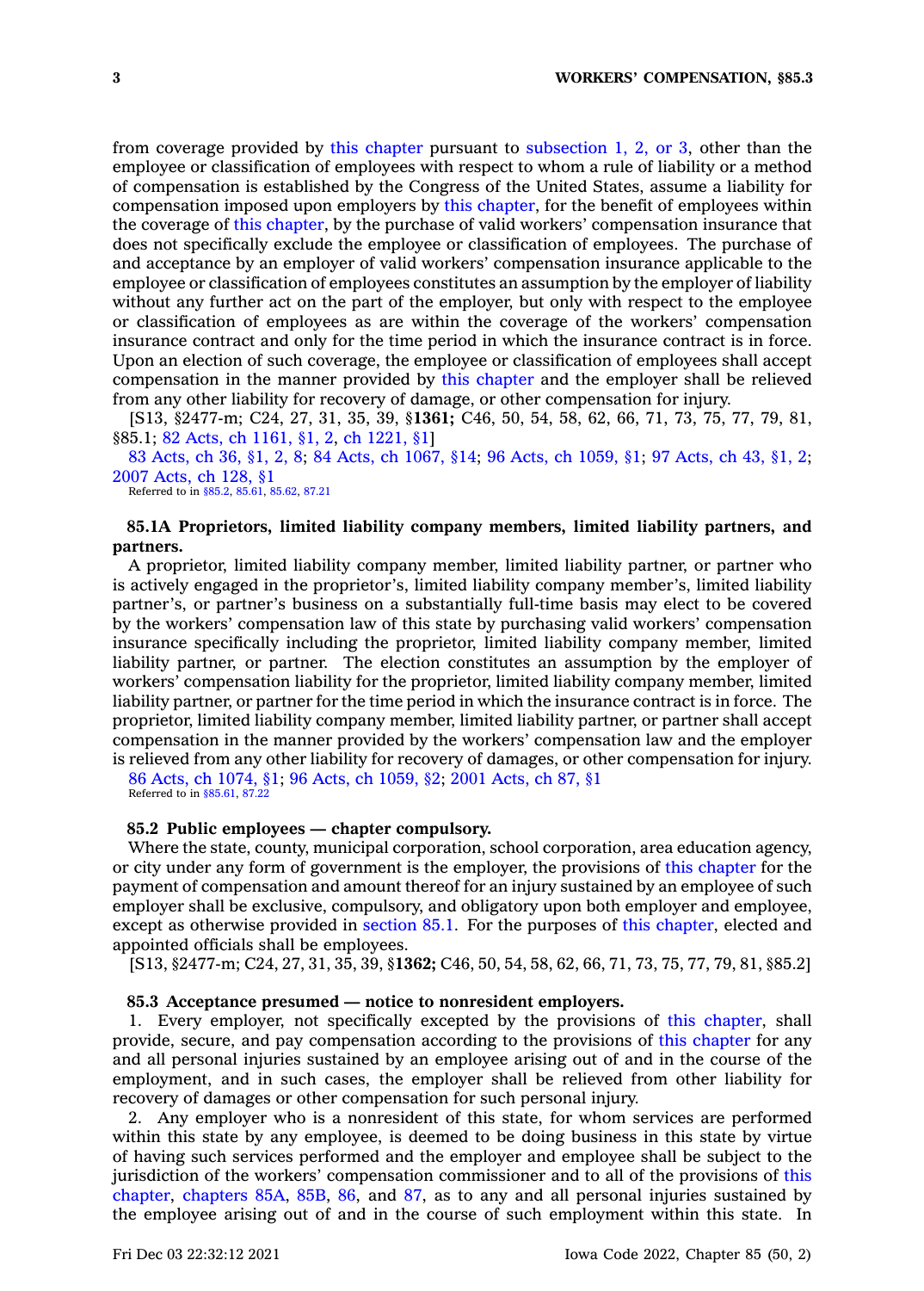#### **§85.3, WORKERS' COMPENSATION 4**

addition, every corporation, individual, personal representative, partnership, or association that has the necessary minimum contact with this state shall be subject to the jurisdiction of the workers' compensation commissioner, and the workers' compensation commissioner shall hold such corporation, individual, personal representative, partnership, or association amenable to suit in this state in every case not contrary to the provisions of the Constitution of the United States.

3. *a.* Service of process or original notice upon <sup>a</sup> nonresident employer may be performed as provided in [section](https://www.legis.iowa.gov/docs/code/617.3.pdf) 617.3 or as provided in the Iowa rules of civil procedure. In addition, service may be made on any corporation, individual, personal representative, partnership, or association that has the necessary minimum contact with this state as provided in **rule of [civil](https://www.legis.iowa.gov/docs/ACO/CourtRulesChapter/1.pdf) [procedure](https://www.legis.iowa.gov/docs/ACO/CourtRulesChapter/1.pdf) 1.305** within or without this state or, if such service cannot be made, in any manner consistent with due process of law prescribed by the workers' compensation commissioner.

*b.* In addition to those persons authorized to receive personal service as in civil actions as permitted by [chapter](https://www.legis.iowa.gov/docs/code//17A.pdf) 17A and this [chapter](https://www.legis.iowa.gov/docs/code//85.pdf), such employer shall be deemed to have appointed the secretary of state of this state as its lawful attorney upon whom may be served or delivered any and all notices authorized or required by the provisions of this [chapter](https://www.legis.iowa.gov/docs/code//85.pdf), [chapters](https://www.legis.iowa.gov/docs/code//85A.pdf) 85A, [85B](https://www.legis.iowa.gov/docs/code//85B.pdf), [86](https://www.legis.iowa.gov/docs/code//86.pdf), [87](https://www.legis.iowa.gov/docs/code//87.pdf), and [17A](https://www.legis.iowa.gov/docs/code//17A.pdf), and to agree that any and all such services or deliveries of notice on the secretary of state shall be of the same legal force and validity as if personally served upon or delivered to such nonresident employer in this state.

*c.* This [section](https://www.legis.iowa.gov/docs/code/85.3.pdf) does not limit or affect the right to serve an original notice upon any corporation, individual, personal representative, partnership, or association within or without this state in any manner otherwise permitted by statute or rule.

4. For purposes of this [section](https://www.legis.iowa.gov/docs/code/85.3.pdf), <sup>a</sup> nonresident employer is any employer that is not <sup>a</sup> resident of Iowa as defined in [section](https://www.legis.iowa.gov/docs/code/617.3.pdf) 617.3.

[S13, §2477-m; C24, 27, 31, 35, 39, §**1363;** C46, 50, 54, 58, 62, 66, 71, 73, 75, 77, 79, 81, §85.3] 98 Acts, ch [1061,](https://www.legis.iowa.gov/docs/acts/1998/CH1061.pdf) §11; 2000 Acts, ch [1007,](https://www.legis.iowa.gov/docs/acts/2000/CH1007.pdf) §1; 2000 Acts, ch [1232,](https://www.legis.iowa.gov/docs/acts/2000/CH1232.pdf) §46; 2008 Acts, ch [1032,](https://www.legis.iowa.gov/docs/acts/2008/CH1032.pdf) [§201](https://www.legis.iowa.gov/docs/acts/2008/CH1032.pdf)

#### **85.4 through 85.15** Reserved.

### **85.16 Willful injury — intoxication.**

No compensation under this [chapter](https://www.legis.iowa.gov/docs/code//85.pdf) shall be allowed for an injury caused:

1. By the employee's willful intent to injure the employee's self or to willfully injure another.

2. *a.* By the employee's intoxication, which did not arise out of and in the course of employment but which was due to the effects of alcohol or another narcotic, depressant, stimulant, hallucinogenic, or hypnotic drug not prescribed by an authorized medical practitioner, if the intoxication was <sup>a</sup> substantial factor in causing the injury.

*b.* For the purpose of disallowing compensation under this [subsection](https://www.legis.iowa.gov/docs/code/85.16.pdf), both of the following apply:

(1) If the employer shows that, at the time of the injury or immediately following the injury, the employee had positive test results reflecting the presence of alcohol, or another narcotic, depressant, stimulant, hallucinogenic, or hypnotic drug which drug either was not prescribed by an authorized medical practitioner or was not used in accordance with the prescribed use of the drug, it shall be presumed that the employee was intoxicated at the time of the injury and that intoxication was <sup>a</sup> substantial factor in causing the injury.

(2) Once the employer has made <sup>a</sup> showing as provided in subparagraph (1), the burden of proof shall be on the employee to overcome the presumption by establishing that the employee was not intoxicated at the time of the injury, or that intoxication was not <sup>a</sup> substantial factor in causing the injury.

3. By the willful act of <sup>a</sup> third party directed against the employee for reasons personal to such employee.

[S13, §2477-m, -m1; C24, 27, 31, 35, 39, §**1376;** C46, 50, 54, 58, 62, 66, 71, 73, 75, 77, 79, 81, §85.16]

83 [Acts,](https://www.legis.iowa.gov/docs/acts/1983/CH0105.pdf) ch 105, §1; 2017 [Acts,](https://www.legis.iowa.gov/docs/acts/2017/CH0023.pdf) ch 23, §1, 24

2017 amendment to subsection 2 applies to injuries occurring on or after July 1, 2017; 2017 [Acts,](https://www.legis.iowa.gov/docs/acts/2017/CH23.pdf) ch 23, §24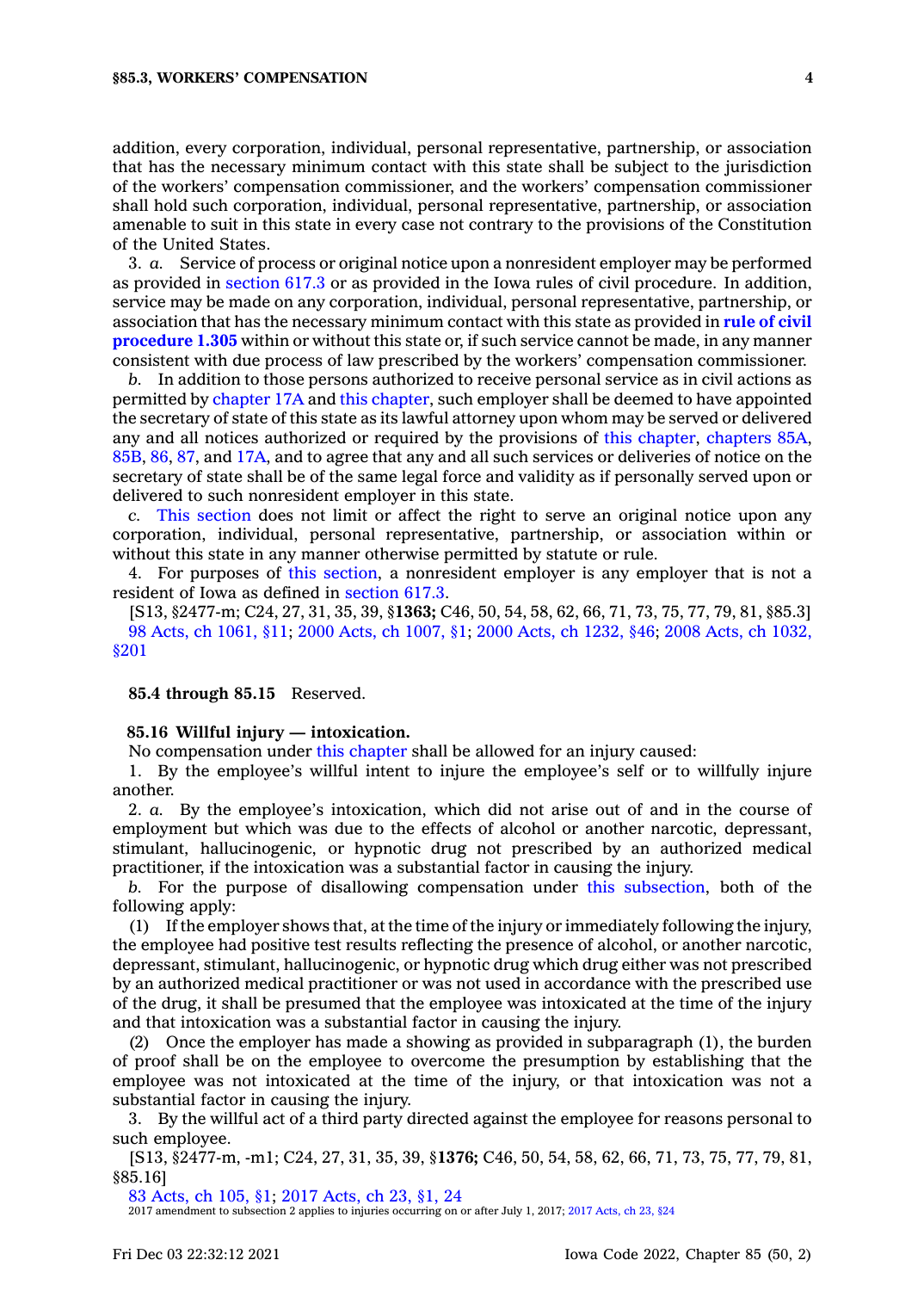### **85.17** Reserved.

### **85.18 Contract to relieve not operative.**

No contract, rule, or device whatsoever shall operate to relieve the employer, in whole or in part, from any liability created by this [chapter](https://www.legis.iowa.gov/docs/code//85.pdf) except as herein provided. This [section](https://www.legis.iowa.gov/docs/code/85.18.pdf) does not create <sup>a</sup> private cause of action.

[S13, §2477-m7; C24, 27, 31, 35, 39, §**1378;** C46, 50, 54, 58, 62, 66, 71, 73, 75, 77, 79, 81, §85.18]

2017 [Acts,](https://www.legis.iowa.gov/docs/acts/2017/CH0023.pdf) ch 23, §2, 24 2017 amendment applies to injuries occurring on or after July 1, 2017; 2017 [Acts,](https://www.legis.iowa.gov/docs/acts/2017/CH23.pdf) ch 23, §24

#### **85.19** Reserved.

#### **85.20 Rights of employee exclusive.**

The rights and remedies provided in this [chapter](https://www.legis.iowa.gov/docs/code//85.pdf), [chapter](https://www.legis.iowa.gov/docs/code//85A.pdf) 85A, or [chapter](https://www.legis.iowa.gov/docs/code//85B.pdf) 85B for an employee, or <sup>a</sup> student participating in <sup>a</sup> work-based learning opportunity as provided in [section](https://www.legis.iowa.gov/docs/code/85.61.pdf) 85.61, on account of injury, occupational disease, or occupational hearing loss for which benefits under this [chapter](https://www.legis.iowa.gov/docs/code//85.pdf), [chapter](https://www.legis.iowa.gov/docs/code//85A.pdf) 85A, or [chapter](https://www.legis.iowa.gov/docs/code//85B.pdf) 85B are recoverable, shall be the exclusive and only rights and remedies of the employee or student, the employee's or student's personal or legal representatives, dependents, or next of kin, at common law or otherwise, on account of such injury, occupational disease, or occupational hearing loss against any of the following:

1. Against the employee's employer.

2. Against any other employee of such employer, provided that such injury, occupational disease, or occupational hearing loss arises out of and in the course of such employment and is not caused by the other employee's gross negligence amounting to such lack of care as to amount to wanton neglect for the safety of another.

3. For <sup>a</sup> student participating in <sup>a</sup> work-based learning opportunity as provided in [section](https://www.legis.iowa.gov/docs/code/85.61.pdf) [85.61](https://www.legis.iowa.gov/docs/code/85.61.pdf), against the student's school district of residence, receiving school district if the student is participating in open enrollment under section [282.18](https://www.legis.iowa.gov/docs/code/282.18.pdf), accredited nonpublic school, or community college, and the directors, officers, authorities, and employees of the applicable school corporation or school.

[S13, §2477-m2; C24, 27, 31, 35, 39, §**1380;** C46, 50, 54, 58, 62, 66, 71, 73, 75, 77, 79, 81, §85.20]

97 [Acts,](https://www.legis.iowa.gov/docs/acts/1997/CH0037.pdf) ch 37, §1; 2016 Acts, ch [1108,](https://www.legis.iowa.gov/docs/acts/2016/CH1108.pdf) §12, 13; 2018 Acts, ch [1130,](https://www.legis.iowa.gov/docs/acts/2018/CH1130.pdf) §1, 4 Referred to in [§85.22](https://www.legis.iowa.gov/docs/code/85.22.pdf), [258.10](https://www.legis.iowa.gov/docs/code/258.10.pdf), [670.12](https://www.legis.iowa.gov/docs/code/670.12.pdf)

### **85.21 Payments concerning liability disputes.**

1. The workers' compensation commissioner may order any number or combination of alleged workers' compensation insurance carriers and alleged employers, which are parties to <sup>a</sup> contested case or to <sup>a</sup> dispute which could culminate in <sup>a</sup> contested case, to pay all or part of the benefits due to an employee or an employee's dependent or legal representative if any of the carriers or employers agree, or the commissioner determines after an evidentiary hearing, that one or more of the carriers or employers is liable to the employee or to the employee's dependent or legal representative for benefits under this [chapter](https://www.legis.iowa.gov/docs/code//85.pdf) or under [chapter](https://www.legis.iowa.gov/docs/code//85A.pdf) 85A or [85B](https://www.legis.iowa.gov/docs/code//85B.pdf), but the carriers or employers cannot agree, or the commissioner has not determined which carriers or employers are liable.

2. Unless waived by the carriers or employers ordered to pay benefits, the workers' compensation commissioner shall order an employer, which is not ordered to pay benefits and which does not have in force <sup>a</sup> policy of workers' compensation insurance issued by any carrier which is <sup>a</sup> party to the case or dispute and covering the claim made by the employee or the employee's dependent or legal representative, to post <sup>a</sup> bond or to deposit cash with the commissioner equal to the benefits paid or to be paid by the carriers or employers ordered to pay benefits. If any employer is ordered by the commissioner to post bond or to deposit cash, the employers or carriers ordered to pay benefits are not obligated to pay benefits until the bond is posted or the cash is deposited. The commissioner may order the bond or cash deposit to be increased.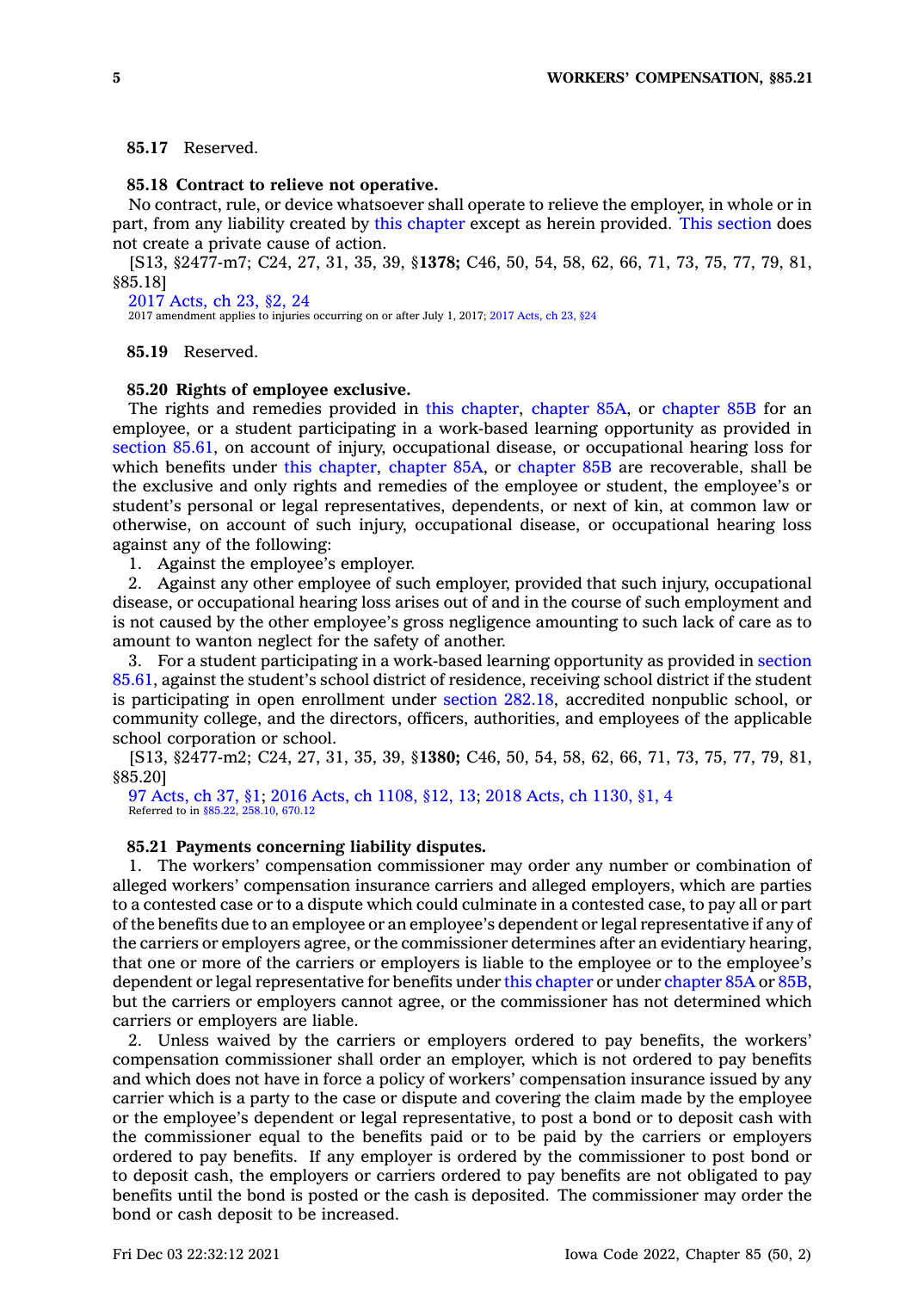3. When liability is finally determined by the workers' compensation commissioner, the commissioner shall order the carriers or employers liable to the employee or to the employee's dependent or legal representative to reimburse the carriers or employers which are not liable but were required to pay benefits. Benefits paid or reimbursed pursuant to an order authorized by this [section](https://www.legis.iowa.gov/docs/code/85.21.pdf) do not require the filing of <sup>a</sup> memorandum of agreement. However, <sup>a</sup> contested case for benefits under this [chapter](https://www.legis.iowa.gov/docs/code//85.pdf) or under [chapter](https://www.legis.iowa.gov/docs/code//85A.pdf) 85A or [85B](https://www.legis.iowa.gov/docs/code//85B.pdf) shall not be maintained against <sup>a</sup> party to <sup>a</sup> case or dispute resulting in an order authorized by this [section](https://www.legis.iowa.gov/docs/code/85.21.pdf) unless the contested case is commenced within three years from the date of the last benefit payment under the order. The commissioner may determine liability for the payment of workers' compensation benefits under this [section](https://www.legis.iowa.gov/docs/code/85.21.pdf).

[C77, 79, 81, §86.20; 82 Acts, ch [1161,](https://www.legis.iowa.gov/docs/acts/1982/CH1161.pdf) §22] 98 Acts, ch [1061,](https://www.legis.iowa.gov/docs/acts/1998/CH1061.pdf) §11

#### **85.22 Liability of others — subrogation.**

When an employee receives an injury or incurs an occupational disease or an occupational hearing loss for which compensation is payable under this [chapter](https://www.legis.iowa.gov/docs/code//85.pdf), [chapter](https://www.legis.iowa.gov/docs/code//85A.pdf) 85A, or [chapter](https://www.legis.iowa.gov/docs/code//85B.pdf) [85B](https://www.legis.iowa.gov/docs/code//85B.pdf), and which injury or occupational disease or occupational hearing loss is caused under circumstances creating <sup>a</sup> legal liability against some person, other than the employee's employer or any employee of such employer as provided in [section](https://www.legis.iowa.gov/docs/code/85.20.pdf) 85.20 to pay damages, the employee, or the employee's dependent, or the trustee of such dependent, may take proceedings against the employer for compensation, and the employee or, in case of death, the employee's legal representative may also maintain an action against such third party for damages. When an injured employee or the employee's legal representative brings an action against such third party, <sup>a</sup> copy of the original notice shall be served upon the employer by the plaintiff, not less than ten days before the trial of the case, but <sup>a</sup> failure to give such notice shall not prejudice the rights of the employer, and the following rights and duties shall ensue:

1. If compensation is paid the employee or dependent or the trustee of such dependent under this [chapter](https://www.legis.iowa.gov/docs/code//85.pdf), the employer by whom the same was paid, or the employer's insurer which paid it, shall be indemnified out of the recovery of damages to the extent of the payment so made, with legal interest, except for such attorney fees as may be allowed, by the district court, to the injured employee's attorney or the attorney of the employee's personal representative, and shall have <sup>a</sup> lien on the claim for such recovery and the judgment thereon for the compensation for which the employer or insurer is liable. In order to continue and preserve the lien, the employer or insurer shall, within thirty days after receiving notice of such suit from the employee, file, in the office of the clerk of the court where the action is brought, notice of the lien.

2. In case the employee fails to bring such action within ninety days, or where <sup>a</sup> city or <sup>a</sup> city under special charter is such third party, within thirty days after written notice so to do given by the employer or the employer's insurer, as the case may be, then the employer or the insurer shall be subrogated to the rights of the employee to maintain the action against such third party, and may recover damages for the injury to the same extent that the employee might. In case of recovery, the court shall enter judgment for distribution of the proceeds thereof as follows:

*a.* A sum sufficient to repay the employer for the amount of compensation actually paid by the employer to that time.

*b.* A sum sufficient to pay the employer the present worth, computed at the interest rate provided in [section](https://www.legis.iowa.gov/docs/code/535.3.pdf) 535.3 for court judgments and decrees, of the future payments of compensation for which the employer is liable, but the sum is not <sup>a</sup> final adjudication of the future payments which the employee is entitled to receive and if the sum received by the employer is in excess of the amount required to pay the compensation, the excess shall be paid to the employee.

*c.* The balance, if any, shall be paid over to the employee.

3. Before <sup>a</sup> settlement shall become effective between an employee or an employer and such third party who is liable for the injury, it must be with the written consent of the employee, in case the settlement is between the employer or insurer and such third person; and the consent of the employer or insurer, in case the settlement is between the employee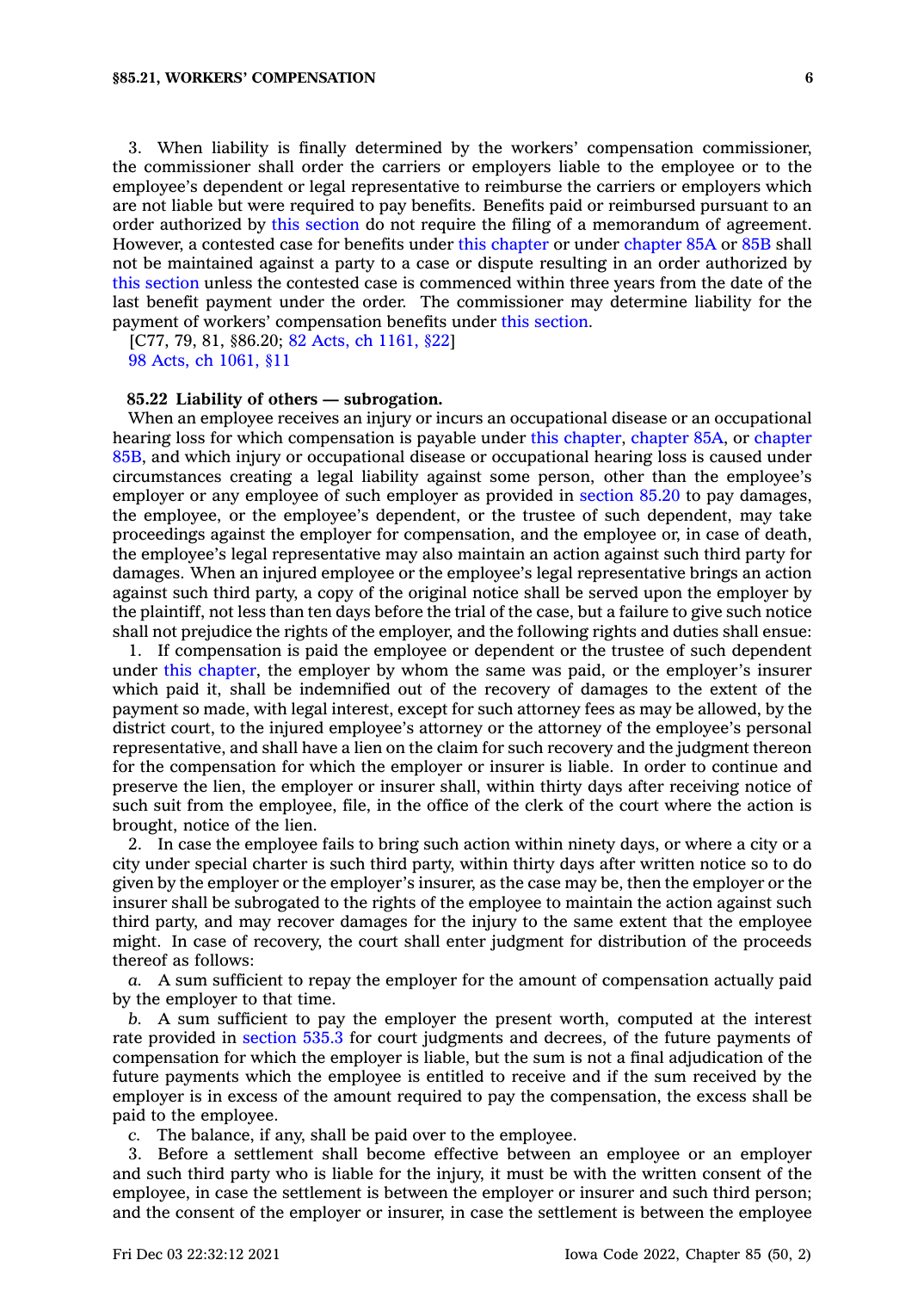and such third party; or on refusal of consent, in either case, then upon the written approval of the workers' compensation commissioner.

4. A written memorandum of any settlement, if made, shall be filed by the employer or insurance carrier in the office of the workers' compensation commissioner.

5. For subrogation purposes, any payment made unto an injured employee, the employee's guardian, parent, next friend, or legal representative, by or on behalf of any third party, or the third party's principal or agent liable for, connected with, or involved in causing an injury to such employee shall be considered as having been so paid as damages resulting from and because said injury was caused under circumstances creating <sup>a</sup> legal liability against said third party, whether such payment be made under <sup>a</sup> covenant not to sue, compromise settlement, denial of liability or otherwise.

6. When the state of Iowa has paid any compensation or benefits under the provisions of this [chapter](https://www.legis.iowa.gov/docs/code//85.pdf), the word *"employer"* as used in this [section](https://www.legis.iowa.gov/docs/code/85.22.pdf) shall mean and include the state of Iowa.

[S13, §2477-m6; C24, 27, 31, 35, 39, §**1382;** C46, 50, 54, 58, 62, 66, 71, 73, 75, 77, 79, 81, §85.22]

83 [Acts,](https://www.legis.iowa.gov/docs/acts/1983/CH0105.pdf) ch 105, §2; 98 Acts, ch [1061,](https://www.legis.iowa.gov/docs/acts/98/CH1061.pdf) §11; 2018 Acts, ch [1041,](https://www.legis.iowa.gov/docs/acts/2018/CH1041.pdf) §26; 2020 Acts, ch [1063,](https://www.legis.iowa.gov/docs/acts/2020/CH1063.pdf) §42 Referred to in [§85.68](https://www.legis.iowa.gov/docs/code/85.68.pdf)

### **85.23 Notice of injury — failure to give.**

Unless the employer or the employer's representative shall have actual knowledge of the occurrence of an injury received within ninety days from the date of the occurrence of the injury, or unless the employee or someone on the employee's behalf or <sup>a</sup> dependent or someone on the dependent's behalf shall give notice thereof to the employer within ninety days from the date of the occurrence of the injury, no compensation shall be allowed. For the purposes of this [section](https://www.legis.iowa.gov/docs/code/85.23.pdf), *"date of the occurrence of the injury"* means the date that the employee knew or should have known that the injury was work-related.

[S13, §2477-m8; C24, 27, 31, 35, 39, §**1383;** C46, 50, 54, 58, 62, 66, 71, 73, 75, 77, 79, 81, §85.23]

#### 2017 [Acts,](https://www.legis.iowa.gov/docs/acts/2017/CH0023.pdf) ch 23, §3, 24 Referred to in [§85.59](https://www.legis.iowa.gov/docs/code/85.59.pdf), [86.11](https://www.legis.iowa.gov/docs/code/86.11.pdf)

2017 amendment applies to injuries occurring on or after July 1, 2017; 2017 [Acts,](https://www.legis.iowa.gov/docs/acts/2017/CH23.pdf) ch 23, §24

### **85.24 Form of notice.**

1. No particular form of notice shall be required, but may be substantially as follows:

To ................................................

You are hereby notified that on or about the ............ day of .................... (month), ........ (year), personal injury was sustained by ........................, while in your employ at ......................... (Give name and place employed and point where located when injury occurred.) and that compensation will be claimed therefor. Signed ........................................

2. No variation from this form of notice shall be material if the notice is sufficient to advise the employer that <sup>a</sup> certain employee, by name, received an injury in the course of employment on or about <sup>a</sup> specified time, at or near <sup>a</sup> certain place.

[S13, §2477-m8; C24, 27, 31, 35, 39, §**1384;** C46, 50, 54, 58, 62, 66, 71, 73, 75, 77, 79, 81, §85.24]

2000 Acts, ch [1058,](https://www.legis.iowa.gov/docs/acts/2000/CH1058.pdf) §56

#### **85.25 Service of notice.**

The notice may be served on anyone upon whom an original notice may be served in civil cases. Service may be made by any person, who shall make return verified by affidavit upon <sup>a</sup> copy of the notice, showing the date and place of service and upon whom served; but no special form of the return of service of the notice shall be required. It shall be sufficient if the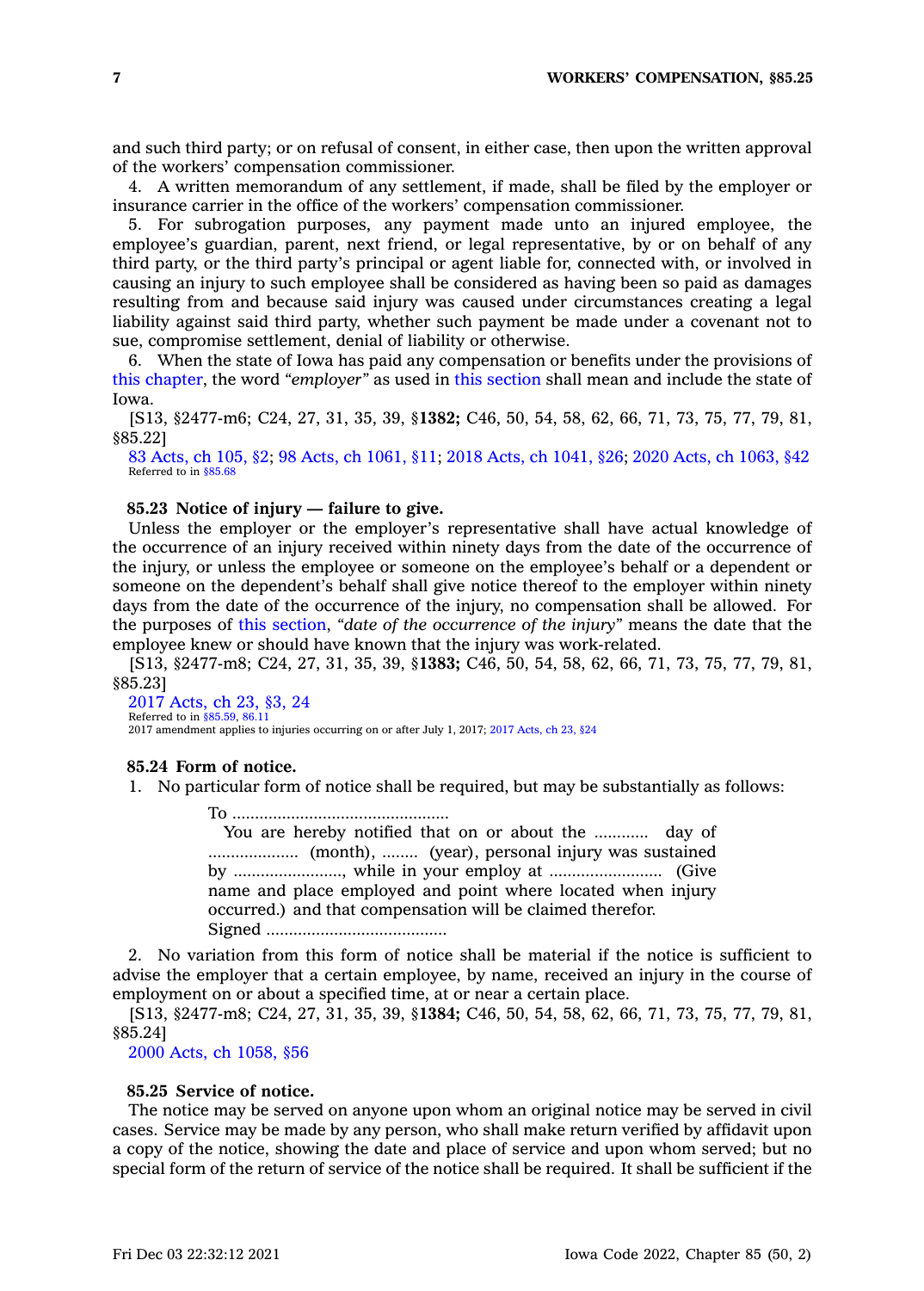facts therefrom can be reasonably ascertained. The return of service may be amended at any time.

[S13, §2477-m8; C24, 27, 31, 35, 39, §**1385;** C46, 50, 54, 58, 62, 66, 71, 73, 75, 77, 79, 81, §85.25]

Service of notice, **[R.C.P.](https://www.legis.iowa.gov/docs/ACO/CourtRulesChapter/1.pdf) 1.305**, **[1.306](https://www.legis.iowa.gov/docs/ACO/CourtRulesChapter/1.pdf)**

#### **85.26 Limitation of actions — who may maintain action.**

1. An original proceeding for benefits under this [chapter](https://www.legis.iowa.gov/docs/code//85.pdf) or [chapter](https://www.legis.iowa.gov/docs/code//85A.pdf) 85A, [85B](https://www.legis.iowa.gov/docs/code//85B.pdf), or [86](https://www.legis.iowa.gov/docs/code//86.pdf), shall not be maintained in any contested case unless the proceeding is commenced within two years from the date of the occurrence of the injury for which benefits are claimed or, if weekly compensation benefits are paid under [section](https://www.legis.iowa.gov/docs/code/86.13.pdf) 86.13, within three years from the date of the last payment of weekly compensation benefits. For the purposes of this [section](https://www.legis.iowa.gov/docs/code/85.26.pdf), *"date of the occurrence of the injury"* means the date that the employee knew or should have known that the injury was work-related.

2. An award for payments or an agreement for settlement provided by [section](https://www.legis.iowa.gov/docs/code/86.13.pdf) 86.13 for benefits under this [chapter](https://www.legis.iowa.gov/docs/code//85.pdf) or [chapter](https://www.legis.iowa.gov/docs/code//85A.pdf) 85A or [85B](https://www.legis.iowa.gov/docs/code//85B.pdf), where the amount has not been commuted, may be reviewed upon commencement of reopening proceedings by the employer or the employee within three years from the date of the last payment of weekly benefits made under the award or agreement. If an award for payments or agreement for settlement as provided by [section](https://www.legis.iowa.gov/docs/code/86.13.pdf) 86.13 for benefits under this [chapter](https://www.legis.iowa.gov/docs/code//85.pdf) or [chapter](https://www.legis.iowa.gov/docs/code//85A.pdf) 85A or [85B](https://www.legis.iowa.gov/docs/code//85B.pdf) has been made and the amount has not been commuted, or if <sup>a</sup> denial of liability is not filed with the workers' compensation commissioner and notice of the denial is not mailed to the employee, in the form and manner required by the commissioner, within six months of the commencement of weekly compensation benefits, the commissioner may at any time upon proper application make <sup>a</sup> determination and appropriate order concerning the entitlement of an employee to benefits provided for in [section](https://www.legis.iowa.gov/docs/code/85.27.pdf) 85.27. The failure to file <sup>a</sup> denial of liability does not constitute an admission of liability under this [chapter](https://www.legis.iowa.gov/docs/code//85.pdf) or [chapter](https://www.legis.iowa.gov/docs/code//85A.pdf) 85A, [85B](https://www.legis.iowa.gov/docs/code//85B.pdf), or [86](https://www.legis.iowa.gov/docs/code//86.pdf).

3. Notwithstanding [chapter](https://www.legis.iowa.gov/docs/code//17A.pdf) 17A, the filing with the workers' compensation commissioner of the original notice or petition for an original proceeding or an original notice or petition to reopen an award or agreement of settlement provided by [section](https://www.legis.iowa.gov/docs/code/86.13.pdf) 86.13, for benefits under this [chapter](https://www.legis.iowa.gov/docs/code//85.pdf) or [chapter](https://www.legis.iowa.gov/docs/code//85A.pdf) 85A or [85B](https://www.legis.iowa.gov/docs/code//85B.pdf) is the only act constituting commencement for purposes of this [section](https://www.legis.iowa.gov/docs/code/85.26.pdf).

4. No claim or proceedings for benefits shall be maintained by any person other than the injured employee, or the employee's dependent or legal representative if entitled to benefits.

[S13, §2477-m34; C24, 27, 31, 35, 39, §**1386, 1457;** C46, 50, 54, 58, 62, 66, 71, 73, 75, 77, §85.26, 86.34; C79, 81, §85.26; 82 Acts, ch [1161,](https://www.legis.iowa.gov/docs/acts/1982/CH1161.pdf) §3]

83 [Acts,](https://www.legis.iowa.gov/docs/acts/1983/CH0105.pdf) ch 105, §3; 84 Acts, ch [1067,](https://www.legis.iowa.gov/docs/acts/84/CH1067.pdf) §15; 98 Acts, ch [1061,](https://www.legis.iowa.gov/docs/acts/98/CH1061.pdf) §3, 11; 2017 [Acts,](https://www.legis.iowa.gov/docs/acts/2017/CH0023.pdf) ch 23, §4, 24; 2021 [Acts,](https://www.legis.iowa.gov/docs/acts/2021/CH0076.pdf) ch 76, §17

Referred to in [§85.27](https://www.legis.iowa.gov/docs/code/85.27.pdf), [85.34](https://www.legis.iowa.gov/docs/code/85.34.pdf), [85.35](https://www.legis.iowa.gov/docs/code/85.35.pdf), [85.59](https://www.legis.iowa.gov/docs/code/85.59.pdf), [85.72](https://www.legis.iowa.gov/docs/code/85.72.pdf), [86.13](https://www.legis.iowa.gov/docs/code/86.13.pdf) 2017 amendment to subsection 1 applies to injuries occurring on or after July 1, 2017; 2017 [Acts,](https://www.legis.iowa.gov/docs/acts/2017/CH23.pdf) ch 23, §24 Subsection 3 amended

### **85.27 Services — release of information — charges — payment — debt collection prohibited.**

1. The employer, for all injuries compensable under this [chapter](https://www.legis.iowa.gov/docs/code//85.pdf) or [chapter](https://www.legis.iowa.gov/docs/code//85A.pdf) 85A, shall furnish reasonable surgical, medical, dental, osteopathic, chiropractic, podiatric, physical rehabilitation, nursing, ambulance, and hospital services and supplies therefor and shall allow reasonably necessary transportation expenses incurred for such services. The employer shall also furnish reasonable and necessary crutches, artificial members and appliances but shall not be required to furnish more than one set of permanent prosthetic devices.

2. Any employee, employer, or insurance carrier making or defending <sup>a</sup> claim for benefits agrees to the release of all information to which the employee, employer, or carrier has access concerning the employee's physical or mental condition relative to the claim and further waives any privilege for the release of the information. The information shall be made available to any party or the party's representative upon request. Any institution or person releasing the information to <sup>a</sup> party or the party's representative shall not be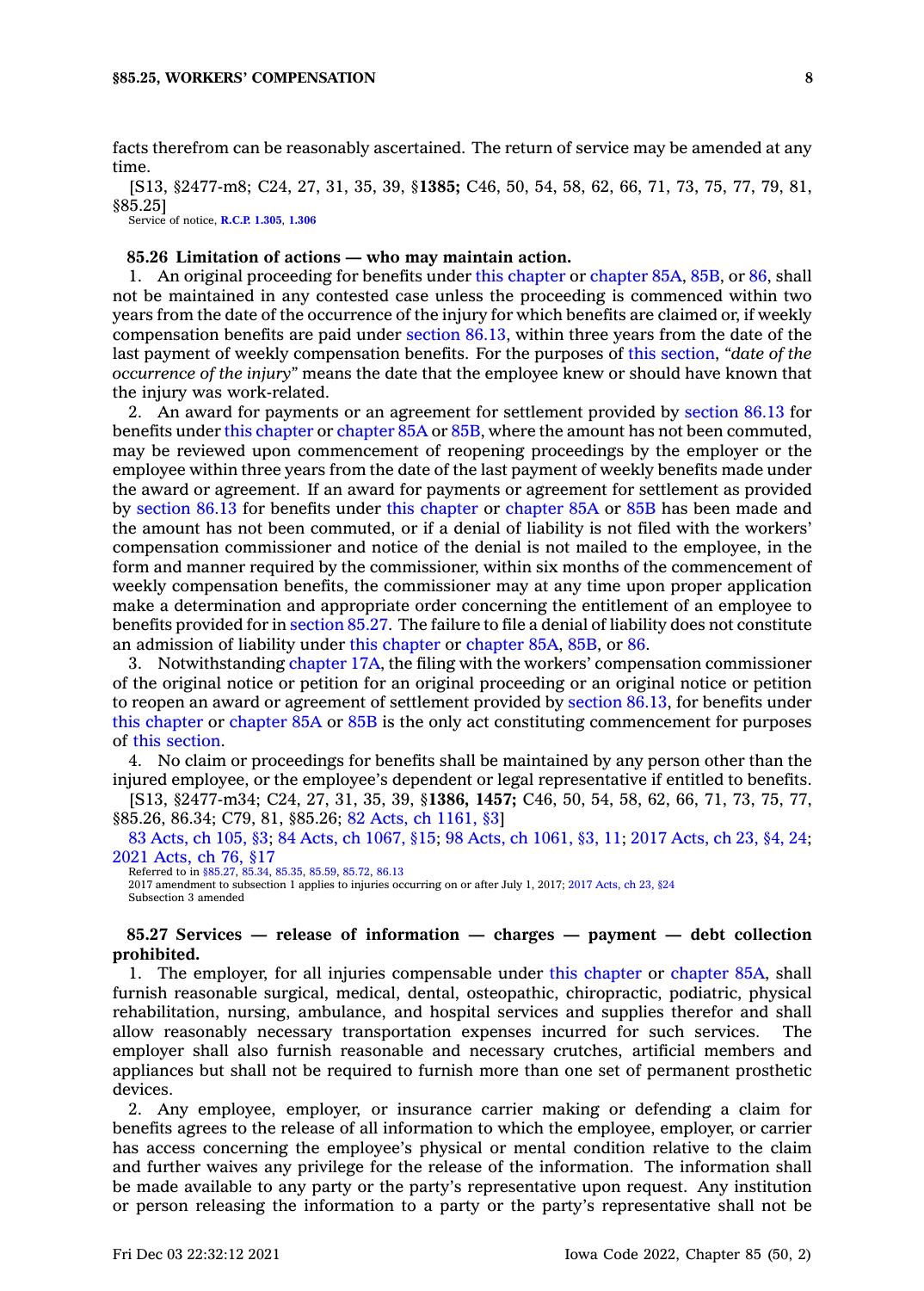liable criminally or for civil damages by reason of the release of the information. If release of information is refused, the party requesting the information may apply to the workers' compensation commissioner for relief. The information requested shall be submitted to the workers' compensation commissioner who shall determine the relevance and materiality of the information to the claim and enter an order accordingly.

3. Notwithstanding section 85.26, [subsection](https://www.legis.iowa.gov/docs/code/85.26.pdf) 4, charges believed to be excessive or unnecessary may be referred by the employer, insurance carrier, or health service provider to the workers' compensation commissioner for determination, and the commissioner may utilize the procedures provided in [sections](https://www.legis.iowa.gov/docs/code/86.38.pdf) 86.38 and [86.39](https://www.legis.iowa.gov/docs/code/86.39.pdf), or set by rule, and conduct such inquiry as the commissioner deems necessary. Any health service provider charges not in dispute shall be paid directly to the health service provider prior to utilization of procedures provided in [sections](https://www.legis.iowa.gov/docs/code/86.38.pdf) 86.38 and [86.39](https://www.legis.iowa.gov/docs/code/86.39.pdf) or set by rule. A health service provider rendering treatment to an employee whose injury is compensable under this [section](https://www.legis.iowa.gov/docs/code/85.27.pdf) agrees to be bound by such charges as allowed by the workers' compensation commissioner and shall not recover in law or equity any amount in excess of charges set by the commissioner. When a dispute under this [chapter](https://www.legis.iowa.gov/docs/code//85B.pdf), chapter 85A, or chapter 85B regarding reasonableness of <sup>a</sup> fee for medical services arises between <sup>a</sup> health service provider and an employer or insurance carrier, the health service provider, employer, or insurance carrier shall not seek payment from the injured employee. A health service provider shall not seek payment for fees in dispute from the insurance carrier or employer until the commissioner finds, pursuant to informal dispute resolution procedures established by rule by the commissioner, that the disputed amount is reasonable. This [section](https://www.legis.iowa.gov/docs/code/85.27.pdf) does not affect the responsibility of an insurance carrier or an employer to pay amounts not in dispute or <sup>a</sup> health service provider's right to receive payment from an employee's nonoccupational plan as provided in [section](https://www.legis.iowa.gov/docs/code/85.38.pdf) 85.38, [subsection](https://www.legis.iowa.gov/docs/code/85.38.pdf) 2.

4. For purposes of this [section](https://www.legis.iowa.gov/docs/code/85.27.pdf), the employer is obliged to furnish reasonable services and supplies to treat an injured employee, and has the right to choose the care. If the employer chooses the care, the employer shall hold the employee harmless for the cost of care until the employer notifies the employee that the employer is no longer authorizing all or any part of the care and the reason for the change in authorization. An employer is not liable for the cost of care that the employer arranges in response to <sup>a</sup> sudden emergency if the employee's condition, for which care was arranged, is not related to the employment. The treatment must be offered promptly and be reasonably suited to treat the injury without undue inconvenience to the employee. If the employee has reason to be dissatisfied with the care offered, the employee should communicate the basis of such dissatisfaction to the employer, in writing if requested, following which the employer and the employee may agree to alternate care reasonably suited to treat the injury. If the employer and employee cannot agree on such alternate care, the commissioner may, upon application and reasonable proofs of the necessity therefor, allow and order other care. In an emergency, the employee may choose the employee's care at the employer's expense, provided the employer or the employer's agent cannot be reached immediately. An application made under [this](https://www.legis.iowa.gov/docs/code/85.27.pdf) [subsection](https://www.legis.iowa.gov/docs/code/85.27.pdf) shall be considered an original proceeding for purposes of commencement and contested case proceedings under [section](https://www.legis.iowa.gov/docs/code/85.26.pdf) 85.26. The hearing shall be conducted pursuant to [chapter](https://www.legis.iowa.gov/docs/code//17A.pdf) 17A. Before <sup>a</sup> hearing is scheduled, the parties may choose <sup>a</sup> telephone hearing or an in-person hearing. A request for an in-person hearing shall be approved unless the in-person hearing would be impractical because of the distance between the parties to the hearing. The workers' compensation commissioner shall issue <sup>a</sup> decision within ten working days of receipt of an application for alternate care made pursuant to <sup>a</sup> telephone hearing or within fourteen working days of receipt of an application for alternate care made pursuant to an in-person hearing. The employer shall notify an injured employee of the employee's ability to contest the employer's choice of care pursuant to this [subsection](https://www.legis.iowa.gov/docs/code/85.27.pdf).

5. When an artificial member or orthopedic appliance, whether or not previously furnished by the employer, is damaged or made unusable by circumstances arising out of and in the course of employment other than through ordinary wear and tear, the employer shall repair or replace it. When any crutch, artificial member or appliance, whether or not previously furnished by the employer, either is damaged or made unusable in conjunction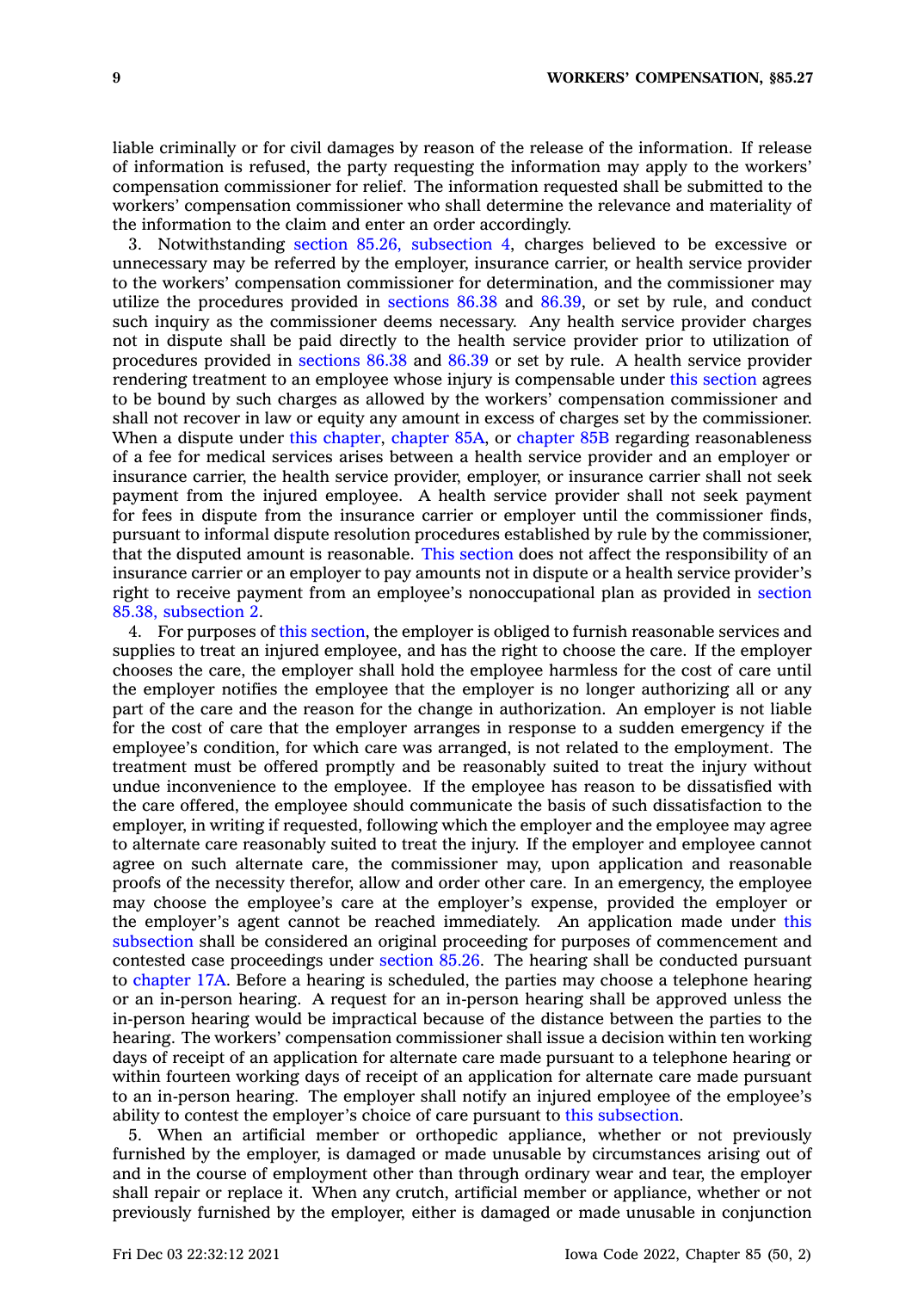with <sup>a</sup> personal injury entitling the employee to disability benefits or services as provided by this [section](https://www.legis.iowa.gov/docs/code/85.27.pdf), or is damaged in connection with employee actions taken which avoid such personal injury, the employer shall repair or replace it.

6. While <sup>a</sup> contested case proceeding for determination of liability for workers' compensation benefits is pending before the workers' compensation commissioner relating to an injury alleged to have given rise to treatment, no debt collection, as defined by [section](https://www.legis.iowa.gov/docs/code/537.7102.pdf) [537.7102](https://www.legis.iowa.gov/docs/code/537.7102.pdf), shall be undertaken against an employee or the employee's dependents for the collection of charges for that treatment rendered an employee by any health service provider. If debt collection is undertaken after <sup>a</sup> creditor receives actual notice that <sup>a</sup> contested case proceeding for determination of liability for workers' compensation benefits is pending, such debt collection shall constitute <sup>a</sup> prohibited practice under section [537.7103](https://www.legis.iowa.gov/docs/code/537.7103.pdf), and the employee or the employee's dependents are entitled to the remedies provided in [section](https://www.legis.iowa.gov/docs/code/537.5201.pdf) [537.5201](https://www.legis.iowa.gov/docs/code/537.5201.pdf). However, the health service provider may send one itemized written bill to the employee setting forth the amount of the charges in connection with the treatment after notification of the contested case proceeding.

7. If, after the third day of incapacity to work following the date of sustaining <sup>a</sup> compensable injury which does not result in permanent partial disability, or if, at any time after sustaining <sup>a</sup> compensable injury which results in permanent partial disability, an employee, who is not receiving weekly benefits under [section](https://www.legis.iowa.gov/docs/code/85.33.pdf) 85.33 or [section](https://www.legis.iowa.gov/docs/code/85.34.pdf) 85.34, [subsection](https://www.legis.iowa.gov/docs/code/85.34.pdf) 1, returns to work and is required to leave work for one full day or less to receive services pursuant to this [section](https://www.legis.iowa.gov/docs/code/85.27.pdf), the employee shall be paid an amount equivalent to the wages lost at the employee's regular rate of pay for the time the employee is required to leave work. For the purposes of this [subsection](https://www.legis.iowa.gov/docs/code/85.27.pdf), *"day of incapacity to work"* means eight hours of accumulated absence from work due to incapacity to work or due to the receipt of services pursuant to this [section](https://www.legis.iowa.gov/docs/code/85.27.pdf). The employer shall make the payments under this [subsection](https://www.legis.iowa.gov/docs/code/85.27.pdf) as wages to the employee after making such deductions from the amount as legally required or customarily made by the employer from wages. Payments made under this [subsection](https://www.legis.iowa.gov/docs/code/85.27.pdf) shall be required to be reimbursed pursuant to any insurance policy covering workers' compensation. Payments under this [subsection](https://www.legis.iowa.gov/docs/code/85.27.pdf) shall not be construed to be payment of weekly benefits.

[S13, §2477-m9; C24, 27, 31, 35, 39, §**1387;** C46, 50, 54, 58, 62, 66, 71, 73, 75, 77, 79, 81, §85.27; 82 Acts, ch [1161,](https://www.legis.iowa.gov/docs/acts/1982/CH1161.pdf) §4]

92 Acts, ch [1120,](https://www.legis.iowa.gov/docs/acts/1992/CH1120.pdf) §1; 92 Acts, ch [1181,](https://www.legis.iowa.gov/docs/acts/92/CH1181.pdf) §1; 94 Acts, ch [1065,](https://www.legis.iowa.gov/docs/acts/94/CH1065.pdf) §1, 2; 98 Acts, ch [1061,](https://www.legis.iowa.gov/docs/acts/98/CH1061.pdf) §11; 2001 [Acts,](https://www.legis.iowa.gov/docs/acts/2001/CH0087.pdf) ch 87, §2; 2004 Acts, 1st Ex, ch [1001,](https://www.legis.iowa.gov/docs/acts/2004/CH1001.pdf) §9, 18; 2005 [Acts,](https://www.legis.iowa.gov/docs/acts/2005/CH0168.pdf) ch 168, §9, 23; 2007 [Acts,](https://www.legis.iowa.gov/docs/acts/2007/CH0022.pdf) ch 22, [§20](https://www.legis.iowa.gov/docs/acts/2007/CH0022.pdf); 2007 [Acts,](https://www.legis.iowa.gov/docs/acts/2007/CH0128.pdf) ch 128, §2; 2018 Acts, ch [1041,](https://www.legis.iowa.gov/docs/acts/2018/CH1041.pdf) §27 Referred to in [§85.26](https://www.legis.iowa.gov/docs/code/85.26.pdf), [85.29](https://www.legis.iowa.gov/docs/code/85.29.pdf), [85.31,](https://www.legis.iowa.gov/docs/code/85.31.pdf) [85.34,](https://www.legis.iowa.gov/docs/code/85.34.pdf) [85.35](https://www.legis.iowa.gov/docs/code/85.35.pdf), [85.37](https://www.legis.iowa.gov/docs/code/85.37.pdf), [85.38](https://www.legis.iowa.gov/docs/code/85.38.pdf), [85.45](https://www.legis.iowa.gov/docs/code/85.45.pdf), [85.59](https://www.legis.iowa.gov/docs/code/85.59.pdf), [537.7103](https://www.legis.iowa.gov/docs/code/537.7103.pdf)

#### **85.28 Burial expense.**

When death ensues from the injury, the employer shall pay the reasonable expenses of burial of such employee, not to exceed twelve times the statewide average weekly wage paid employees as determined by the department of workforce development under [section](https://www.legis.iowa.gov/docs/code/96.1A.pdf) 96.1A, [subsection](https://www.legis.iowa.gov/docs/code/96.1A.pdf) 35, and in effect at the time of death, which shall be in addition to other compensation or any other benefit provided for in this [chapter](https://www.legis.iowa.gov/docs/code//85.pdf).

[S13, §2477-m9; C24, 27, 31, 35, 39, §**1388;** C46, 50, 54, 58, 62, 66, 71, 73, 75, 77, 79, 81, §85.28]

92 Acts, ch [1031,](https://www.legis.iowa.gov/docs/acts/1992/CH1031.pdf) §1; 2003 [Acts,](https://www.legis.iowa.gov/docs/acts/2003/CH0140.pdf) ch 140, §1; 2008 Acts, ch [1022,](https://www.legis.iowa.gov/docs/acts/2008/CH1022.pdf) §1; 2020 Acts, ch [1062,](https://www.legis.iowa.gov/docs/acts/2020/CH1062.pdf) §76 Referred to in [§85.29](https://www.legis.iowa.gov/docs/code/85.29.pdf), [85.31](https://www.legis.iowa.gov/docs/code/85.31.pdf), [85.34](https://www.legis.iowa.gov/docs/code/85.34.pdf), [85.37](https://www.legis.iowa.gov/docs/code/85.37.pdf)

### **85.29 Liability in case of no dependents.**

When the injury causes death of an employee who leaves no dependents, then the employer shall pay the reasonable expense of the employee's sickness, if any, and the expense of burial, as provided in [sections](https://www.legis.iowa.gov/docs/code/85.27.pdf) 85.27 and [85.28](https://www.legis.iowa.gov/docs/code/85.28.pdf), and this shall be the only compensation; provided that if, from the date of the injury until the date of the death, any weekly compensation shall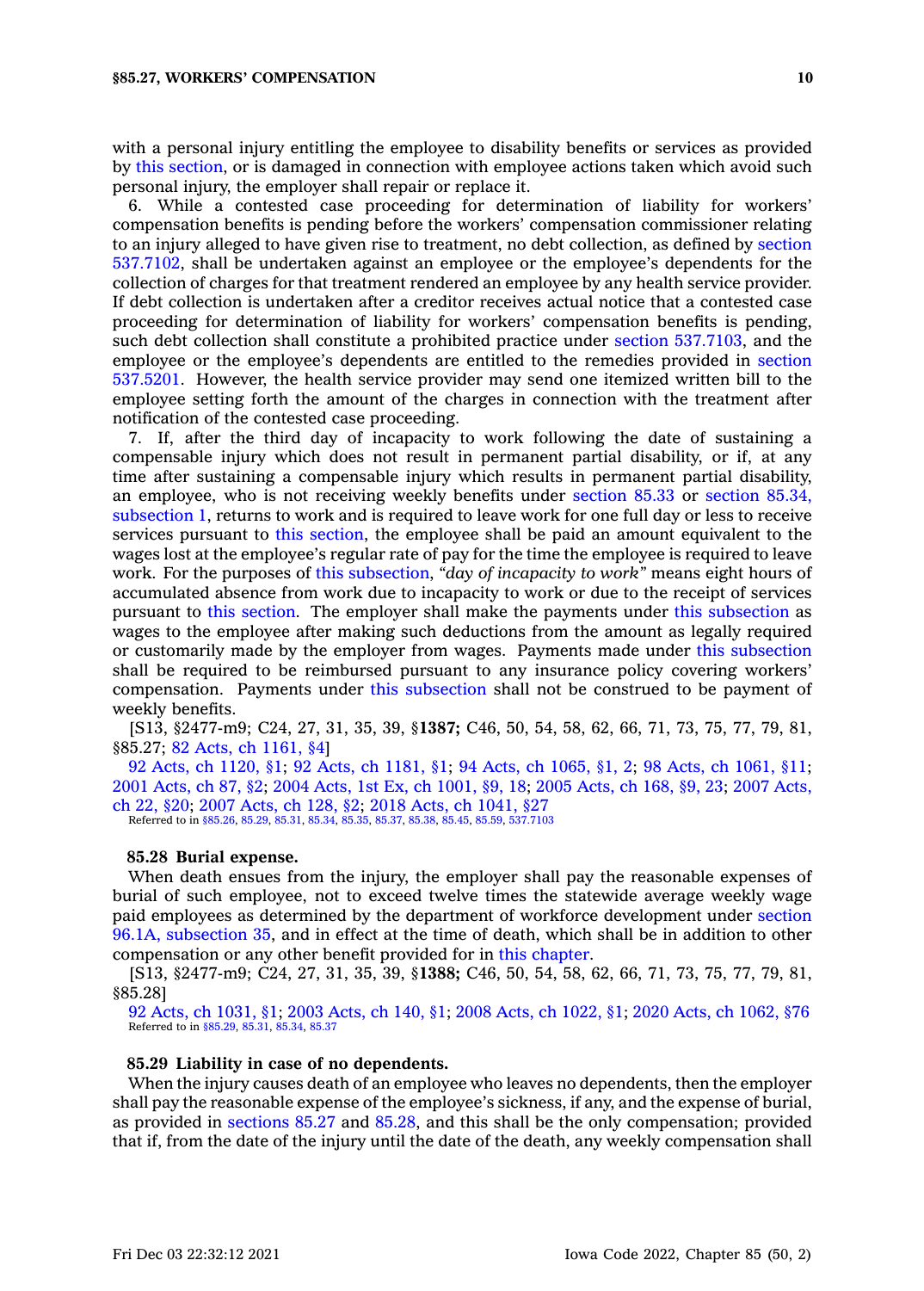have become due and unpaid up to the time of the death, the same shall be payable to the estate of the deceased employee.

[S13, §2477-m9; C24, 27, 31, 35, 39, §**1389;** C46, 50, 54, 58, 62, 66, 71, 73, 75, 77, 79, 81, §85.29]

### **85.30 Maturity date and interest.**

Compensation payments shall be made each week beginning on the eleventh day after the injury, and each week thereafter during the period for which compensation is payable, and if not paid when due, there shall be added to the weekly compensation payments, interest at the rate provided in [section](https://www.legis.iowa.gov/docs/code/535.3.pdf) 535.3 for court judgments and decrees.

[C24, 27, 31, 35, 39, §**1391;** C46, 50, 54, 58, 62, 66, 71, 73, 75, 77, 79, 81, §85.30; 82 [Acts,](https://www.legis.iowa.gov/docs/acts/1982/CH1161.pdf) ch [1161,](https://www.legis.iowa.gov/docs/acts/1982/CH1161.pdf) §5]

Referred to in [§86.13A](https://www.legis.iowa.gov/docs/code/86.13A.pdf), [535.3](https://www.legis.iowa.gov/docs/code/535.3.pdf)

### **85.31 Death cases — dependents.**

1. *a.* When death results from the injury, the employer shall pay the dependents who were wholly dependent on the earnings of the employee for support at the time of the injury, during their lifetime, compensation upon the basis of eighty percent per week of the employee's average weekly spendable earnings, commencing from the date of death as follows:

(1) To the surviving spouse for life or until remarriage, provided that upon remarriage two years' benefits shall be paid to the surviving spouse in <sup>a</sup> lump sum, if there are no children entitled to benefits.

(2) To any child of the deceased until the child shall reach the age of eighteen, provided that <sup>a</sup> child beyond eighteen years of age shall receive benefits to the age of twenty-five if actually dependent, and the fact that <sup>a</sup> child is under twenty-five years of age and is enrolled as <sup>a</sup> full-time student in any accredited educational institution shall be <sup>a</sup> prima facie showing of actual dependency.

(3) To any child who was physically or mentally incapacitated from earning at the time of the injury causing death for the duration of the incapacity from earning.

(4) To all other dependents as defined in [section](https://www.legis.iowa.gov/docs/code/85.44.pdf) 85.44 for the duration of the incapacity from earning.

*b.* The weekly benefit amount shall not exceed <sup>a</sup> weekly benefit amount, rounded to the nearest dollar, equal to two hundred percent of the statewide average weekly wage paid employees as determined by the department of workforce development under section [96.1A,](https://www.legis.iowa.gov/docs/code/96.1A.pdf) [subsection](https://www.legis.iowa.gov/docs/code/96.1A.pdf) 35, and in effect at the time of the injury. The minimum weekly benefit amount shall be equal to the weekly benefit amount of <sup>a</sup> person whose gross weekly earnings are thirty-five percent of the statewide average weekly wage. Such compensation shall be in addition to the benefits provided by [sections](https://www.legis.iowa.gov/docs/code/85.27.pdf) 85.27 and [85.28](https://www.legis.iowa.gov/docs/code/85.28.pdf).

2. When the injury causes the death of <sup>a</sup> minor employee whose earnings were received by the parent and such parent was wholly dependent upon the earnings of the minor employee for support at the time of the injury, the compensation to be paid such parent shall be the weekly compensation for an adult with like earnings. For the purposes of this [section](https://www.legis.iowa.gov/docs/code/85.31.pdf) <sup>a</sup> stepparent shall be regarded as <sup>a</sup> parent only when the stepparent has actually received the stepparent's principal support from the stepchild who died as <sup>a</sup> result of compensable injuries.

3. If the employee leaves dependents only partially dependent upon the employee's earnings for support at the time of the injury, the weekly compensation to be paid as provided in [subsections](https://www.legis.iowa.gov/docs/code/85.31.pdf) 1 and 2 shall be equal to the same proportion of the weekly payments for the benefit of persons wholly dependent as the amount contributed by the employee to such partial dependents bears to the annual earnings of the deceased at the time of the injury.

4. Where an employee is entitled to compensation under this [chapter](https://www.legis.iowa.gov/docs/code//85.pdf) for an injury received, and death ensues from any cause not resulting from the injury for which the employee was entitled to the compensation, payments of the unpaid balance for such injury shall cease and all liability therefor shall terminate.

5. Except as otherwise provided by treaty, whenever, under the provisions of this and [chapters](https://www.legis.iowa.gov/docs/code//86.pdf) 86 and [87](https://www.legis.iowa.gov/docs/code//87.pdf), compensation is payable to <sup>a</sup> dependent who is an alien not residing in the United States at the time of the injury, the employer shall pay fifty percent of the compensation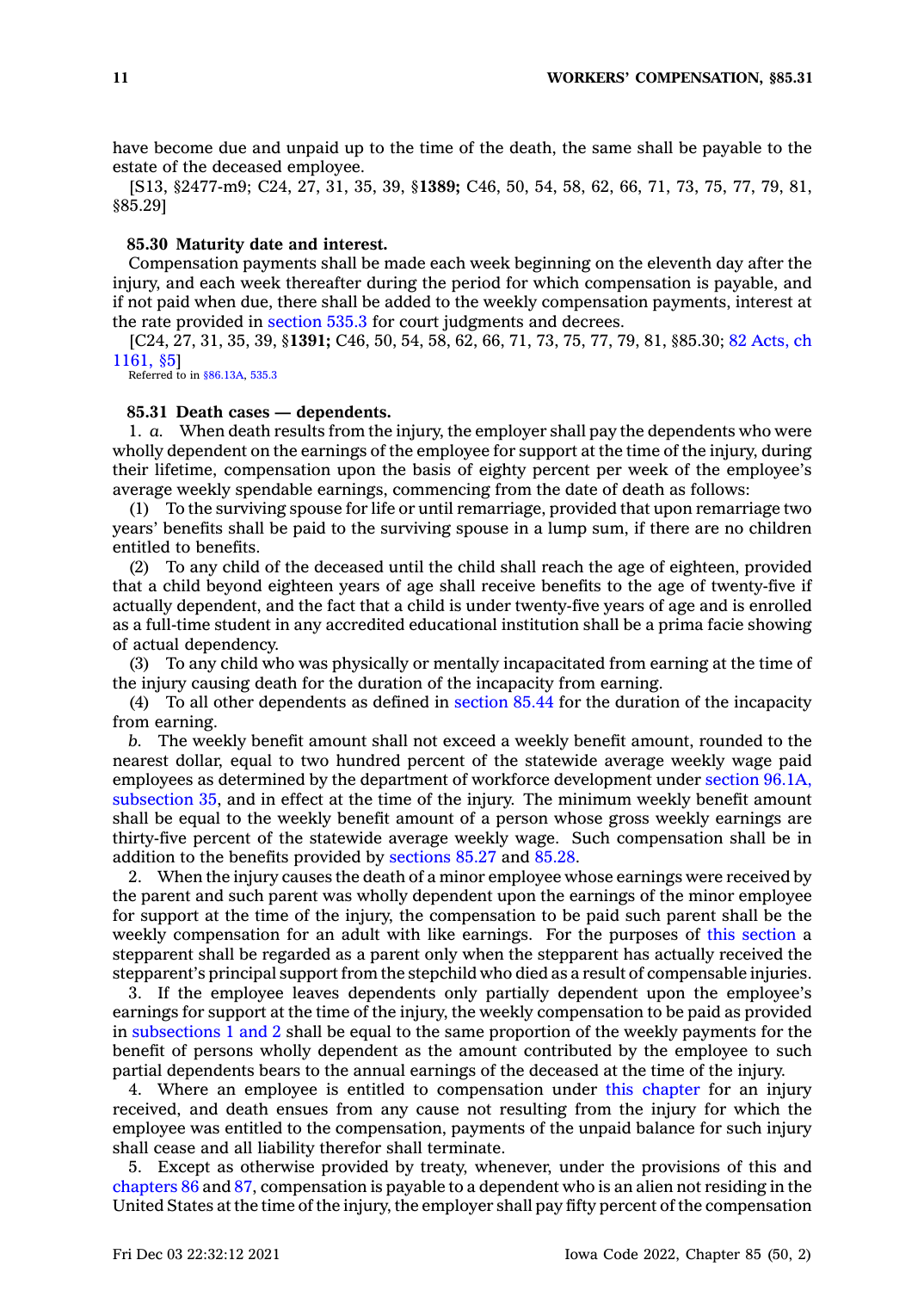herein otherwise provided to such dependent, and the other fifty percent shall be paid into the second injury fund in the custody of the treasurer of state. But if the nonresident alien dependent is <sup>a</sup> citizen of <sup>a</sup> government having <sup>a</sup> compensation law which excludes citizens of the United States, either resident or nonresident, from partaking of the benefits of such law in as favorable degree as herein extended to the nonresident alien, then said compensation which would otherwise be payable to such dependent shall be paid into the second injury fund in the custody of the treasurer of state.

[S13, §2477-m9, -m10; C24, 27, 31, 35, 39, §**1392;** C46, 50, 54, 58, 62, 66, 71, 73, 75, 77, 79, 81, §85.31; 82 Acts, ch [1161,](https://www.legis.iowa.gov/docs/acts/1982/CH1161.pdf) §6]

87 [Acts,](https://www.legis.iowa.gov/docs/acts/1987/CH0111.pdf) ch 111, §1; 94 Acts, ch [1065,](https://www.legis.iowa.gov/docs/acts/94/CH1065.pdf) §3; 96 Acts, ch [1186,](https://www.legis.iowa.gov/docs/acts/96/CH1186.pdf) §23; 2008 Acts, ch [1032,](https://www.legis.iowa.gov/docs/acts/2008/CH1032.pdf) §169; 2020 Acts, ch [1062,](https://www.legis.iowa.gov/docs/acts/2020/CH1062.pdf) §77; 2021 [Acts,](https://www.legis.iowa.gov/docs/acts/2021/CH0080.pdf) ch 80, §33

Referred to in [§85.43](https://www.legis.iowa.gov/docs/code/85.43.pdf), [85.45](https://www.legis.iowa.gov/docs/code/85.45.pdf) Subsection 3 amended

### **85.32 When compensation begins.**

1. Except as to injuries resulting in permanent partial disability, compensation shall begin on the fourth day of disability after the injury.

2. If the period of incapacity extends beyond the fourteenth day following the date of injury, then the compensation due during the third week shall be increased by adding thereto an amount equal to three days of compensation.

[S13, §2477-m9; C24, 27, 31, 35, 39, §**1393;** C46, 50, 54, 58, 62, 66, 71, 73, 75, 77, 79, 81, §85.32]

2018 Acts, ch [1041,](https://www.legis.iowa.gov/docs/acts/2018/CH1041.pdf) §127 Referred to in [§85.33](https://www.legis.iowa.gov/docs/code/85.33.pdf)

#### **85.33 Temporary total and temporary partial disability.**

1. Except as provided in [subsection](https://www.legis.iowa.gov/docs/code/85.33.pdf) 2 of this [section](https://www.legis.iowa.gov/docs/code/85.33.pdf), the employer shall pay to an employee for injury producing temporary total disability weekly compensation benefits, as provided in [section](https://www.legis.iowa.gov/docs/code/85.32.pdf) 85.32, until the employee has returned to work or is medically capable of returning to employment substantially similar to the employment in which the employee was engaged at the time of injury, whichever occurs first.

2. *"Temporary partial disability"* or *"temporarily, partially disabled"* means the condition of an employee for whom it is medically indicated that the employee is not capable of returning to employment substantially similar to the employment in which the employee was engaged at the time of injury, but is able to perform other work consistent with the employee's disability. *"Temporary partial benefits"* means benefits payable, in lieu of temporary total disability and healing period benefits, to an employee because of the employee's temporary partial reduction in earning ability as <sup>a</sup> result of the employee's temporary partial disability. Temporary partial benefits shall not be considered benefits payable to an employee, upon termination of temporary partial or temporary total disability, the healing period, or permanent partial disability, because the employee is not able to secure work paying weekly earnings equal to the employee's weekly earnings at the time of injury.

3. *a.* If an employee is temporarily, partially disabled and the employer for whom the employee was working at the time of injury offers to the employee suitable work consistent with the employee's disability the employee shall accept the suitable work, and be compensated with temporary partial benefits. If the employer offers the employee suitable work and the employee refuses to accept the suitable work offered by the employer, the employee shall not be compensated with temporary partial, temporary total, or healing period benefits during the period of the refusal. Work offered at the employer's principal place of business or established place of operation where the employee has previously worked is presumed to be geographically suitable for an employee whose duties involve travel away from the employer's principal place of business or established place of operation more than fifty percent of the time. If suitable work is not offered by the employer for whom the employee was working at the time of the injury and the employee who is temporarily, partially disabled elects to perform work with <sup>a</sup> different employer, the employee shall be compensated with temporary partial benefits.

*b.* The employer shall communicate an offer of temporary work to the employee in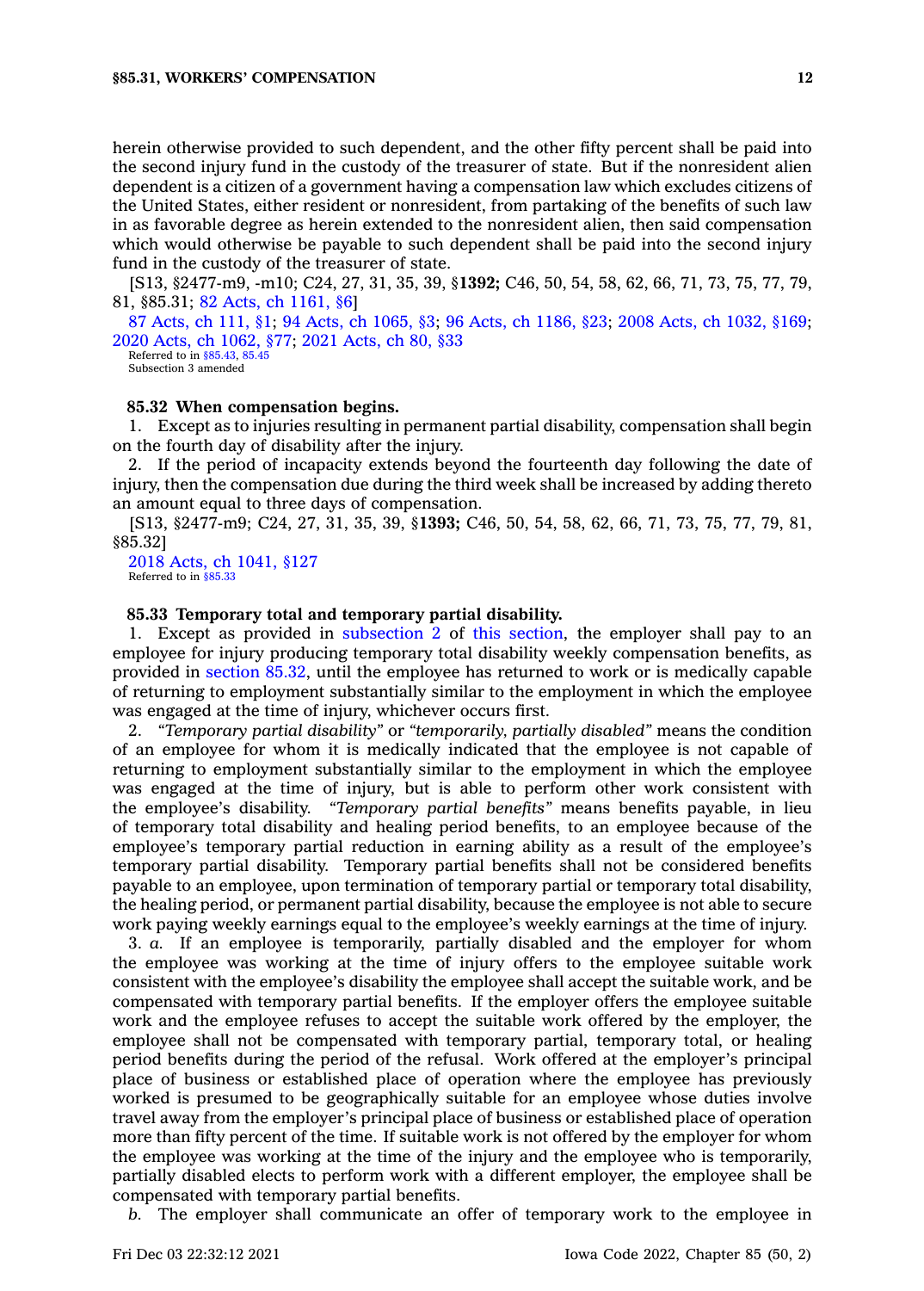writing, including details of lodging, meals, and transportation, and shall communicate to the employee that if the employee refuses the offer of temporary work, the employee shall communicate the refusal and the reason for the refusal to the employer in writing and that during the period of the refusal the employee will not be compensated with temporary partial, temporary total, or healing period benefits, unless the work refused is not suitable. If the employee refuses the offer of temporary work on the grounds that the work is not suitable, the employee shall communicate the refusal, along with the reason for the refusal, to the employer in writing at the time the offer of work is refused. Failure to communicate the reason for the refusal in this manner precludes the employee from raising suitability of the work as the reason for the refusal until such time as the reason for the refusal is communicated in writing to the employer.

4. If an employee is entitled to temporary partial benefits under [subsection](https://www.legis.iowa.gov/docs/code/85.33.pdf) 3 of [this](https://www.legis.iowa.gov/docs/code/85.33.pdf) [section](https://www.legis.iowa.gov/docs/code/85.33.pdf), the employer for whom the employee was working at the time of injury shall pay to the employee weekly compensation benefits, as provided in [section](https://www.legis.iowa.gov/docs/code/85.32.pdf) 85.32, for and during the period of temporary partial disability. The temporary partial benefit shall be sixty-six and two-thirds percent of the difference between the employee's weekly earnings at the time of injury, computed in compliance with [section](https://www.legis.iowa.gov/docs/code/85.36.pdf) 85.36, and the employee's actual gross weekly income from employment during the period of temporary partial disability. If at the time of injury an employee is paid on the basis of the output of the employee, with <sup>a</sup> minimum guarantee pursuant to <sup>a</sup> written employment agreement, the minimum guarantee shall be used as the employee's weekly earnings at the time of injury. However, the weekly compensation benefits shall not exceed the payments to which the employee would be entitled under [section](https://www.legis.iowa.gov/docs/code/85.36.pdf) 85.36 or [section](https://www.legis.iowa.gov/docs/code/85.37.pdf) 85.37, or under [subsection](https://www.legis.iowa.gov/docs/code/85.33.pdf) 1 of this [section](https://www.legis.iowa.gov/docs/code/85.33.pdf).

5. If an employee sustains an injury arising out of and in the course of employment while receiving temporary partial disability benefits, the rate of weekly compensation benefits shall be based on the employee's weekly earnings at the time of the injury producing temporary partial disability.

6. For purposes of this [section](https://www.legis.iowa.gov/docs/code/85.33.pdf) and section 85.34, [subsection](https://www.legis.iowa.gov/docs/code/85.34.pdf) 1, *"employment substantially similar to the employment in which the employee was engaged at the time of injury"* includes, for purposes of an individual who was injured in the course of performing as <sup>a</sup> professional athlete, any employment the individual has previously performed.

[S13, §2477-m9; C24, 27, 31, 35, 39, §**1394;** C46, 50, 54, 58, 62, 66, 71, 73, 75, 77, 79, 81, §85.33; 82 Acts, ch [1161,](https://www.legis.iowa.gov/docs/acts/1982/CH1161.pdf) §7]

94 Acts, ch [1065,](https://www.legis.iowa.gov/docs/acts/1994/CH1065.pdf) §4; 97 [Acts,](https://www.legis.iowa.gov/docs/acts/97/CH0048.pdf) ch 48, §1; 2017 [Acts,](https://www.legis.iowa.gov/docs/acts/2017/CH0023.pdf) ch 23, §5, 24; 2018 Acts, ch [1041,](https://www.legis.iowa.gov/docs/acts/2018/CH1041.pdf) §28 Referred to in [§85.27](https://www.legis.iowa.gov/docs/code/85.27.pdf), [85.34](https://www.legis.iowa.gov/docs/code/85.34.pdf), [85.62](https://www.legis.iowa.gov/docs/code/85.62.pdf), [96.7\(2\)\(a\)](https://www.legis.iowa.gov/docs/code/96.7.pdf), [96.23](https://www.legis.iowa.gov/docs/code/96.23.pdf), [279.40](https://www.legis.iowa.gov/docs/code/279.40.pdf) 2017 amendment to subsection 3 applies to injuries occurring on or after July 1, 2017; 2017 [Acts,](https://www.legis.iowa.gov/docs/acts/2017/CH23.pdf) ch 23, §24

#### **85.34 Permanent disabilities.**

Compensation for permanent disabilities and during <sup>a</sup> healing period for permanent partial disabilities shall be payable to an employee as provided in this [section](https://www.legis.iowa.gov/docs/code/85.34.pdf). In the event weekly compensation under [section](https://www.legis.iowa.gov/docs/code/85.33.pdf) 85.33 had been paid to any person for the same injury producing <sup>a</sup> permanent partial disability, any such amounts so paid shall be deducted from the amount of compensation payable for the healing period.

1. *Healing period.* If an employee has suffered <sup>a</sup> personal injury causing permanent partial disability for which compensation is payable as provided in [subsection](https://www.legis.iowa.gov/docs/code/85.34.pdf) 2 of [this](https://www.legis.iowa.gov/docs/code/85.34.pdf) [section](https://www.legis.iowa.gov/docs/code/85.34.pdf), the employer shall pay to the employee compensation for <sup>a</sup> healing period, as provided in [section](https://www.legis.iowa.gov/docs/code/85.37.pdf) 85.37, beginning on the first day of disability after the injury, and until the employee has returned to work or it is medically indicated that significant improvement from the injury is not anticipated or until the employee is medically capable of returning to employment substantially similar to the employment in which the employee was engaged at the time of injury, whichever occurs first.

2. *Permanent partial disabilities.* Compensation for permanent partial disability shall begin when it is medically indicated that maximum medical improvement from the injury has been reached and that the extent of loss or percentage of permanent impairment can be determined by use of the guides to the evaluation of permanent impairment, published by the American medical association, as adopted by the workers' compensation commissioner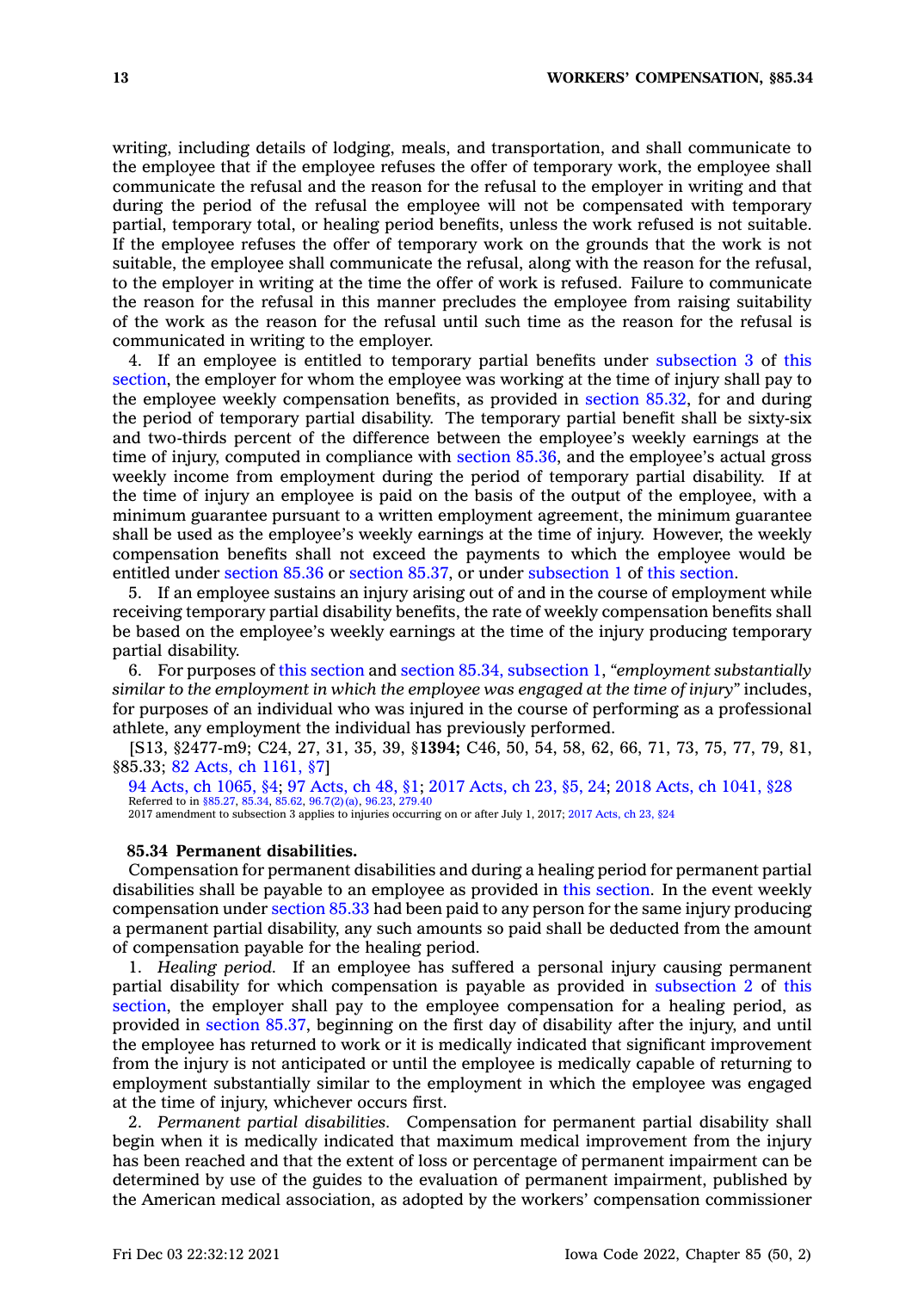by rule pursuant to [chapter](https://www.legis.iowa.gov/docs/code//17A.pdf) 17A. The compensation shall be in addition to the benefits provided by [sections](https://www.legis.iowa.gov/docs/code/85.27.pdf) 85.27 and [85.28](https://www.legis.iowa.gov/docs/code/85.28.pdf). The compensation shall be based upon the extent of the disability and upon the basis of eighty percent per week of the employee's average spendable weekly earnings, but not more than <sup>a</sup> weekly benefit amount, rounded to the nearest dollar, equal to one hundred eighty-four percent of the statewide average weekly wage paid employees as determined by the department of workforce development under section 96.1A, [subsection](https://www.legis.iowa.gov/docs/code/96.1A.pdf) 35, and in effect at the time of the injury. The minimum weekly benefit amount shall be equal to the weekly benefit amount of <sup>a</sup> person whose gross weekly earnings are thirty-five percent of the statewide average weekly wage. For all cases of permanent partial disability compensation shall be paid as follows:

*a.* For the loss of <sup>a</sup> thumb, weekly compensation during sixty weeks.

*b.* For the loss of <sup>a</sup> first finger, commonly called the index finger, weekly compensation during thirty-five weeks.

*c.* For the loss of <sup>a</sup> second finger, weekly compensation during thirty weeks.

*d.* For the loss of <sup>a</sup> third finger, weekly compensation during twenty-five weeks.

*e.* For the loss of <sup>a</sup> fourth finger, commonly called the little finger, weekly compensation during twenty weeks.

*f.* The loss of the first or distal phalange of the thumb or of any finger shall equal the loss of one-half of such thumb or finger and the weekly compensation shall be paid during one-half of the time but not to exceed one-half of the total amount for the loss of such thumb or finger.

*g.* The loss of more than one phalange shall equal the loss of the entire finger or thumb.

*h.* For the loss of <sup>a</sup> great toe, weekly compensation during forty weeks.

*i.* For the loss of one of the toes other than the great toe, weekly compensation during fifteen weeks.

*j.* The loss of the first phalange of any toe shall equal the loss of one-half of such toe and the weekly compensation shall be paid during one-half of the time but not to exceed one-half of the total amount provided for the loss of such toe.

*k.* The loss of more than one phalange shall equal the loss of the entire toe.

*l.* For the loss of a hand, weekly compensation during one hundred ninety weeks.

*m.* The loss of two-thirds of that part of an arm between the shoulder joint and the elbow joint shall equal the loss of an arm and the compensation therefor shall be weekly compensation during two hundred fifty weeks.

*n.* For the loss of <sup>a</sup> shoulder, weekly compensation during four hundred weeks.

*o.* For the loss of <sup>a</sup> foot, weekly compensation during one hundred fifty weeks.

*p.* The loss of two-thirds of that part of <sup>a</sup> leg between the hip joint and the knee joint shall equal the loss of <sup>a</sup> leg, and the compensation therefor shall be weekly compensation during two hundred twenty weeks.

*q.* For the loss of an eye, weekly compensation during one hundred forty weeks.

*r.* For the loss of an eye, the other eye having been lost prior to the injury, weekly compensation during two hundred weeks.

*s.* (1) For the loss of hearing, other than occupational hearing loss as defined in [section](https://www.legis.iowa.gov/docs/code/85B.4.pdf) [85B.4](https://www.legis.iowa.gov/docs/code/85B.4.pdf), weekly compensation during fifty weeks, and for the loss of hearing in both ears, weekly compensation during one hundred seventy-five weeks.

(2) For occupational hearing loss, weekly compensation as provided in [chapter](https://www.legis.iowa.gov/docs/code//85B.pdf) 85B.

*t.* The loss of both arms, or both hands, or both feet, or both legs, or both eyes, or any two thereof, caused by <sup>a</sup> single accident, shall equal five hundred weeks and shall be compensated as such; however, if said employee is permanently and totally disabled the employee may be entitled to benefits under [subsection](https://www.legis.iowa.gov/docs/code/85.34.pdf) 3.

*u.* For permanent disfigurement of the face or head which shall impair the future usefulness and earnings of the employee in the employee's occupation at the time of receiving the injury, weekly compensation, for such period as may be determined by the workers' compensation commissioner according to the severity of the disfigurement, but not to exceed one hundred fifty weeks.

*v.* In all cases of permanent partial disability other than those described or referred to in paragraphs *"a"* through *"u"*, the compensation shall be paid during the number of weeks in relation to five hundred weeks as the reduction in the employee's earning capacity caused by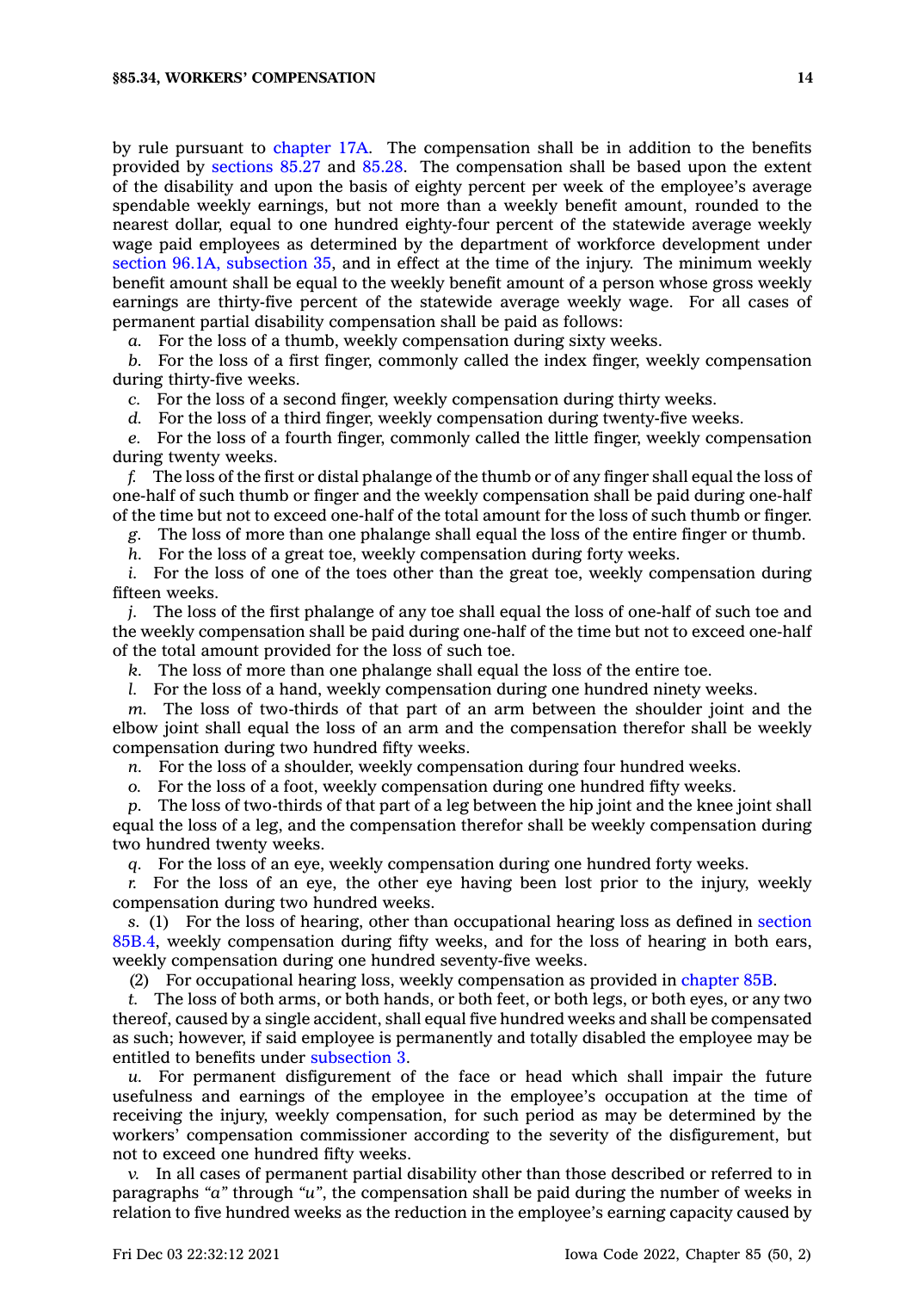the disability bears in relation to the earning capacity that the employee possessed when the injury occurred. A determination of the reduction in the employee's earning capacity caused by the disability shall take into account the permanent partial disability of the employee and the number of years in the future it was reasonably anticipated that the employee would work at the time of the injury. If an employee who is eligible for compensation under this paragraph returns to work or is offered work for which the employee receives or would receive the same or greater salary, wages, or earnings than the employee received at the time of the injury, the employee shall be compensated based only upon the employee's functional impairment resulting from the injury, and not in relation to the employee's earning capacity. Notwithstanding section 85.26, [subsection](https://www.legis.iowa.gov/docs/code/85.26.pdf) 2, if an employee who is eligible for compensation under this paragraph returns to work with the same employer and is compensated based only upon the employee's functional impairment resulting from the injury as provided in this paragraph and is terminated from employment by that employer, the award or agreement for settlement for benefits under this [chapter](https://www.legis.iowa.gov/docs/code//85.pdf) shall be reviewed upon commencement of reopening proceedings by the employee for <sup>a</sup> determination of any reduction in the employee's earning capacity caused by the employee's permanent partial disability.

*w.* If it is determined that an injury has produced <sup>a</sup> disability less than that specifically described in the schedule described in paragraphs *"a"* through *"u"*, compensation shall be paid during the lesser number of weeks of disability determined, as will not exceed <sup>a</sup> total amount equal to the same percentage proportion of said scheduled maximum compensation.

*x.* In all cases of permanent partial disability described in paragraphs *"a"* through *"u"*, or paragraph *"v"* when determining functional disability and not loss of earning capacity, the extent of loss or percentage of permanent impairment shall be determined solely by utilizing the guides to the evaluation of permanent impairment, published by the American medical association, as adopted by the workers' compensation commissioner by rule pursuant to [chapter](https://www.legis.iowa.gov/docs/code//17A.pdf) 17A. Lay testimony or agency expertise shall not be utilized in determining loss or percentage of permanent impairment pursuant to paragraphs *"a"* through *"u"*, or paragraph *"v"* when determining functional disability and not loss of earning capacity.

*y.* Compensation for permanent partial disability for an injury shall terminate on the date when compensation for permanent total disability for any injury begins. An employee shall not receive compensation for permanent partial disability if the employee is receiving compensation for permanent total disability.

3. *Permanent total disability.*

*a.* Compensation for an injury causing permanent total disability shall be upon the basis of eighty percent per week of the employee's average spendable weekly earnings, but not more than <sup>a</sup> weekly benefit amount, rounded to the nearest dollar, equal to two hundred percent of the statewide average weekly wage paid employees as determined by the department of workforce development under section 96.1A, [subsection](https://www.legis.iowa.gov/docs/code/96.1A.pdf) 35, and in effect at the time of the injury. The minimum weekly benefit amount is equal to the weekly benefit amount of <sup>a</sup> person whose gross weekly earnings are thirty-five percent of the statewide average weekly wage. The weekly compensation is payable until the employee is no longer permanently and totally disabled.

*b.* Such compensation shall be in addition to the benefits provided in [sections](https://www.legis.iowa.gov/docs/code/85.27.pdf) 85.27 and [85.28](https://www.legis.iowa.gov/docs/code/85.28.pdf). No compensation shall be payable under this [subsection](https://www.legis.iowa.gov/docs/code/85.34.pdf) for any injury for which compensation is payable under [subsection](https://www.legis.iowa.gov/docs/code/85.34.pdf) 2 of this [section](https://www.legis.iowa.gov/docs/code/85.34.pdf). In the event compensation has been paid to any person under any provision of this [chapter](https://www.legis.iowa.gov/docs/code//85.pdf), [chapter](https://www.legis.iowa.gov/docs/code//85A.pdf) 85A, or [chapter](https://www.legis.iowa.gov/docs/code//85B.pdf) 85B for an injury producing <sup>a</sup> permanent disability, any such amounts so paid shall be deducted from the total amount of compensation payable for permanent total disability. An employee shall not receive compensation for permanent partial disability if the employee is receiving compensation for permanent total disability.

*c.* An employee forfeits the employee's weekly compensation for <sup>a</sup> permanent total disability under this [subsection](https://www.legis.iowa.gov/docs/code/85.34.pdf) for <sup>a</sup> week in which the employee is receiving <sup>a</sup> payment equal to or greater than fifty percent of the statewide average weekly wage from any of the following sources:

- (1) Gross earnings from any employer.
- (2) Payment for current services from any source.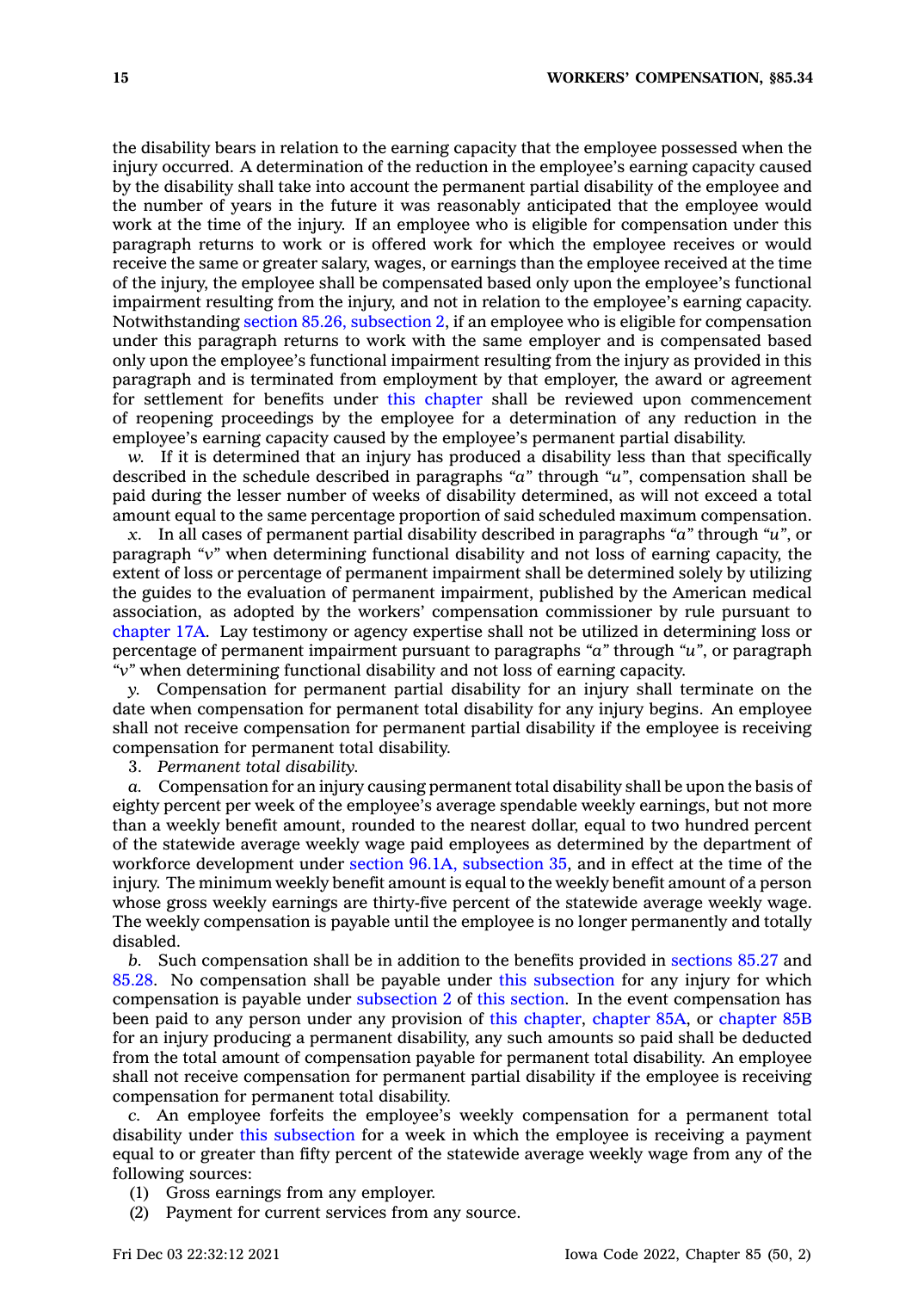#### **§85.34, WORKERS' COMPENSATION 16**

*d.* An employee is not entitled to compensation for <sup>a</sup> permanent total disability under [this](https://www.legis.iowa.gov/docs/code/85.34.pdf) [subsection](https://www.legis.iowa.gov/docs/code/85.34.pdf) while the employee is receiving unemployment compensation under [chapter](https://www.legis.iowa.gov/docs/code//96.pdf) 96.

4. *Credits for excess payments.* If an employee is paid weekly compensation benefits for temporary total disability under section 85.33, [subsection](https://www.legis.iowa.gov/docs/code/85.33.pdf) 1, for <sup>a</sup> healing period under section 85.34, [subsection](https://www.legis.iowa.gov/docs/code/85.34.pdf) 1, or for temporary partial disability under section [85.33,](https://www.legis.iowa.gov/docs/code/85.33.pdf) [subsection](https://www.legis.iowa.gov/docs/code/85.33.pdf) 2, in excess of that required by this [chapter](https://www.legis.iowa.gov/docs/code//85.pdf) and [chapters](https://www.legis.iowa.gov/docs/code//85A.pdf) 85A, [85B](https://www.legis.iowa.gov/docs/code//85B.pdf), and [86](https://www.legis.iowa.gov/docs/code//86.pdf), the excess paid by the employer shall be credited against the liability of the employer for any future weekly benefits due for an injury to that employee, provided that the employer or the employer's representative has acted in good faith in determining and notifying an employee when the temporary total disability, healing period, or temporary partial disability benefits are terminated.

5. *Recovery of employee overpayment.* If an employee is paid any weekly benefits in excess of that required by this [chapter](https://www.legis.iowa.gov/docs/code//85.pdf) and [chapters](https://www.legis.iowa.gov/docs/code//85A.pdf) 85A, [85B](https://www.legis.iowa.gov/docs/code//85B.pdf), and [86](https://www.legis.iowa.gov/docs/code//86.pdf), the excess paid by the employer shall be credited against the liability of the employer for any future weekly benefits due pursuant to [subsection](https://www.legis.iowa.gov/docs/code/85.34.pdf) 2, for any current or subsequent injury to the same employee.

6. *Professional athlete.* For purposes of [subsection](https://www.legis.iowa.gov/docs/code/85.34.pdf) 2, paragraph *"v"*, <sup>a</sup> determination of the degree of permanent disability of an individual who was injured in the course of performing as <sup>a</sup> professional athlete shall not be determined based upon employment as <sup>a</sup> professional athlete but shall be determined based upon other occupations the individual has previously performed or was reasonably suited to perform at the time of the injury.

7. *Successive disabilities.* An employer is liable for compensating only that portion of an employee's disability that arises out of and in the course of the employee's employment with the employer and that relates to the injury that serves as the basis for the employee's claim for compensation under this [chapter](https://www.legis.iowa.gov/docs/code//85.pdf), or [chapter](https://www.legis.iowa.gov/docs/code//85A.pdf) 85A, [85B](https://www.legis.iowa.gov/docs/code//85B.pdf), or [86](https://www.legis.iowa.gov/docs/code//86.pdf). An employer is not liable for compensating an employee's preexisting disability that arose out of and in the course of employment from <sup>a</sup> prior injury with the employer, to the extent that the employee's preexisting disability has already been compensated under this [chapter](https://www.legis.iowa.gov/docs/code//85.pdf), or [chapter](https://www.legis.iowa.gov/docs/code//85A.pdf) 85A, [85B](https://www.legis.iowa.gov/docs/code//85B.pdf), or [86](https://www.legis.iowa.gov/docs/code//86.pdf). An employer is not liable for compensating an employee's preexisting disability that arose out of and in the course of employment with <sup>a</sup> different employer or from causes unrelated to employment.

[S13, §2477-m9; C24, 27, 31, 35, 39, §**1394 – 1396;** C46, 50, 54, 58, §85.33 – 85.35; C62, 66, 71, 73, 75, 77, 79, 81, §85.34; 82 Acts, ch [1161,](https://www.legis.iowa.gov/docs/acts/1982/CH1161.pdf) §8 – 11]

87 [Acts,](https://www.legis.iowa.gov/docs/acts/1987/CH0111.pdf) ch 111, §2, 3; 94 Acts, ch [1065,](https://www.legis.iowa.gov/docs/acts/94/CH1065.pdf) §5 – 7; 96 Acts, ch [1186,](https://www.legis.iowa.gov/docs/acts/96/CH1186.pdf) §23; 97 [Acts,](https://www.legis.iowa.gov/docs/acts/97/CH0048.pdf) ch 48, §2; [98](https://www.legis.iowa.gov/docs/acts/98/CH1061.pdf) Acts, ch [1061,](https://www.legis.iowa.gov/docs/acts/98/CH1061.pdf) §4, 11; 98 Acts, ch [1160,](https://www.legis.iowa.gov/docs/acts/98/CH1160.pdf) §1; 2004 Acts, 1st Ex, ch [1001,](https://www.legis.iowa.gov/docs/acts/2004/CH1001.pdf) §10, 11, 18; 2005 [Acts,](https://www.legis.iowa.gov/docs/acts/2005/CH0019.pdf) ch 19, [§26](https://www.legis.iowa.gov/docs/acts/2005/CH0019.pdf); 2006 Acts, ch [1010,](https://www.legis.iowa.gov/docs/acts/2006/CH1010.pdf) §45; 2008 Acts, ch [1032,](https://www.legis.iowa.gov/docs/acts/2008/CH1032.pdf) §170; 2017 [Acts,](https://www.legis.iowa.gov/docs/acts/2017/CH0023.pdf) ch 23, §6 – 14, 24; 2020 Acts, ch [1062,](https://www.legis.iowa.gov/docs/acts/2020/CH1062.pdf) §78, 79; 2021 [Acts,](https://www.legis.iowa.gov/docs/acts/2021/CH0080.pdf) ch 80, §34

Referred to in [§85.27](https://www.legis.iowa.gov/docs/code/85.27.pdf), [85.33](https://www.legis.iowa.gov/docs/code/85.33.pdf), [85.59](https://www.legis.iowa.gov/docs/code/85.59.pdf), [85.60,](https://www.legis.iowa.gov/docs/code/85.60.pdf) [85.62,](https://www.legis.iowa.gov/docs/code/85.62.pdf) [85.70](https://www.legis.iowa.gov/docs/code/85.70.pdf), [96.7\(2\)\(a\)](https://www.legis.iowa.gov/docs/code/96.7.pdf), [96.23](https://www.legis.iowa.gov/docs/code/96.23.pdf), [279.40](https://www.legis.iowa.gov/docs/code/279.40.pdf) 2017 amendments to subsections 2 – 5 and 7 apply to injuries occurring on or after July 1, 2017; 2017 [Acts,](https://www.legis.iowa.gov/docs/acts/2017/CH23.pdf) ch 23, §24 Subsection 2, paragraph <sup>v</sup> amended

#### **85.35 Settlements.**

1. The parties to <sup>a</sup> contested case or persons who are involved in <sup>a</sup> dispute which could culminate in <sup>a</sup> contested case may enter into <sup>a</sup> settlement of any claim arising under [this](https://www.legis.iowa.gov/docs/code//85.pdf) [chapter](https://www.legis.iowa.gov/docs/code//85.pdf) or [chapter](https://www.legis.iowa.gov/docs/code//85A.pdf) 85A, [85B](https://www.legis.iowa.gov/docs/code//85B.pdf), or [86](https://www.legis.iowa.gov/docs/code//86.pdf), providing for disposition of the claim. The settlement shall be in writing on forms prescribed by the workers' compensation commissioner and submitted to the workers' compensation commissioner for approval.

2. The parties may enter into an agreement for settlement that establishes the employer's liability, fixes the nature and extent of the employee's current right to accrued benefits, and establishes the employee's right to statutory benefits that accrue in the future.

3. The parties may enter into <sup>a</sup> compromise settlement of the employee's claim to benefits as <sup>a</sup> full and final disposition of the claim.

4. The parties may enter into <sup>a</sup> settlement that is <sup>a</sup> combination of an agreement for settlement and <sup>a</sup> compromise settlement that establishes the employer's liability for part of <sup>a</sup> claim but makes <sup>a</sup> full and final disposition of other parts of <sup>a</sup> claim.

5. A contingent settlement may be made and approved, conditioned upon subsequent approval by <sup>a</sup> court or governmental agency, or upon any other subsequent event that is expected to occur within one year from the date of the settlement. If the subsequent approval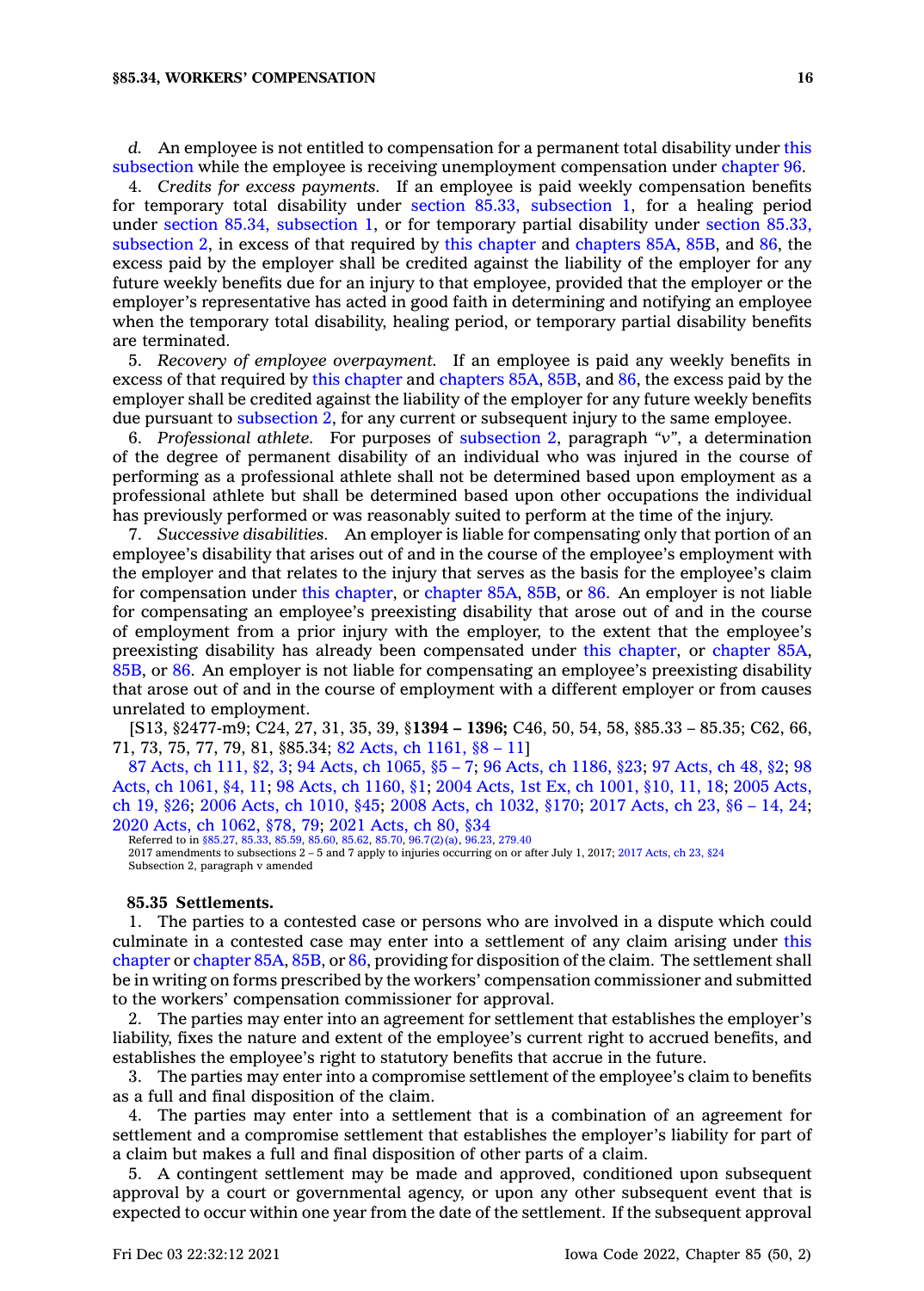or event does not occur, the contingent settlement and its approval may be vacated by order of the workers' compensation commissioner upon <sup>a</sup> petition for vacation filed by one of the parties or upon agreement by all parties. If <sup>a</sup> contingent settlement is vacated, the running of any period of limitation provided for in [section](https://www.legis.iowa.gov/docs/code/85.26.pdf) 85.26 is tolled from the date the settlement was initially approved until the date that the settlement is vacated, and the claim is restored to the status that the claim held when the contingent settlement was initially approved. The contingency on <sup>a</sup> settlement lapses and the settlement becomes final and fully enforceable if an action to vacate the contingent settlement or to extend the period of time allowed for the subsequent approval or event to occur is not initiated within one year from the date that the contingent settlement was initially approved.

6. The parties to any settlement made pursuant to this [section](https://www.legis.iowa.gov/docs/code/85.35.pdf) may agree that the employee has the right to benefits pursuant to [section](https://www.legis.iowa.gov/docs/code/85.27.pdf) 85.27 under such terms and conditions as agreed to by the parties in the settlement, for <sup>a</sup> specified period of time after the settlement has been approved by the workers' compensation commissioner. During that specified period of time, the commissioner shall have jurisdiction of the settlement for the purpose of adjudicating the employee's entitlement to benefits provided for in [section](https://www.legis.iowa.gov/docs/code/85.27.pdf) 85.27 as agreed upon in the settlement.

7. The parties may agree that settlement proceeds, which are paid in <sup>a</sup> lump sum, are intended to compensate the injured worker at <sup>a</sup> given monthly or weekly rate over the life expectancy of the injured worker. If such an agreement is reached, neither the weekly compensation rate which either has been paid, or should have been paid, throughout the case, nor the maximum statutory weekly rate applicable to the injury shall apply. Instead, the rate set forth in the settlement agreement shall be the rate for the case.

8. *a.* A settlement shall be approved by the workers' compensation commissioner if the parties show all of the following:

(1) Substantial evidence exists to support the terms of the settlement.

(2) Waiver of the employee's right to <sup>a</sup> hearing, decision, and statutory benefits is made knowingly by the employee.

(3) The settlement is <sup>a</sup> reasonable and informed compromise of the competing interests of the parties.

*b.* If an employee is represented by legal counsel, it is presumed that the required showing for approval of the settlement has been made.

9. Approval of <sup>a</sup> settlement by the workers' compensation commissioner is binding on the parties and shall not be construed as an original proceeding. Notwithstanding any provisions of this [chapter](https://www.legis.iowa.gov/docs/code//85.pdf) and [chapters](https://www.legis.iowa.gov/docs/code//85A.pdf) 85A, [85B](https://www.legis.iowa.gov/docs/code//85B.pdf), [86](https://www.legis.iowa.gov/docs/code//86.pdf), and [87](https://www.legis.iowa.gov/docs/code//87.pdf), an approved compromise settlement shall constitute <sup>a</sup> final bar to any further rights arising under this [chapter](https://www.legis.iowa.gov/docs/code//85.pdf) and [chapters](https://www.legis.iowa.gov/docs/code//85A.pdf) 85A, [85B](https://www.legis.iowa.gov/docs/code//85B.pdf), [86](https://www.legis.iowa.gov/docs/code//86.pdf), and [87](https://www.legis.iowa.gov/docs/code//87.pdf) regarding the subject matter of the compromise and <sup>a</sup> payment made pursuant to <sup>a</sup> compromise settlement agreement shall not be construed as the payment of weekly compensation.

[C75, 77, 79, 81, §85.35]

83 [Acts,](https://www.legis.iowa.gov/docs/acts/1983/CH0105.pdf) ch 105, §4; 89 [Acts,](https://www.legis.iowa.gov/docs/acts/1989/CH0060.pdf) ch 60, §2; 98 Acts, ch [1061,](https://www.legis.iowa.gov/docs/acts/1998/CH1061.pdf) §11; 2001 [Acts,](https://www.legis.iowa.gov/docs/acts/2001/CH0087.pdf) ch 87, §3; 2005 [Acts,](https://www.legis.iowa.gov/docs/acts/2005/CH0168.pdf) ch 168, [§10,](https://www.legis.iowa.gov/docs/acts/2005/CH0168.pdf) 23; 2008 Acts, ch [1032,](https://www.legis.iowa.gov/docs/acts/2008/CH1032.pdf) §201; 2008 Acts, ch [1137,](https://www.legis.iowa.gov/docs/acts/2008/CH1137.pdf) §1, 3

#### **85.36 Basis of computation.**

The basis of compensation shall be the weekly earnings of the injured employee at the time of the injury. Weekly earnings means gross salary, wages, or earnings of an employee to which such employee would have been entitled had the employee worked the customary hours for the full pay period in which the employee was injured, as regularly required by the employee's employer for the work or employment for which the employee was employed, computed or determined as follows and then rounded to the nearest dollar:

1. In the case of an employee who is paid on <sup>a</sup> weekly pay period basis, the weekly gross earnings.

2. In the case of an employee who is paid on <sup>a</sup> biweekly pay period basis, one-half of the biweekly gross earnings.

3. In the case of an employee who is paid on <sup>a</sup> semimonthly pay period basis, the semimonthly gross earnings multiplied by twenty-four and subsequently divided by fifty-two.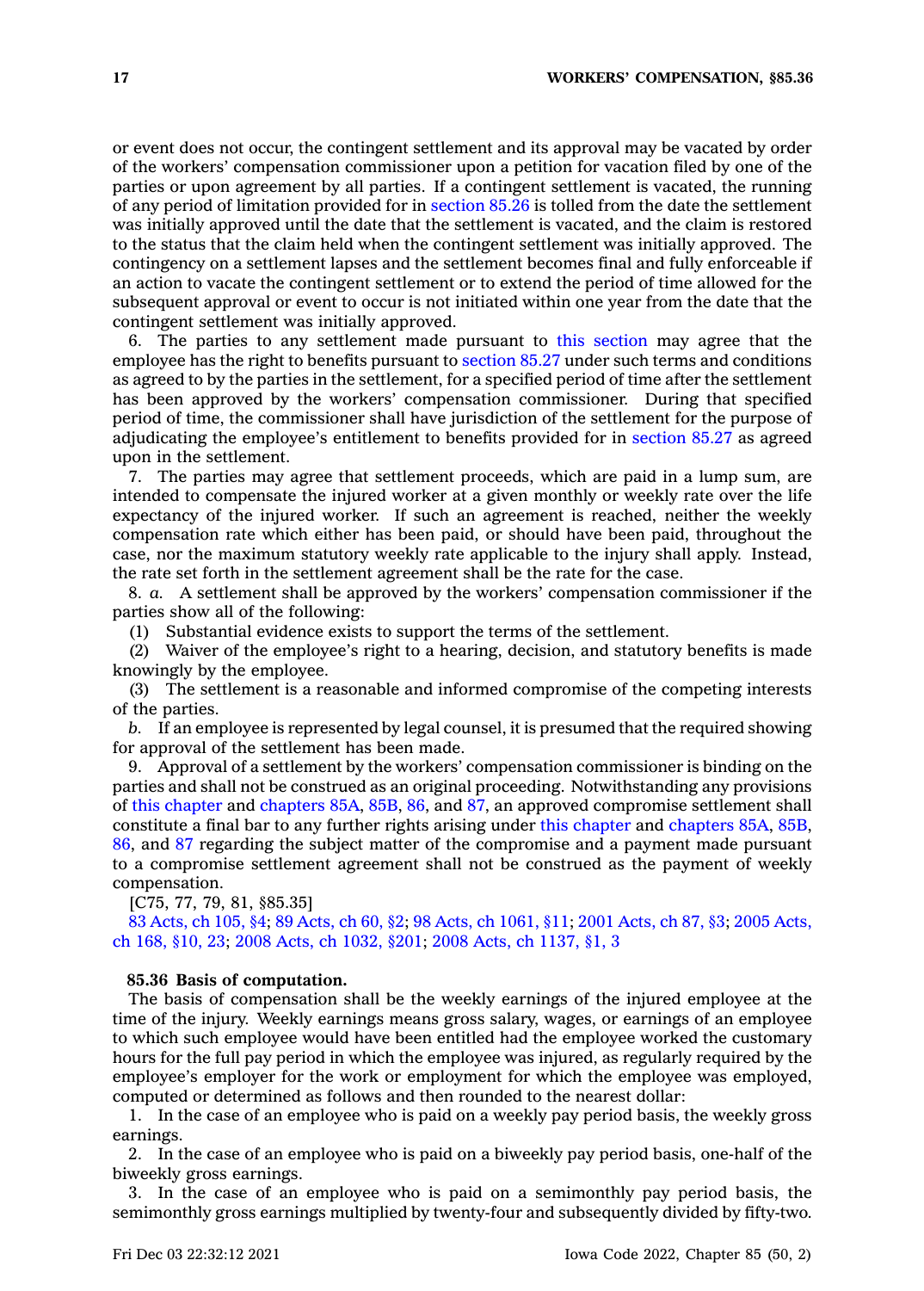#### **§85.36, WORKERS' COMPENSATION 18**

4. In the case of an employee who is paid on <sup>a</sup> monthly pay period basis, the monthly gross earnings multiplied by twelve and subsequently divided by fifty-two.

5. In the case of an employee who is paid on <sup>a</sup> yearly pay period basis, the weekly earnings shall be the yearly earnings divided by fifty-two.

6. In the case of an employee who is paid on <sup>a</sup> daily or hourly basis, or by the output of the employee, the weekly earnings shall be computed by dividing by thirteen the earnings, including shift differential pay but not including overtime or premium pay, of the employee earned in the employ of the employer in the last completed period of thirteen consecutive calendar weeks immediately preceding the injury. If the employee was absent from calendar weeks immediately preceding the injury. employment for reasons personal to the employee during part of the thirteen calendar weeks preceding the injury, the employee's weekly earnings shall be the amount the employee would have earned had the employee worked when work was available to other employees of the employer in <sup>a</sup> similar occupation. A week which does not fairly reflect the employee's customary earnings shall be replaced by the closest previous week with earnings that fairly represent the employee's customary earnings.

7. In the case of an employee who has been in the employ of the employer less than thirteen calendar weeks immediately preceding the injury, the employee's weekly earnings shall be computed under [subsection](https://www.legis.iowa.gov/docs/code/85.36.pdf) 6, taking the earnings, including shift differential pay but not including overtime or premium pay, for such purpose to be the amount the employee would have earned had the employee been so employed by the employer the full thirteen calendar weeks immediately preceding the injury and had worked, when work was available to other employees in <sup>a</sup> similar occupation. If the earnings of other employees cannot be determined, the employee's weekly earnings shall be the average computed for the number of weeks the employee has been in the employ of the employer.

8. If at the time of the injury the hourly earnings have not been fixed or cannot be ascertained, the earnings for the purpose of calculating compensation shall be taken to be the usual earnings for similar services where such services are rendered by paid employees.

9. If an employee earns either no wages or less than the usual weekly earnings of the regular full-time adult laborer in the line of industry in which the employee is injured in that locality, the weekly earnings shall be one-fiftieth of the total earnings which the employee has earned from all employment during the twelve calendar months immediately preceding the injury.

*a.* In computing the compensation to be allowed <sup>a</sup> volunteer fire fighter, emergency medical care provider, reserve peace officer, or volunteer ambulance driver, the earnings as <sup>a</sup> fire fighter, emergency medical care provider, reserve peace officer, or volunteer ambulance driver shall be disregarded and the volunteer fire fighter, emergency medical care provider, reserve peace officer, or volunteer ambulance driver shall be paid an amount equal to the compensation the volunteer fire fighter, emergency medical care provider, reserve peace officer, or volunteer ambulance driver would be paid if injured in the normal course of the volunteer fire fighter's, emergency medical care provider's, reserve peace officer's, or volunteer ambulance driver's regular employment or an amount equal to one hundred and forty percent of the statewide average weekly wage, whichever is greater.

*b.* If the employee was an apprentice or trainee when injured, and it is established under normal conditions the employee's earnings should be expected to increase during the period of disability, that fact may be considered in computing the employee's weekly earnings.

*c.* If the employee was an inmate as defined in [section](https://www.legis.iowa.gov/docs/code/85.59.pdf) 85.59, the inmate's actual earnings shall be disregarded, and the weekly compensation rate shall be as set forth in [section](https://www.legis.iowa.gov/docs/code/85.59.pdf) 85.59.

10. If <sup>a</sup> wage, or method of calculating <sup>a</sup> wage, is used for the basis of the payment of <sup>a</sup> workers' compensation insurance premium for <sup>a</sup> proprietor, partner, limited liability company member, limited liability partner, or officer of <sup>a</sup> corporation, the wage or the method of calculating the wage is determinative for purposes of computing the proprietor's, partner's, limited liability company member's, limited liability partner's, or officer's weekly workers' compensation benefit rate.

11. In computing the compensation to be allowed an elected or appointed official, the official may choose either of the following payment options: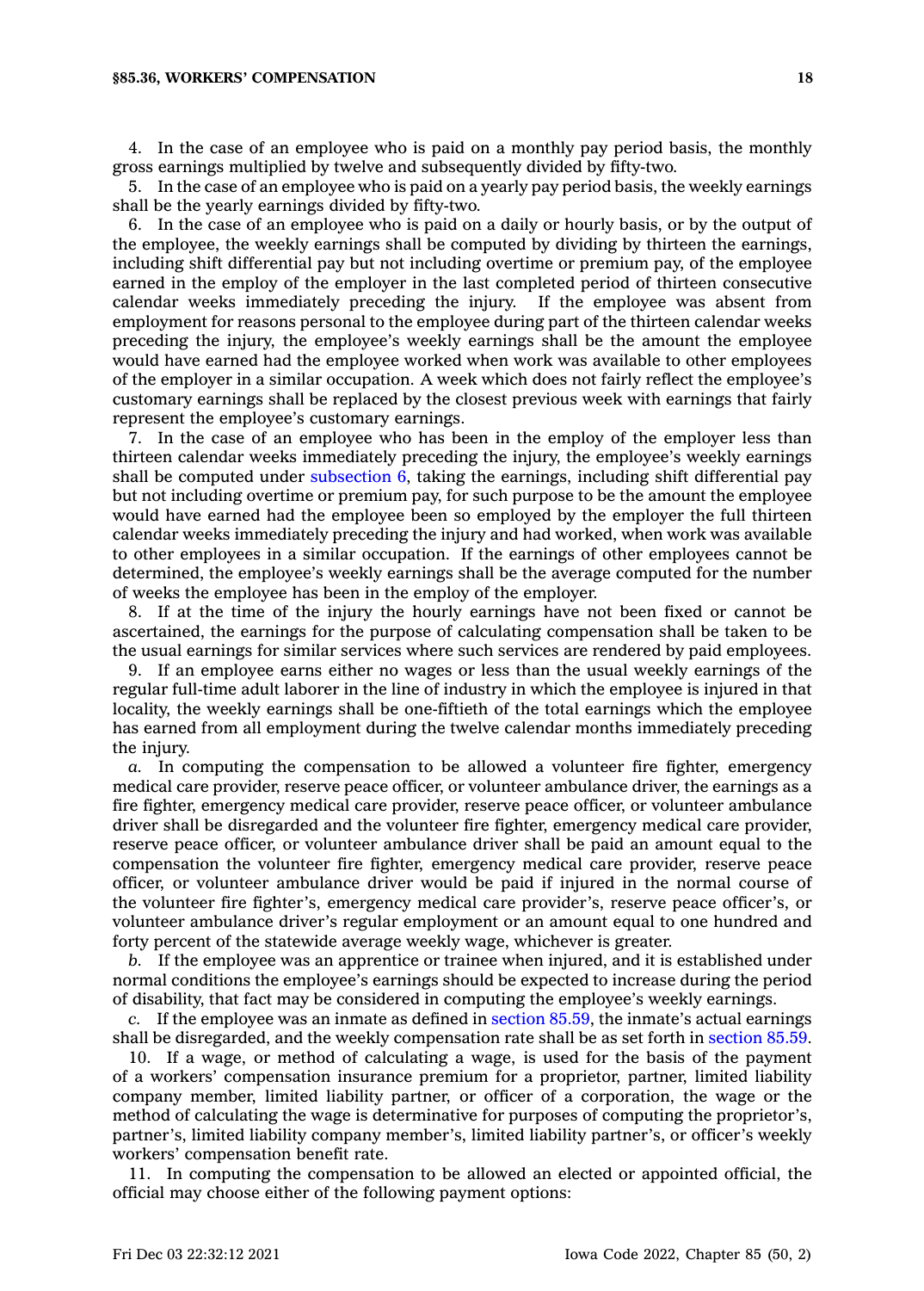**19 WORKERS' COMPENSATION, §85.38**

*a.* The official shall be paid an amount of compensation based on the official's weekly earnings as an elected or appointed official.

*b.* The earnings of the official as an elected or appointed official shall be disregarded and the official shall be paid an amount equal to one hundred forty percent of the statewide average weekly wage.

12. In the case of an employee injured in the course of performing as <sup>a</sup> professional athlete, the basis of compensation for weekly earnings shall be one-fiftieth of total earnings which the employee has earned from all employment for the previous twelve months prior to the injury.

[S13, §2477-m15; C24, 27, 31, 35, 39, §**1397;** C46, 50, 54, 58, 62, 66, 71, 73, 75, 77, 79, 81, §85.36; 82 Acts, ch [1161,](https://www.legis.iowa.gov/docs/acts/1982/CH1161.pdf) §12, 13]

86 Acts, ch [1074,](https://www.legis.iowa.gov/docs/acts/1986/CH1074.pdf) §2; 87 [Acts,](https://www.legis.iowa.gov/docs/acts/87/CH0091.pdf) ch 91, §1; 90 Acts, ch [1046,](https://www.legis.iowa.gov/docs/acts/90/CH1046.pdf) §1; 95 [Acts,](https://www.legis.iowa.gov/docs/acts/95/CH0041.pdf) ch 41, §2; 95 [Acts,](https://www.legis.iowa.gov/docs/acts/95/CH0140.pdf) ch [140,](https://www.legis.iowa.gov/docs/acts/95/CH0140.pdf) §1, 2; 96 Acts, ch [1059,](https://www.legis.iowa.gov/docs/acts/96/CH1059.pdf) §3; 96 Acts, ch [1079,](https://www.legis.iowa.gov/docs/acts/96/CH1079.pdf) §3; 97 [Acts,](https://www.legis.iowa.gov/docs/acts/97/CH0048.pdf) ch 48, §3; 2000 Acts, ch [1007,](https://www.legis.iowa.gov/docs/acts/2000/CH1007.pdf) [§2,](https://www.legis.iowa.gov/docs/acts/2000/CH1007.pdf) 3; 2001 [Acts,](https://www.legis.iowa.gov/docs/acts/2001/CH0087.pdf) ch 87, §4; 2004 Acts, 1st Ex, ch [1001,](https://www.legis.iowa.gov/docs/acts//CH0000.pdf) §12, 18; 2008 Acts, ch [1079,](https://www.legis.iowa.gov/docs/acts/2008/CH1079.pdf) §1; [2010](https://www.legis.iowa.gov/docs/acts/2010/CH1149.pdf) Acts, ch [1149,](https://www.legis.iowa.gov/docs/acts/2010/CH1149.pdf) §1

Referred to in [§85.33](https://www.legis.iowa.gov/docs/code/85.33.pdf)

#### **85.37 Compensation schedule.**

1. If an employee receives <sup>a</sup> personal injury causing temporary total disability, or causing <sup>a</sup> permanent partial disability for which compensation is payable during <sup>a</sup> healing period, compensation for the temporary total disability or for the healing period shall be upon the basis provided in this [section](https://www.legis.iowa.gov/docs/code/85.37.pdf). The weekly benefit amount payable to any employee for any one week shall be upon the basis of eighty percent of the employee's weekly spendable earnings, but shall not exceed an amount, rounded to the nearest dollar, equal to two hundred percent of the statewide average weekly wage paid employees as determined by the department of workforce development under section 96.1A, [subsection](https://www.legis.iowa.gov/docs/code/96.1A.pdf) 35, and in effect at the time of the injury. Total weekly compensation for any employee shall not exceed eighty percent per week of the employee's weekly spendable earnings. The minimum weekly benefit amount shall be equal to the weekly benefit amount of <sup>a</sup> person whose gross weekly earnings are thirty-five percent of the statewide average weekly wage, or to the spendable weekly earnings of the employee, whichever are less.

2. Such compensation shall be in addition to the benefits provided by [sections](https://www.legis.iowa.gov/docs/code/85.27.pdf) 85.27 and [85.28](https://www.legis.iowa.gov/docs/code/85.28.pdf).

[S13, §2477-m9; C24, 27, 31, 35, 39, §**1390;** C46, 50, 54, 58, 62, 66, 71, 73, 75, 77, 79, 81, §85.37; 82 Acts, ch [1161,](https://www.legis.iowa.gov/docs/acts/1982/CH1161.pdf) §14]

87 [Acts,](https://www.legis.iowa.gov/docs/acts/1987/CH0111.pdf) ch 111, §4; 96 Acts, ch [1186,](https://www.legis.iowa.gov/docs/acts/96/CH1186.pdf) §23; 2018 Acts, ch [1041,](https://www.legis.iowa.gov/docs/acts/2018/CH1041.pdf) §127; 2019 [Acts,](https://www.legis.iowa.gov/docs/acts/2019/CH0059.pdf) ch 59, §35; 2020 Acts, ch [1062,](https://www.legis.iowa.gov/docs/acts/2020/CH1062.pdf) §80; 2021 [Acts,](https://www.legis.iowa.gov/docs/acts/2021/CH0080.pdf) ch 80, §35 Referred to in [§85.33](https://www.legis.iowa.gov/docs/code/85.33.pdf), [85.34](https://www.legis.iowa.gov/docs/code/85.34.pdf)

Subsection 1 amended

#### **85.38 Reduction of obligations of employer.**

1. *Contributions or donations.* The compensation herein provided shall be the measure of liability which the employer has assumed for injuries or death that may occur to employees in the employer's employment subject to the provisions of this [chapter](https://www.legis.iowa.gov/docs/code//85.pdf), and it shall not be in anywise reduced by contribution from employees or donations from any source.

2. *Benefits paid under group plans.*

*a.* In the event the employee with <sup>a</sup> disability shall receive any benefits, including medical, surgical, or hospital benefits, under any group plan covering nonoccupational disabilities contributed to wholly or partially by the employer, which benefits should not have been paid or payable if any rights of recovery existed under this [chapter](https://www.legis.iowa.gov/docs/code//85.pdf), [chapter](https://www.legis.iowa.gov/docs/code//85A.pdf) 85A, or [chapter](https://www.legis.iowa.gov/docs/code//85B.pdf) 85B, then the amounts so paid to the employee from the group plan shall be credited to or against any compensation payments, including medical, surgical, or hospital, made or to be made under this [chapter](https://www.legis.iowa.gov/docs/code//85.pdf), [chapter](https://www.legis.iowa.gov/docs/code//85A.pdf) 85A, or [chapter](https://www.legis.iowa.gov/docs/code//85B.pdf) 85B. The amounts so credited shall be deducted from the payments made under these chapters. Any nonoccupational plan shall be reimbursed in the amount deducted. This [section](https://www.legis.iowa.gov/docs/code/85.38.pdf) shall not apply to payments made under any group plan which would have been payable even though there was an injury under [this](https://www.legis.iowa.gov/docs/code//85.pdf) [chapter](https://www.legis.iowa.gov/docs/code//85.pdf) or an occupational disease under [chapter](https://www.legis.iowa.gov/docs/code//85A.pdf) 85A or an occupational hearing loss under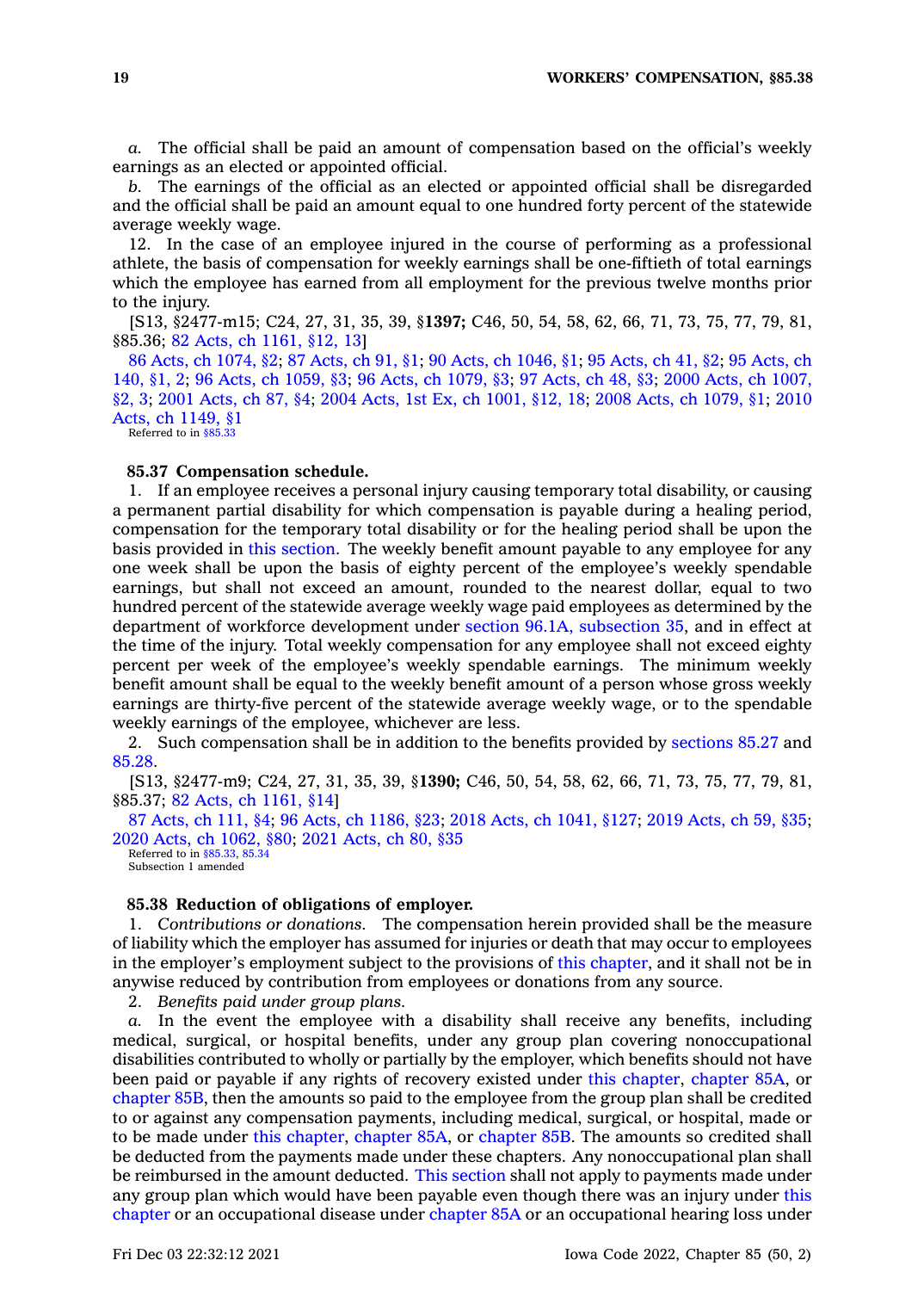[chapter](https://www.legis.iowa.gov/docs/code//85B.pdf) 85B. Any employer receiving such credit shall keep the employee safe and harmless from any and all claims or liabilities that may be made against them by reason of having received the payments only to the extent of the credit.

*b.* If an employer denies liability under this [chapter](https://www.legis.iowa.gov/docs/code//85.pdf), [chapter](https://www.legis.iowa.gov/docs/code//85A.pdf) 85A, or [chapter](https://www.legis.iowa.gov/docs/code//85B.pdf) 85B, for payment for any medical services received or weekly compensation requested by an employee, and the employee is <sup>a</sup> beneficiary under either an individual or group plan for nonoccupational illness, injury, or disability, the nonoccupational plan shall not deny payment for the medical services received or for benefits under the plan on the basis that the employer's liability under this [chapter](https://www.legis.iowa.gov/docs/code//85.pdf), [chapter](https://www.legis.iowa.gov/docs/code//85A.pdf) 85A, or [chapter](https://www.legis.iowa.gov/docs/code//85B.pdf) 85B is unresolved.

3. *Supplementation of workers' compensation benefits.* A public employer shall not supplement an employee's workers' compensation benefits by reducing the employee's sick leave, vacation leave, or earned compensatory time entitlements, unless the employer first notifies the employee of the employee's option to supplement and the employee elects to so supplement.

4. *Lien for hospital and medical services under chapter 249A.* In the event any hospital or medical services as provided in [section](https://www.legis.iowa.gov/docs/code/85.27.pdf) 85.27 are paid by the state department of human services on behalf of an employee who is entitled to such benefits under the provisions of this [chapter](https://www.legis.iowa.gov/docs/code//85.pdf) or [chapter](https://www.legis.iowa.gov/docs/code//85A.pdf) 85A or [85B](https://www.legis.iowa.gov/docs/code//85B.pdf), <sup>a</sup> lien shall exist as respects the right of such employee to benefits as described in [section](https://www.legis.iowa.gov/docs/code/85.27.pdf) 85.27.

[S13, §2477-m12; C24, 27, 31, 35, 39, §**1398;** C46, 50, 54, 58, 62, 66, 71, 73, 75, 77, 79, 81, §85.38]

83 [Acts,](https://www.legis.iowa.gov/docs/acts/1983/CH0096.pdf) ch 96, §160; 83 [Acts,](https://www.legis.iowa.gov/docs/acts/1983/CH0153.pdf) ch 153, §1; 84 Acts, ch [1086,](https://www.legis.iowa.gov/docs/acts/1984/CH1086.pdf) §1; 96 Acts, ch [1129,](https://www.legis.iowa.gov/docs/acts/1996/CH1129.pdf) §18; 97 [Acts,](https://www.legis.iowa.gov/docs/acts/1997/CH0036.pdf) ch [36,](https://www.legis.iowa.gov/docs/acts/1997/CH0036.pdf) §1; 2002 Acts, ch [1050,](https://www.legis.iowa.gov/docs/acts/2002/CH1050.pdf) §14; 2005 [Acts,](https://www.legis.iowa.gov/docs/acts/2005/CH0168.pdf) ch 168, §11, 23; 2009 [Acts,](https://www.legis.iowa.gov/docs/acts/2009/CH0041.pdf) ch 41, §263 Referred to in [§85.27](https://www.legis.iowa.gov/docs/code/85.27.pdf)

### **85.39 Examination of injured employees.**

1. After an injury, the employee, if requested by the employer, shall submit for examination at some reasonable time and place and as often as reasonably requested, to <sup>a</sup> physician or physicians authorized to practice under the laws of this state or another state, without cost to the employee; but if the employee requests, the employee, at the employee's own cost, is entitled to have <sup>a</sup> physician or physicians of the employee's own selection present to participate in the examination. If an employee is required to leave work for which the employee is being paid wages to attend the requested examination, the employee shall be compensated at the employee's regular rate for the time the employee is required to leave work, and the employee shall be furnished transportation to and from the place of examination, or the employer may elect to pay the employee the reasonable cost of the transportation. The refusal of the employee to submit to the examination shall forfeit the employee's right to any compensation for the period of the refusal. Compensation shall not be payable for the period of refusal.

2. If an evaluation of permanent disability has been made by <sup>a</sup> physician retained by the employer and the employee believes this evaluation to be too low, the employee shall, upon application to the commissioner and upon delivery of <sup>a</sup> copy of the application to the employer and its insurance carrier, be reimbursed by the employer the reasonable fee for <sup>a</sup> subsequent examination by <sup>a</sup> physician of the employee's own choice, and reasonably necessary transportation expenses incurred for the examination. The physician chosen by the employee has the right to confer with and obtain from the employer-retained physician sufficient history of the injury to make <sup>a</sup> proper examination. An employer is only liable to reimburse an employee for the cost of an examination conducted pursuant to this [subsection](https://www.legis.iowa.gov/docs/code/85.39.pdf) if the injury for which the employee is being examined is determined to be compensable under this [chapter](https://www.legis.iowa.gov/docs/code//85.pdf) or chapter [85A](https://www.legis.iowa.gov/docs/code//85A.pdf) or [85B](https://www.legis.iowa.gov/docs/code//85B.pdf). An employer is not liable for the cost of such an examination if the injury for which the employee is being examined is determined not to be <sup>a</sup> compensable injury. A determination of the reasonableness of <sup>a</sup> fee for an examination made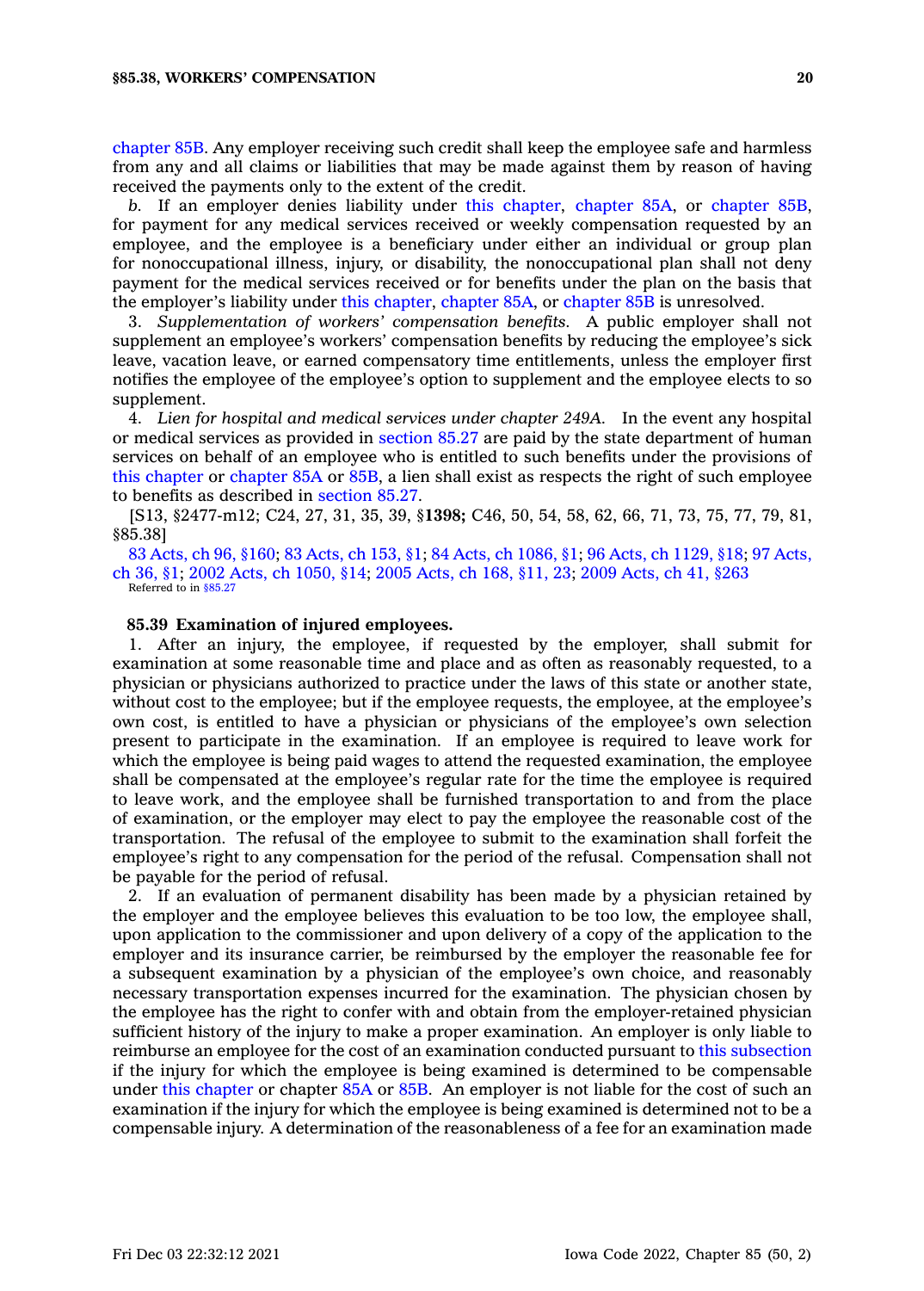pursuant to this [subsection](https://www.legis.iowa.gov/docs/code/85.39.pdf), shall be based on the typical fee charged by <sup>a</sup> medical provider to perform an impairment rating in the local area where the examination is conducted.

[S13, §2477-m11; C24, 27, 31, 35, 39, §**1399;** C46, 50, 54, 58, 62, §85.39; C66, 71, 73, 75, §85.34(2), 85.39; C77, 79, 81, §85.39; 82 Acts, ch [1161,](https://www.legis.iowa.gov/docs/acts/1982/CH1161.pdf) §15]

2017 [Acts,](https://www.legis.iowa.gov/docs/acts/2017/CH0023.pdf) ch 23, §15, 24

2017 amendment applies to injuries occurring on or after July 1, 2017; 2017 [Acts,](https://www.legis.iowa.gov/docs/acts/2017/CH23.pdf) ch 23, §24

### **85.40 Statement of earnings.**

The employer shall furnish, upon request of an injured employee or dependent or any legal representative acting for such person, <sup>a</sup> statement of the earnings, wages, or salary and other matters relating thereto during the year or part of the year that such employee was in the employment of such employer for the year preceding the injury; but not more than one report shall be required on account of any one injury.

[C24, 27, 31, 35, 39, §**1400;** C46, 50, 54, 58, 62, 66, 71, 73, 75, 77, 79, 81, §85.40]

### **85.41 Refusal to furnish statement.**

On failure of the employer to furnish such statement of earnings for thirty days after receiving written request therefor from an injured employee, the employee's agent, attorney, dependent, or legal representative, such employer shall be guilty of <sup>a</sup> simple misdemeanor.

[C24, 27, 31, 35, 39, §**1401;** C46, 50, 54, 58, 62, 66, 71, 73, 75, 77, 79, 81, §85.41]

### **85.42 Conclusively presumed dependent.**

The following shall be conclusively presumed to be wholly dependent upon the deceased employee:

1. The surviving spouse, with the following exceptions:

*a.* When it is shown that at the time of the injury the surviving spouse had willfully deserted the deceased without fault of the deceased, then the surviving spouse shall not be considered as dependent in any degree.

*b.* When the surviving spouse was not married to the deceased at the time of the injury.

2. A child or children under eighteen years of age, and over said age if physically or mentally incapacitated from earning, whether actually dependent for support or not upon the parent at the time of the parent's death. An adopted child or children shall be regarded the same as issue of the body. A child or children, as used herein, shall also include any child or children conceived but not born at the time of the employee's injury, and any compensation payable on account of any such child or children shall be paid from the date of their birth. A stepchild or stepchildren shall be regarded the same as issue of the body only when the stepparent has actually provided the principal support for such child or children.

[S13, §2477-m16; C24, 27, 31, 35, 39, §**1402;** C46, 50, 54, 58, 62, 66, 71, 73, 75, 77, 79, 81, §85.42]

2020 Acts, ch [1062,](https://www.legis.iowa.gov/docs/acts/2020/CH1062.pdf) §21; 2020 Acts, ch [1063,](https://www.legis.iowa.gov/docs/acts/2020/CH1063.pdf) §43 Referred to in [§85.43](https://www.legis.iowa.gov/docs/code/85.43.pdf)

### **85.43 Payment to spouse.**

1. If the deceased employee leaves <sup>a</sup> surviving spouse qualified under the provisions of [section](https://www.legis.iowa.gov/docs/code/85.42.pdf) 85.42, the full compensation shall be paid to the surviving spouse, as provided in [section](https://www.legis.iowa.gov/docs/code/85.31.pdf) 85.31; provided that where <sup>a</sup> deceased employee leaves <sup>a</sup> surviving spouse and <sup>a</sup> dependent child or children the workers' compensation commissioner may make an order of record for an equitable apportionment of the compensation payments.

2. If the spouse dies, the benefits shall be paid to the person or persons wholly dependent on deceased, if any, share and share alike. If there are none wholly dependent, then such benefits shall be paid to partial dependents, if any, in proportion to their dependency for the periods provided in [section](https://www.legis.iowa.gov/docs/code/85.31.pdf) 85.31.

3. If the deceased leaves <sup>a</sup> dependent child or children who was or were such at the time of the injury, and the surviving spouse remarries, then and in such case, the payments shall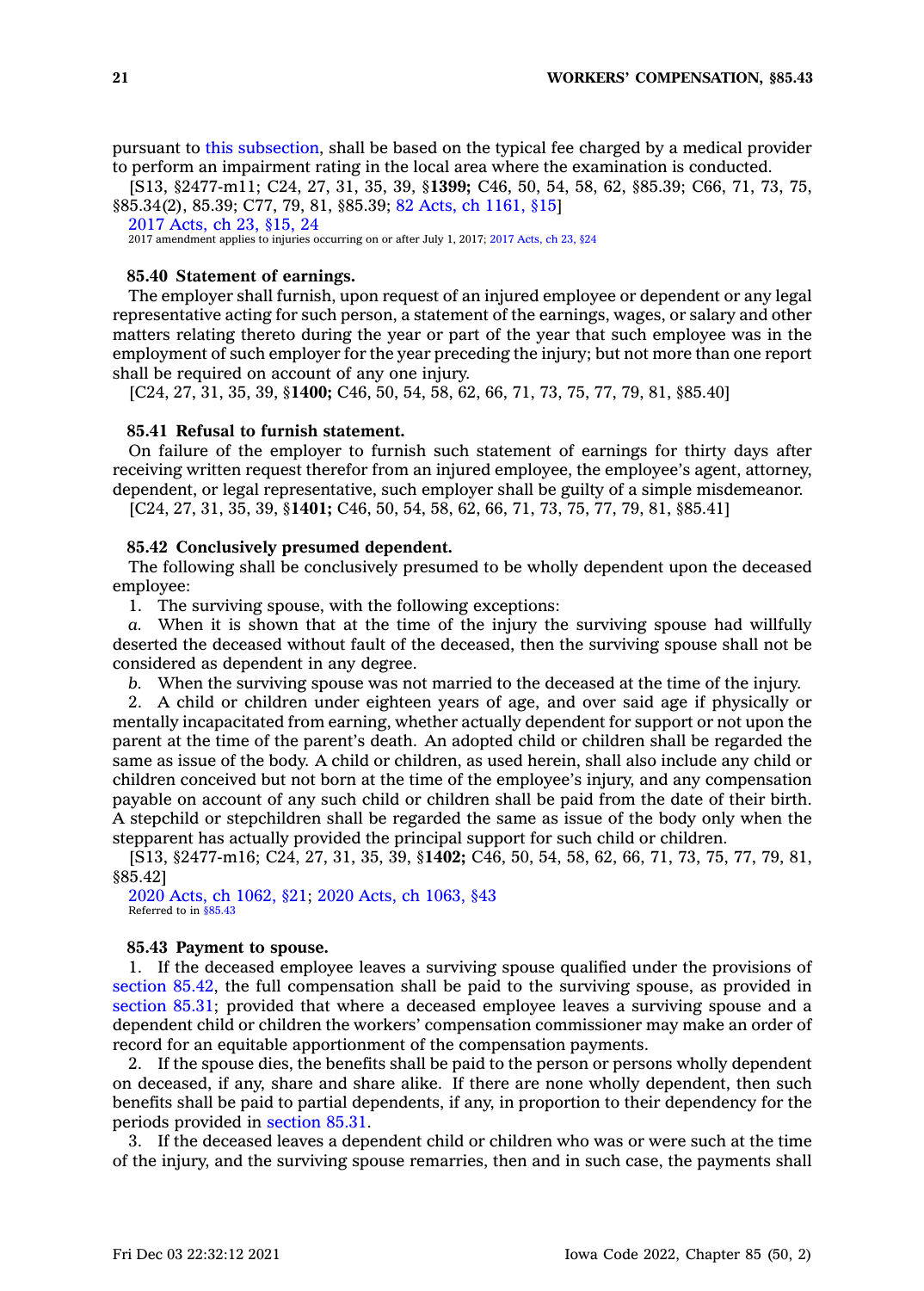be paid to the proper compensation trustee for the use and benefit of such dependent child or children for the period provided in [section](https://www.legis.iowa.gov/docs/code/85.31.pdf) 85.31.

[S13, §2477-m16; C24, 27, 31, 35, 39, §**1403;** C46, 50, 54, 58, 62, 66, 71, 73, 75, 77, 79, 81, §85.43]

98 Acts, ch [1061,](https://www.legis.iowa.gov/docs/acts/1998/CH1061.pdf) §11; 2017 [Acts,](https://www.legis.iowa.gov/docs/acts/2017/CH0054.pdf) ch 54, §76; 2018 Acts, ch [1041,](https://www.legis.iowa.gov/docs/acts/2018/CH1041.pdf) §29

### **85.44 Payment to actual dependents.**

In all other cases, <sup>a</sup> dependent shall be one actually dependent or mentally or physically incapacitated from earning. Such status shall be determined in accordance with the facts as of the date of the injury. In such cases if there is more than one person, the compensation benefit shall be equally divided among them. If there is no one wholly dependent and more than one person partially dependent, the compensation benefit shall be divided among them in the proportion each dependency bears to their aggregate dependency.

[S13, §2477-m16; C24, 27, 31, 35, 39, §**1404;** C46, 50, 54, 58, 62, 66, 71, 73, 75, 77, 79, 81, §85.44]

Referred to in [§85.31](https://www.legis.iowa.gov/docs/code/85.31.pdf)

### **85.45 Commutation.**

1. Future payments of compensation may be commuted to <sup>a</sup> present worth lump sum payment only upon application of <sup>a</sup> party to the commissioner and upon written consent of all parties to the proposed commutation or partial commutation, and on the following conditions:

*a.* When the period during which compensation is payable can be definitely determined.

*b.* When it shall be shown to the satisfaction of the workers' compensation commissioner that such commutation will be for the best interest of the person or persons entitled to the compensation, or that periodical payments as compared with <sup>a</sup> lump sum payment will entail undue expense, hardship, or inconvenience upon the employer liable therefor.

*c.* When the recipient of commuted benefits is <sup>a</sup> minor employee, the workers' compensation commissioner may order that such benefits be paid to <sup>a</sup> trustee as provided in [section](https://www.legis.iowa.gov/docs/code/85.49.pdf) 85.49.

*d.* When <sup>a</sup> person seeking <sup>a</sup> commutation is <sup>a</sup> surviving spouse, an employee with <sup>a</sup> permanent and total disability, or <sup>a</sup> dependent who is entitled to benefits as provided in section 85.31, [subsection](https://www.legis.iowa.gov/docs/code/85.31.pdf) 1, paragraph *"a"*, subparagraphs (3) and (4), the future payments which may be commuted shall not exceed the number of weeks which shall be indicated by probability tables designated by the workers' compensation commissioner for death and remarriage, subject to the provisions of [chapter](https://www.legis.iowa.gov/docs/code//17A.pdf) 17A.

2. Future payments of compensation shall not be commuted to <sup>a</sup> present worth lump sum payment when the employee is an inmate as set forth in [section](https://www.legis.iowa.gov/docs/code/85.59.pdf) 85.59.

3. The parties to any commutation or partial commutation of future payments agreed to and ordered pursuant to this [section](https://www.legis.iowa.gov/docs/code/85.45.pdf) may agree that the employee has the right to benefits pursuant to [section](https://www.legis.iowa.gov/docs/code/85.27.pdf) 85.27 under such terms and conditions as agreed to by the parties, for <sup>a</sup> specified period of time after the commutation or partial commutation agreement has been ordered by the workers' compensation commissioner. During that specified period of time, the commissioner shall have jurisdiction of the commutation or partial commutation agreement for the purpose of adjudicating the employee's entitlement to benefits provided for in [section](https://www.legis.iowa.gov/docs/code/85.27.pdf) 85.27 as provided in the agreement.

[S13, §2477-m14; C24, 27, 31, 35, 39, §**1405;** C46, 50, 54, 58, 62, 66, 71, 73, 75, 77, 79, 81, §85.45]

96 Acts, ch [1129,](https://www.legis.iowa.gov/docs/acts/1996/CH1129.pdf) §19; 98 Acts, ch [1061,](https://www.legis.iowa.gov/docs/acts/98/CH1061.pdf) §11; 2008 Acts, ch [1032,](https://www.legis.iowa.gov/docs/acts/2008/CH1032.pdf) §171; 2017 [Acts,](https://www.legis.iowa.gov/docs/acts/2017/CH0023.pdf) ch 23, §16, [17,](https://www.legis.iowa.gov/docs/acts/2017/CH0023.pdf) 24

Referred to in [§87.11](https://www.legis.iowa.gov/docs/code/87.11.pdf), [515B.5](https://www.legis.iowa.gov/docs/code/515B.5.pdf)

2017 amendments to subsection 1, unnumbered paragraph 1, and subsection 3 apply to commutations for which applications are filed on or after July 1, 2017; 2017 [Acts,](https://www.legis.iowa.gov/docs/acts/2017/CH23.pdf) ch 23, §24

**85.46** Reserved.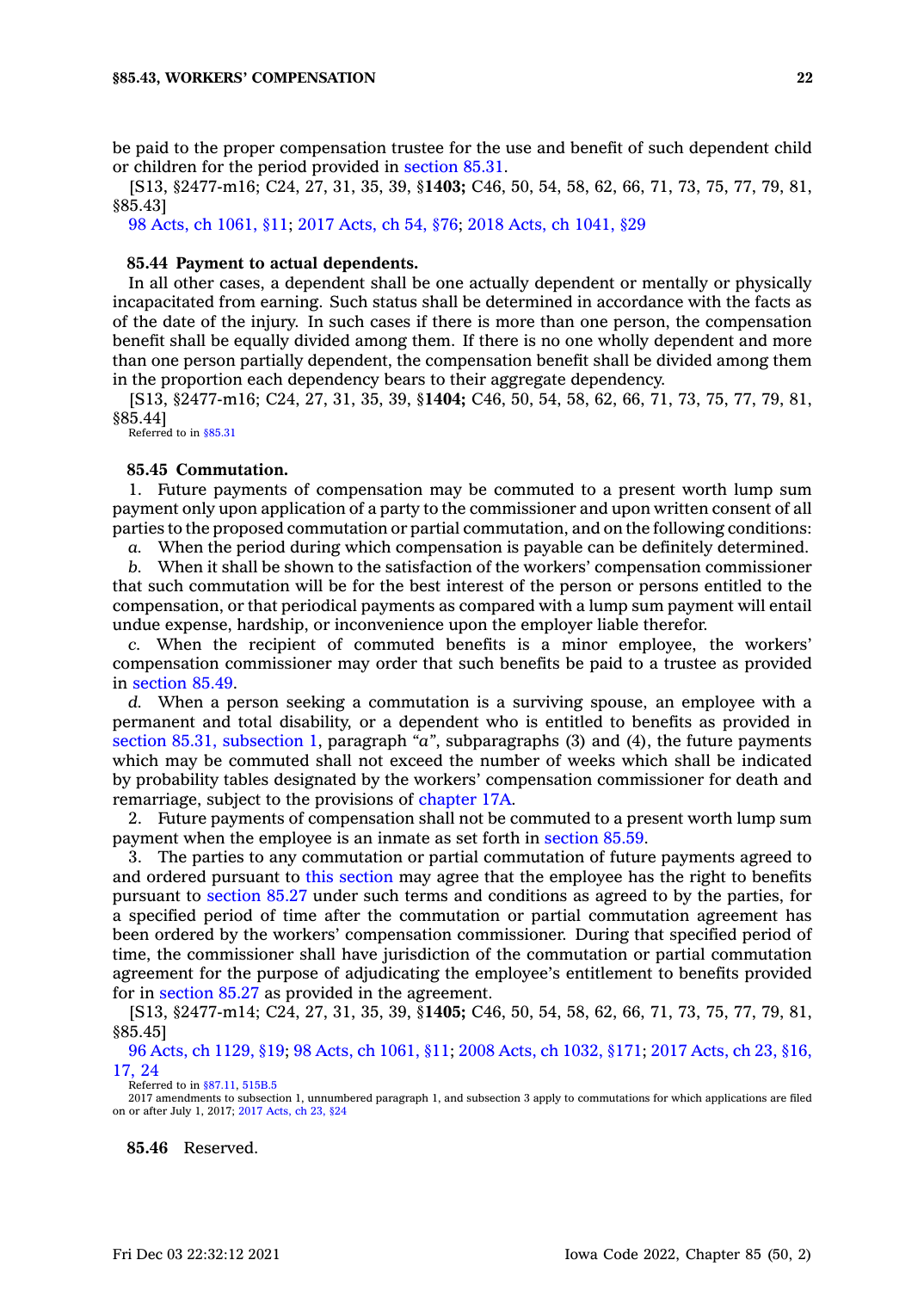### **85.47 Basis of commutation.**

When the commutation is ordered, the workers' compensation commissioner shall fix the lump sum to be paid at an amount which will equal the total sum of the probable future payments capitalized at their present value and upon the basis of interest at the rate provided in [section](https://www.legis.iowa.gov/docs/code/535.3.pdf) 535.3 for court judgments and decrees. Upon the payment of such amount, the employer shall be discharged from all further liability on account of the injury or death, and be entitled to <sup>a</sup> duly executed release. Upon the filing of the release, the liability of the employer under any agreement, award, finding, or judgment shall be discharged of record.

[S13, §2477-m14; C24, 27, 31, 35, 39, §**1407;** C46, 50, 54, 58, 62, 66, 71, 73, 75, 77, 79, 81, §85.47; 82 Acts, ch [1161,](https://www.legis.iowa.gov/docs/acts/1982/CH1161.pdf) §16]

98 Acts, ch [1061,](https://www.legis.iowa.gov/docs/acts/1998/CH1061.pdf) §11; 2018 Acts, ch [1026,](https://www.legis.iowa.gov/docs/acts/2018/CH1026.pdf) §30

### **85.48 Partial commutation.**

When partial commutation is ordered, the workers' compensation commissioner shall fix the lump sum to be paid at an amount which will equal the future payments for the period commuted, capitalized at their present value upon the basis of interest at the rate provided in [section](https://www.legis.iowa.gov/docs/code/535.3.pdf) 535.3 for court judgments and decrees. Provisions shall be made for the payment of weekly compensation not included in the commutation with all remaining payments to be paid over the same period of time as though the commutation had not been made by either eliminating weekly payments from the first or last part of the payment period or by <sup>a</sup> pro rata reduction in the weekly benefit amount over the entire payment period.

[S13, §2477-m15; C24, 27, 31, 35, 39, §**1408;** C46, 50, 54, 58, 62, 66, 71, 73, 75, 77, 79, 81, §85.48; 82 Acts, ch [1161,](https://www.legis.iowa.gov/docs/acts/1982/CH1161.pdf) §17]

98 Acts, ch [1061,](https://www.legis.iowa.gov/docs/acts/1998/CH1061.pdf) §11; 2003 [Acts,](https://www.legis.iowa.gov/docs/acts/2003/CH0140.pdf) ch 140, §2

#### **85.49 Trustees for minors and dependents.**

1. When <sup>a</sup> minor or <sup>a</sup> dependent who is mentally incompetent is entitled to weekly benefits under this [chapter](https://www.legis.iowa.gov/docs/code//85.pdf) or [chapter](https://www.legis.iowa.gov/docs/code//85A.pdf) 85A or [85B](https://www.legis.iowa.gov/docs/code//85B.pdf), payment shall be made to the parent, guardian, or conservator, who shall act as trustee, and the money coming into the trustee's hands shall be expended for the use and benefit of the person entitled to it under the direction and orders of <sup>a</sup> district judge. The trustee shall qualify and give bond in an amount as the district judge directs, which may be increased or diminished from time to time.

2. If the domicile or residence of the minor or dependent who is mentally incompetent is outside the state of Iowa, the workers' compensation commissioner may order and direct that benefits to the minor or dependent be paid to <sup>a</sup> guardian, conservator, or legal representative duly qualified under the laws of the jurisdiction wherein the minor or dependent shall be domiciled or reside. Proof of the identity and qualification of the guardian, conservator, or other legal representative shall be furnished to the workers' compensation commissioner.

[S13, §2477-m13; C24, 27, 31, 35, 39, §**1409;** C46, 50, 54, 58, 62, 66, 71, 73, 75, 77, 79, 81, §85.49]

83 Acts, ch 186, [§10039,](https://www.legis.iowa.gov/docs/acts/1983/CH0186.pdf) 10201; 93 [Acts,](https://www.legis.iowa.gov/docs/acts/93/CH0070.pdf) ch 70, §5; 96 Acts, ch [1129,](https://www.legis.iowa.gov/docs/acts/96/CH1129.pdf) §20; 98 Acts, ch [1061,](https://www.legis.iowa.gov/docs/acts/98/CH1061.pdf) [§11](https://www.legis.iowa.gov/docs/acts/98/CH1061.pdf); 2018 Acts, ch [1041,](https://www.legis.iowa.gov/docs/acts/2018/CH1041.pdf) §30

Referred to in [§85.45](https://www.legis.iowa.gov/docs/code/85.45.pdf)

#### **85.50 Report of trustee.**

The trustee shall, on or before September 30 of each year, make reports, at such times as designated by the court, to the court of all money or property received or expended for the person for whom the parent, guardian, or conservator is acting as trustee.

[S13, §2477-m13; C24, 27, 31, 35, 39, §**1410;** C46, 50, 54, 58, 62, 66, 71, 73, 75, 77, 79, 81, §85.50]

83 Acts, ch 186, [§10040,](https://www.legis.iowa.gov/docs/acts/1983/CH0186.pdf) 10201; 93 [Acts,](https://www.legis.iowa.gov/docs/acts/1993/CH0070.pdf) ch 70, §6

### **85.51 Alien dependents in foreign country.**

In case <sup>a</sup> deceased employee for whose injury or death compensation is payable leaves surviving an alien dependent or dependents residing outside the United States, the consul general, consul, vice consul, or consular agent of the nation of which the said dependent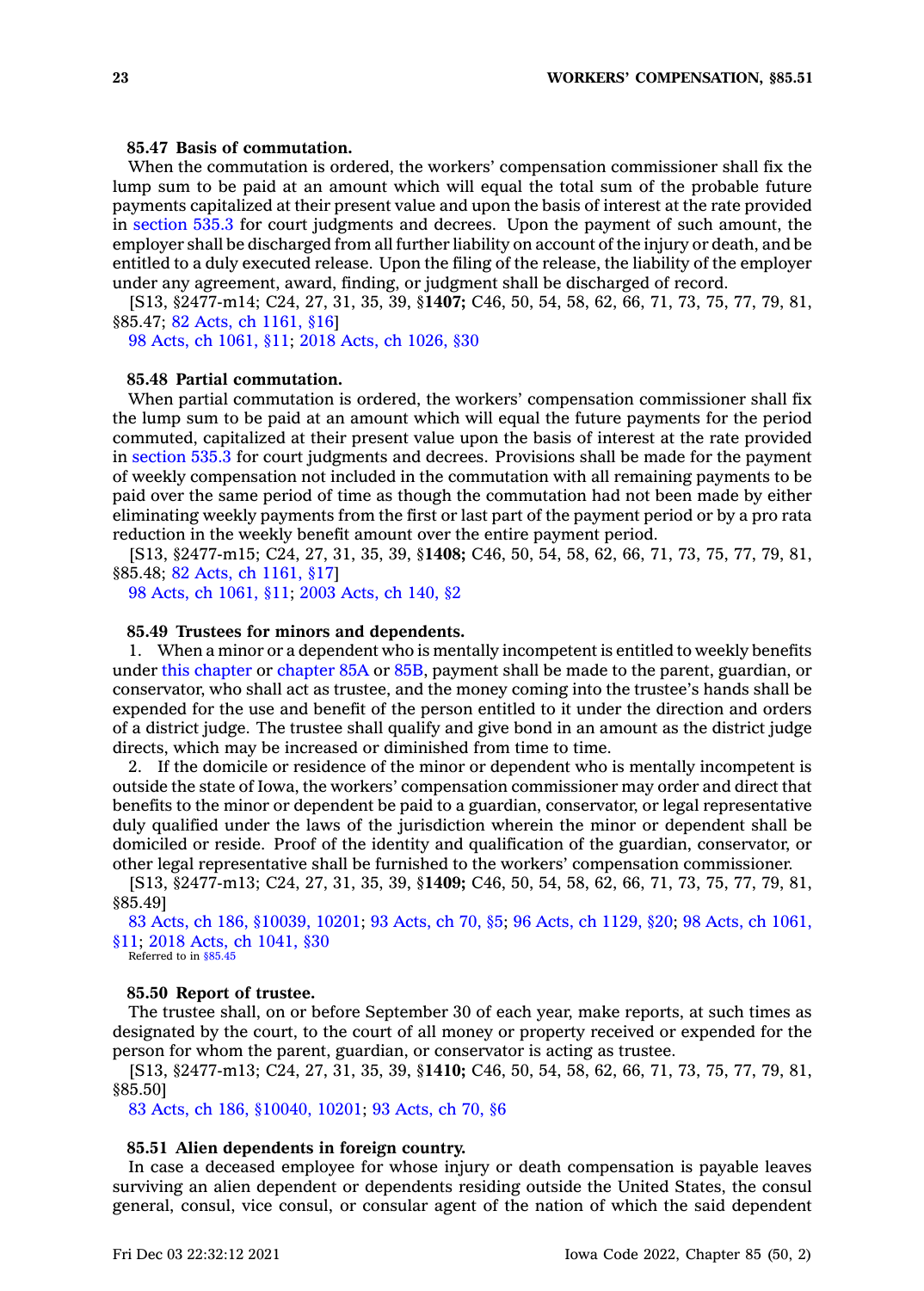or dependents are citizens, or the duly appointed representative of such consular official resident in the state of Iowa, shall be regarded as the exclusive representative of such dependent or dependents, and said consular officials or their representatives shall have the same rights and powers in all matters of compensation which said nonresident aliens would have if resident in the state of Iowa.

[C24, 27, 31, 35, 39, §**1411;** C46, 50, 54, 58, 62, 66, 71, 73, 75, 77, 79, 81, §85.51]

#### **85.52 Consular officer as trustee.**

Such consular officer or the officer's duly appointed representative resident in the state of Iowa shall file in the district court of the county in which the accident occurred resulting in the death of said employee evidence of the officer's or representative's authority, and thereupon the court shall appoint the officer or representative <sup>a</sup> trustee for such nonresident alien dependents, and thereafter the officer or representative shall be subject to the jurisdiction of said court until the final report of distribution and payment has been filed and approved. Such consular official or said representative shall qualify as such trustee by giving bond with approved sureties in <sup>a</sup> sum to be fixed by said court, and the amount of said bond may be increased or decreased from time to time as said court may direct.

[C24, 27, 31, 35, 39, §**1412;** C46, 50, 54, 58, 62, 66, 71, 73, 75, 77, 79, 81, §85.52]

### **85.53 Notice to consular officer.**

If such consular officer, or the officer's duly appointed representative, shall file with the workers' compensation commissioner evidence of the officer's or representative's authority, the workers' compensation commissioner shall notify such consular officer or representative of the death of all employees leaving an alien dependent or dependents residing in the country of said consular officer that shall come to the commissioner's knowledge.

[C24, 27, 31, 35, 39, §**1413;** C46, 50, 54, 58, 62, 66, 71, 73, 75, 77, 79, 81, §85.53] 98 Acts, ch [1061,](https://www.legis.iowa.gov/docs/acts/1998/CH1061.pdf) §11; 2018 Acts, ch [1026,](https://www.legis.iowa.gov/docs/acts/2018/CH1026.pdf) §31

### **85.54 Contracts to avoid compensation.**

Any contract of employment, relief benefit, or insurance, or other device whereby the employee is required to pay any premium or premiums for insurance against the compensation provided for in this [chapter](https://www.legis.iowa.gov/docs/code//85.pdf), shall be null and void; and any employer withholding from the wages of any employee any amount for the purpose of paying any such premium shall be guilty of <sup>a</sup> simple misdemeanor.

[S13, §2477-m17; C24, 27, 31, 35, 39, §**1414;** C46, 50, 54, 58, 62, 66, 71, 73, 75, 77, 79, 81, §85.54]

#### **85.55 Franchisor-franchisee relationship.**

1. For purposes of this [section](https://www.legis.iowa.gov/docs/code/85.55.pdf), *"franchisee"* and *"franchisor"* mean the same as defined in section [523H.1](https://www.legis.iowa.gov/docs/code/523H.1.pdf).

2. For purposes of this [chapter](https://www.legis.iowa.gov/docs/code//85.pdf) and [chapters](https://www.legis.iowa.gov/docs/code//86.pdf) 86 and [87](https://www.legis.iowa.gov/docs/code//87.pdf), <sup>a</sup> franchisor shall not be considered to be an employer of <sup>a</sup> franchisee or of an employee of <sup>a</sup> franchisee unless any of the following conditions apply:

*a.* The franchisor has agreed in writing to be considered to be the employer of the franchisee or of the employees of the franchisee.

*b.* The franchisor has been found by the workers' compensation commissioner to have exercised <sup>a</sup> type or degree of control over the franchisee or the franchisee's employees that is not customarily exercised by <sup>a</sup> franchisor for the purpose of protecting the franchisor's trademarks and brand.

```
2019 Acts, ch 21, §1, 6; 2021 Acts, ch 76, §18
Acts, ch 21, §6
Subsection 1 amended
```
### **85.56 Employees in interstate commerce.**

So far as permitted, or not forbidden, by any Act of Congress, employers engaged in interstate or foreign commerce and their employees working only in this state shall be bound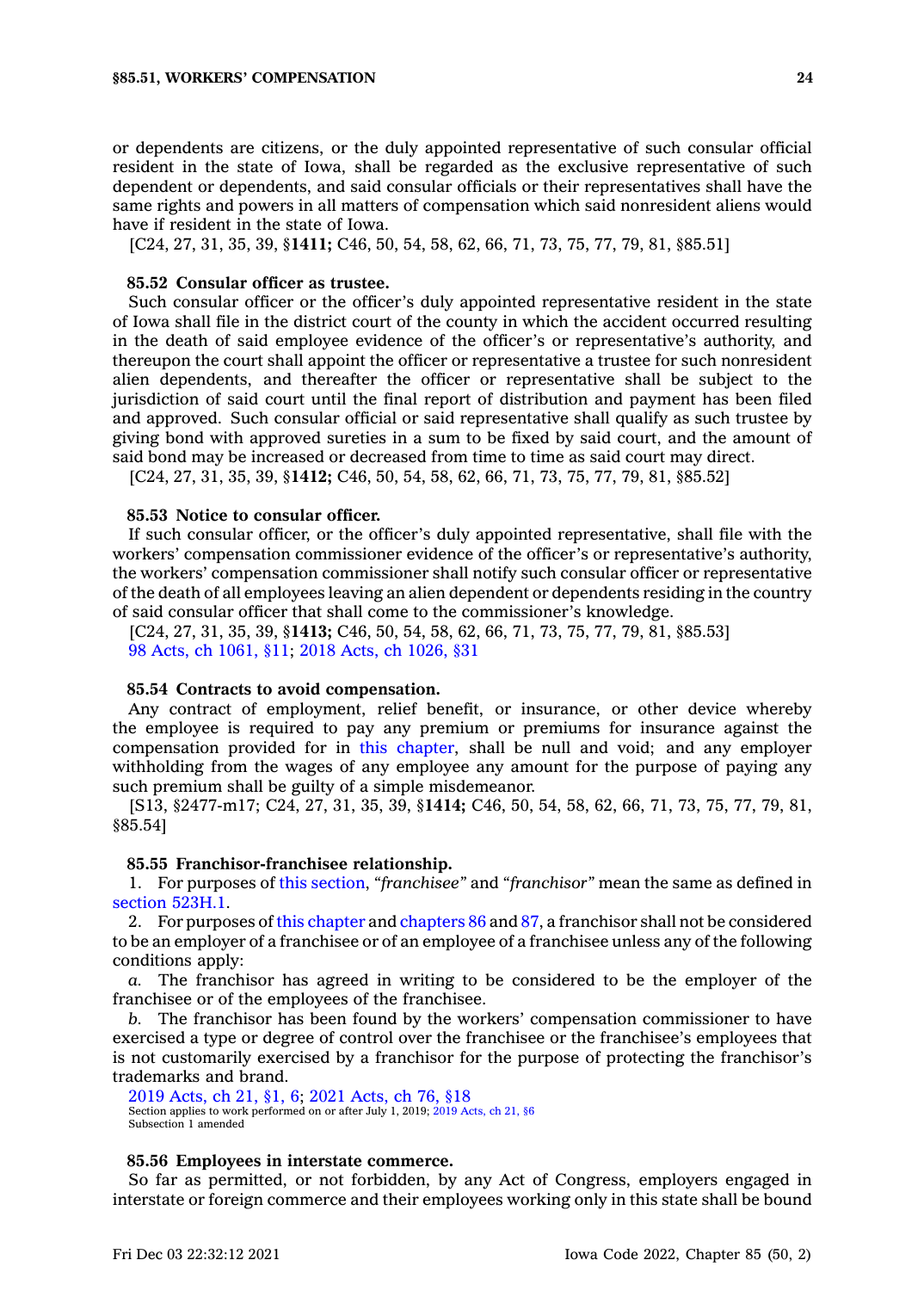by the provisions of this [chapter](https://www.legis.iowa.gov/docs/code//85.pdf) in like manner and with the same force and effect in every respect as by this [chapter](https://www.legis.iowa.gov/docs/code//85.pdf) provided for other employers and employees.

[S13, §2477-m21; C24, 27, 31, 35, 39, §**1417;** C46, 50, 54, 58, 62, 66, 71, 73, 75, 77, §85.57; C79, 81, §85.56]

**85.57 and 85.58** Reserved.

# **85.59 Benefits for inmates and offenders.**

- 1. For the purposes of this [section](https://www.legis.iowa.gov/docs/code/85.59.pdf):
- *a. "Inmate"* includes:

(1) A person confined in <sup>a</sup> reformatory, state penitentiary, release center, or other state penal or correctional institution while that person works in connection with the maintenance of the institution, in an industry maintained in the institution, or in an industry referred to in section [904.809](https://www.legis.iowa.gov/docs/code/904.809.pdf), or while on detail to perform services on <sup>a</sup> public works project.

(2) A person who is performing unpaid community service under the direction of the district court, board of parole, or judicial district department of correctional services, or an inmate providing services pursuant to <sup>a</sup> [chapter](https://www.legis.iowa.gov/docs/code//28E.pdf) 28E agreement entered into pursuant to section [904.703](https://www.legis.iowa.gov/docs/code/904.703.pdf), or who is performing <sup>a</sup> work assignment of value to the state or to the public under [chapter](https://www.legis.iowa.gov/docs/code//232.pdf) 232.

*b. "Unpaid community service under the direction of the district court"* includes but is not limited to community service ordered and performed pursuant to section [598.23A](https://www.legis.iowa.gov/docs/code/598.23A.pdf).

2. For purposes of this [section](https://www.legis.iowa.gov/docs/code/85.59.pdf), an inmate on <sup>a</sup> work assignment under section [904.703](https://www.legis.iowa.gov/docs/code/904.703.pdf) working in construction or maintenance at <sup>a</sup> public or charitable facility, or under assignment to another agency of state, county, or local government, shall be considered an employee of the state.

3. *a.* If an inmate is permanently incapacitated by injury in the performance of the inmate's work in connection with the maintenance of the institution, in an industry maintained in the institution, or in an industry referred to in section [904.809](https://www.legis.iowa.gov/docs/code/904.809.pdf), while on detail to perform services on <sup>a</sup> public works project, or while performing services authorized pursuant to section [904.809](https://www.legis.iowa.gov/docs/code/904.809.pdf), or is permanently or temporarily incapacitated in connection with the performance of unpaid community service under the direction of the district court, board of parole, or judicial district department of correctional services, or in connection with the provision of services pursuant to a [chapter](https://www.legis.iowa.gov/docs/code//28E.pdf) 28E agreement entered into pursuant to section [904.703](https://www.legis.iowa.gov/docs/code/904.703.pdf), or who is performing <sup>a</sup> work assignment of value to the state or to the public under [chapter](https://www.legis.iowa.gov/docs/code//232.pdf) 232, that inmate shall be awarded only the benefits provided in [section](https://www.legis.iowa.gov/docs/code/85.27.pdf) [85.27](https://www.legis.iowa.gov/docs/code/85.27.pdf) and section 85.34, [subsections](https://www.legis.iowa.gov/docs/code/85.34.pdf) 2 and 3. The weekly rate for such permanent disability is equal to the minimum rate as provided in this [chapter](https://www.legis.iowa.gov/docs/code//85.pdf).

*b.* Weekly compensation benefits under this [section](https://www.legis.iowa.gov/docs/code/85.59.pdf) may be determined prior to the inmate's release from the institution, but payment of benefits to an inmate shall commence as of the time of the inmate's release from the institution either upon parole or final discharge. However, if the inmate is awarded benefits for an injury incurred in connection with the performance of unpaid community service under the direction of the district court, board of parole, or judicial district department of correctional services, or in connection with the provision of services pursuant to <sup>a</sup> [chapter](https://www.legis.iowa.gov/docs/code//28E.pdf) 28E agreement entered into pursuant to [section](https://www.legis.iowa.gov/docs/code/904.703.pdf) [904.703](https://www.legis.iowa.gov/docs/code/904.703.pdf), or who is performing <sup>a</sup> work assignment of value to the state or to the public under [chapter](https://www.legis.iowa.gov/docs/code//232.pdf) 232, weekly compensation benefits under this [section](https://www.legis.iowa.gov/docs/code/85.59.pdf) shall be determined and paid as in other workers' compensation cases.

*c.* If an inmate is receiving benefits under the provisions of this [section](https://www.legis.iowa.gov/docs/code/85.59.pdf) and is recommitted to an institution covered by this [section](https://www.legis.iowa.gov/docs/code/85.59.pdf), the benefits shall immediately cease. If benefits cease because of the inmate's recommitment, the benefits shall resume upon subsequent release from the institution.

*d.* If death results from the injury, death benefits shall be awarded and paid to the dependents of the inmate as in other workers' compensation cases except that the weekly rate shall be equal to sixty-six and two-thirds percent of the state average weekly wage paid employees as determined by the department of workforce development under section [96.1A,](https://www.legis.iowa.gov/docs/code/96.1A.pdf) [subsection](https://www.legis.iowa.gov/docs/code/96.1A.pdf) 35, and in effect at the time of the injury.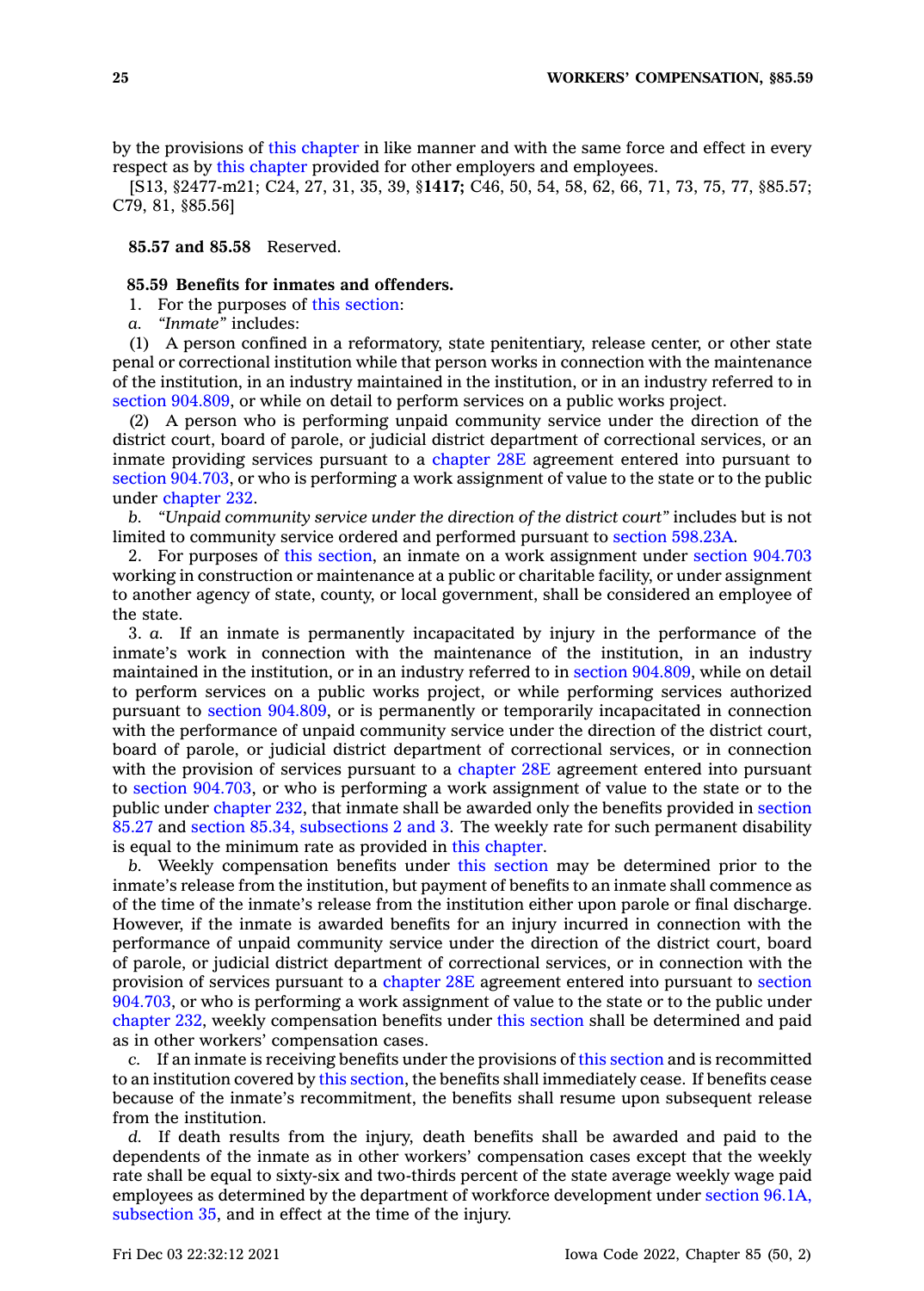4. Payment under this [section](https://www.legis.iowa.gov/docs/code/85.59.pdf) shall be made promptly out of appropriations which have been made for that purpose, if any. An amount or part thereof which cannot be paid promptly from the appropriation shall be paid promptly out of moneys in the state treasury not otherwise appropriated.

5. The time limit for commencing an original proceeding to determine entitlement to benefits under this [section](https://www.legis.iowa.gov/docs/code/85.59.pdf) is the same as set forth in [section](https://www.legis.iowa.gov/docs/code/85.26.pdf) 85.26. If an injury occurs to an inmate so as to qualify the inmate for benefits under this [section](https://www.legis.iowa.gov/docs/code/85.59.pdf), notwithstanding the fact that payments of weekly benefits are not commenced, an acknowledgment of compensability shall be filed with the workers' compensation commissioner within thirty days of the time the responsible authority receives notice or knowledge of the injury as required by [section](https://www.legis.iowa.gov/docs/code/85.23.pdf) 85.23.

6. If <sup>a</sup> dispute arises as to the extent of disability when an acknowledgment of compensability is on file or when an award determining liability has been made, an action to determine the extent of disability must be commenced within one year of the time of the release of the inmate from the institution. This does not bar the right to reopen the claim as provided by section 85.26, [subsection](https://www.legis.iowa.gov/docs/code/85.26.pdf) 2.

7. Responsibility for the filings required by [chapter](https://www.legis.iowa.gov/docs/code//86.pdf) 86 for injuries resulting in permanent disability or death and as modified by this [section](https://www.legis.iowa.gov/docs/code/85.59.pdf) shall be made in the same manner as for other employees of the institution.

[C79, 81, §85.59]

83 [Acts,](https://www.legis.iowa.gov/docs/acts/1983/CH0101.pdf) ch 101, §4; 84 Acts, ch [1280,](https://www.legis.iowa.gov/docs/acts/84/CH1280.pdf) §1; 85 [Acts,](https://www.legis.iowa.gov/docs/acts/85/CH0067.pdf) ch 67, §11; 85 [Acts,](https://www.legis.iowa.gov/docs/acts/85/CH0177.pdf) ch 177, §1; 87 [Acts,](https://www.legis.iowa.gov/docs/acts/87/CH0111.pdf) ch [111,](https://www.legis.iowa.gov/docs/acts/87/CH0111.pdf) §5, 6; 88 Acts, ch [1165,](https://www.legis.iowa.gov/docs/acts/88/CH1165.pdf) §1; 90 Acts, ch [1251,](https://www.legis.iowa.gov/docs/acts/90/CH1251.pdf) §3; 93 [Acts,](https://www.legis.iowa.gov/docs/acts/93/CH0046.pdf) ch 46, §1; 94 Acts, ch [1171,](https://www.legis.iowa.gov/docs/acts/94/CH1171.pdf) §1; 96 Acts, ch [1186,](https://www.legis.iowa.gov/docs/acts/96/CH1186.pdf) §23; 98 Acts, ch [1061,](https://www.legis.iowa.gov/docs/acts/98/CH1061.pdf) §11; 2008 Acts, ch [1079,](https://www.legis.iowa.gov/docs/acts/2008/CH1079.pdf) §2; 2009 [Acts,](https://www.legis.iowa.gov/docs/acts/2009/CH0133.pdf) ch 133, §21; 2019 [Acts,](https://www.legis.iowa.gov/docs/acts/2019/CH0024.pdf) ch 24, §104; 2020 Acts, ch [1062,](https://www.legis.iowa.gov/docs/acts/2020/CH1062.pdf) §81 Referred to in [§85.36](https://www.legis.iowa.gov/docs/code/85.36.pdf), [85.45](https://www.legis.iowa.gov/docs/code/85.45.pdf), [85.61](https://www.legis.iowa.gov/docs/code/85.61.pdf), [88.3](https://www.legis.iowa.gov/docs/code/88.3.pdf), [232.13](https://www.legis.iowa.gov/docs/code/232.13.pdf), [669.14](https://www.legis.iowa.gov/docs/code/669.14.pdf), [904.809](https://www.legis.iowa.gov/docs/code/904.809.pdf), [907.13](https://www.legis.iowa.gov/docs/code/907.13.pdf)

Additional persons deemed state employees, see [§232.13](https://www.legis.iowa.gov/docs/code/232.13.pdf)

### **85.60 Injuries while in work-based learning opportunity, employment training, or evaluation.**

A person participating in <sup>a</sup> work-based learning opportunity referred to in [section](https://www.legis.iowa.gov/docs/code/85.61.pdf) [85.61](https://www.legis.iowa.gov/docs/code/85.61.pdf), or receiving earnings while engaged in employment training or while undergoing an employment evaluation under the direction of <sup>a</sup> rehabilitation facility approved for purchase-of-service contracts or for referrals by the department of human services or the department of education, who sustains an injury arising out of and in the course of the work-based learning opportunity participation, employment training, or employment evaluation is entitled to benefits as provided in this [chapter](https://www.legis.iowa.gov/docs/code//85.pdf), [chapter](https://www.legis.iowa.gov/docs/code//85A.pdf) 85A, [chapter](https://www.legis.iowa.gov/docs/code//85B.pdf) 85B, and [chapter](https://www.legis.iowa.gov/docs/code//86.pdf) 86. Notwithstanding the minimum benefit provisions of this [chapter](https://www.legis.iowa.gov/docs/code//85.pdf), <sup>a</sup> person referred to in this [section](https://www.legis.iowa.gov/docs/code/85.60.pdf) and entitled to benefits under this [chapter](https://www.legis.iowa.gov/docs/code//85.pdf) is entitled to receive <sup>a</sup> minimum weekly benefit amount for <sup>a</sup> permanent partial disability under [section](https://www.legis.iowa.gov/docs/code/85.34.pdf) 85.34, [subsection](https://www.legis.iowa.gov/docs/code/85.34.pdf) 2, or for <sup>a</sup> permanent total disability under section 85.34, [subsection](https://www.legis.iowa.gov/docs/code/85.34.pdf) 3, equal to the weekly benefit amount of <sup>a</sup> person whose gross weekly earnings are thirty-five percent of the statewide average weekly wage computed pursuant to [section](https://www.legis.iowa.gov/docs/code/96.3.pdf) 96.3 and in effect at the time of the injury.

86 Acts, ch [1104,](https://www.legis.iowa.gov/docs/acts/1986/CH1104.pdf) §1; 97 [Acts,](https://www.legis.iowa.gov/docs/acts/97/CH0037.pdf) ch 37, §2; 2016 Acts, ch [1108,](https://www.legis.iowa.gov/docs/acts/2016/CH1108.pdf) §14 Referred to in [§85.61](https://www.legis.iowa.gov/docs/code/85.61.pdf)

### **85.61 Definitions.**

In this [chapter](https://www.legis.iowa.gov/docs/code//85.pdf) and [chapters](https://www.legis.iowa.gov/docs/code//86.pdf) 86 and [87](https://www.legis.iowa.gov/docs/code//87.pdf), unless the context otherwise requires, the following definitions of terms shall prevail:

- 1. The word *"court"* means the district court.
- 2. *"Employer"* includes and applies to the following:

*a.* A person, firm, association, or corporation, state, county, municipal corporation, school corporation, area education agency, township as an employer of volunteer fire fighters and emergency medical care providers only, benefited fire district, and the legal representatives of <sup>a</sup> deceased employer.

*b.* A rehabilitation facility approved for purchase-of-service contracts or for referrals by the department of human services or the department of education.

*c.* An eligible postsecondary institution as defined in section [261E.2](https://www.legis.iowa.gov/docs/code/261E.2.pdf), <sup>a</sup> school district,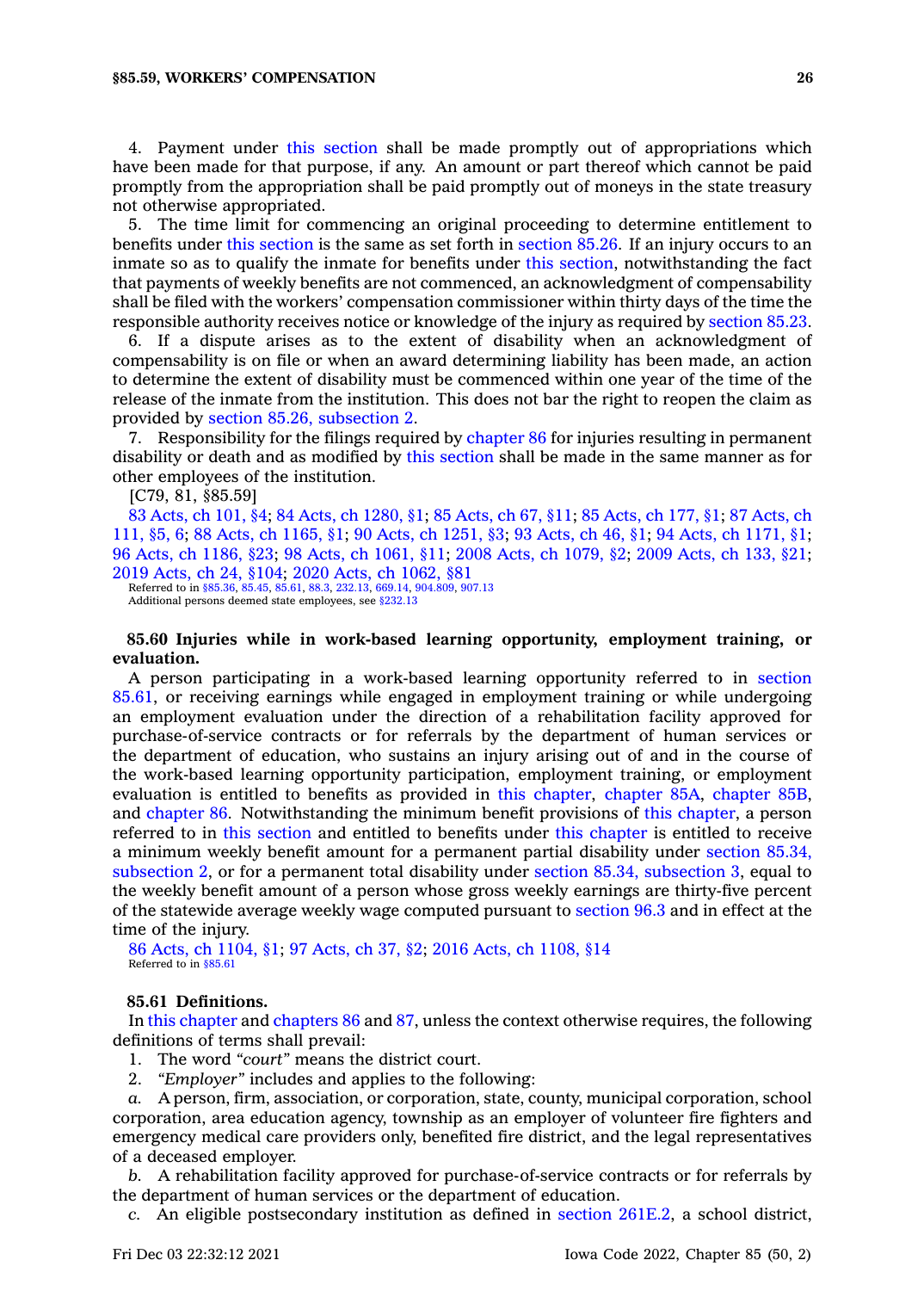or an accredited nonpublic school if <sup>a</sup> student enrolled in the eligible postsecondary institution, school district, or accredited nonpublic school is providing unpaid services under <sup>a</sup> work-based learning opportunity offered in accordance with [section](https://www.legis.iowa.gov/docs/code/256.40.pdf) 256.40. However, if the student participating in <sup>a</sup> work-based learning opportunity is participating in open enrollment under section [282.18](https://www.legis.iowa.gov/docs/code/282.18.pdf), *"employer"* means the receiving district.

3. *"Gross earnings"* means recurring payments by the employer to the employee for employment, before any authorized or lawfully required deduction or withholding of funds by the employer, excluding irregular bonuses, retroactive pay, overtime, penalty pay, reimbursement of expenses, expense allowances, and the employer's contribution for welfare benefits.

4. The words *"injury"* or *"personal injury"* shall be construed as follows:

*a.* They shall include death resulting from personal injury.

*b.* They shall not include <sup>a</sup> disease unless it shall result from the injury and they shall not include an occupational disease as defined in [section](https://www.legis.iowa.gov/docs/code/85A.8.pdf) 85A.8.

5. *"Pay period"* means that period of employment for which the employer customarily or regularly makes payments to employees for work performed or services rendered.

6. *"Payroll taxes"* means an amount, determined by tables adopted by the workers' compensation commissioner pursuant to [chapter](https://www.legis.iowa.gov/docs/code//17A.pdf) 17A, equal to the sum of the following:

*a.* An amount equal to the amount which would be withheld pursuant to withholding tables in effect on July 1 preceding the injury under the Internal Revenue Code, and regulations pursuant thereto, as amended, as though the employee had elected to claim the maximum number of exemptions for actual dependency, blindness, and old age to which the employee is entitled on the date on which the employee was injured.

*b.* An amount equal to the amount which would be withheld pursuant to withholding tables in effect on July 1 preceding the injury under [chapter](https://www.legis.iowa.gov/docs/code//422.pdf) 422, and any rules pursuant thereto, as though the employee had elected to claim the maximum number of exemptions for actual dependency, blindness, and old age to which the employee is entitled on the date on which the employee was injured.

*c.* An amount equal to the amount required on July 1 preceding the injury by the Social Security Act of 1935 as amended, to be deducted or withheld from the amount of earnings of the employee at the time of the injury as if the earnings were earned at the beginning of the calendar year in which the employee was injured.

7. The words *"personal injury arising out of and in the course of the employment"* shall include injuries to employees whose services are being performed on, in, or about the premises which are occupied, used, or controlled by the employer, and also injuries to those who are engaged elsewhere in places where their employer's business requires their presence and subjects them to dangers incident to the business.

*a.* Personal injuries sustained by <sup>a</sup> volunteer fire fighter arise in the course of employment if the injuries are sustained at any time from the time the volunteer fire fighter is summoned to duty as <sup>a</sup> volunteer fire fighter until the time the volunteer fire fighter is discharged from duty by the chief of the volunteer fire department or the chief's designee.

*b.* Personal injuries sustained by emergency medical care providers as defined in [section](https://www.legis.iowa.gov/docs/code/147A.1.pdf) [147A.1](https://www.legis.iowa.gov/docs/code/147A.1.pdf) arise in the course of employment if the injuries are sustained at any time from the time the emergency medical care providers are summoned to duty until the time those duties have been fully discharged.

*c.* Personal injuries due to idiopathic or unexplained falls from <sup>a</sup> level surface onto the same level surface do not arise out of and in the course of employment and are not compensable under this [chapter](https://www.legis.iowa.gov/docs/code//85.pdf).

8. The words *"reserve peace officer"* shall mean <sup>a</sup> person defined as such by section [80D.1,](https://www.legis.iowa.gov/docs/code/80D.1.pdf) [subsection](https://www.legis.iowa.gov/docs/code/80D.1.pdf) 1, who is not <sup>a</sup> full-time member of <sup>a</sup> paid law enforcement agency. A person performing such services shall not be classified as <sup>a</sup> casual employee.

9. *"Spendable weekly earnings"* is that amount remaining after payroll taxes are deducted from gross weekly earnings.

10. *"Volunteer fire fighter"* means any active member of an organized volunteer fire department in this state and any other person performing services as <sup>a</sup> volunteer fire fighter for <sup>a</sup> municipality, township, or benefited fire district at the request of the chief or other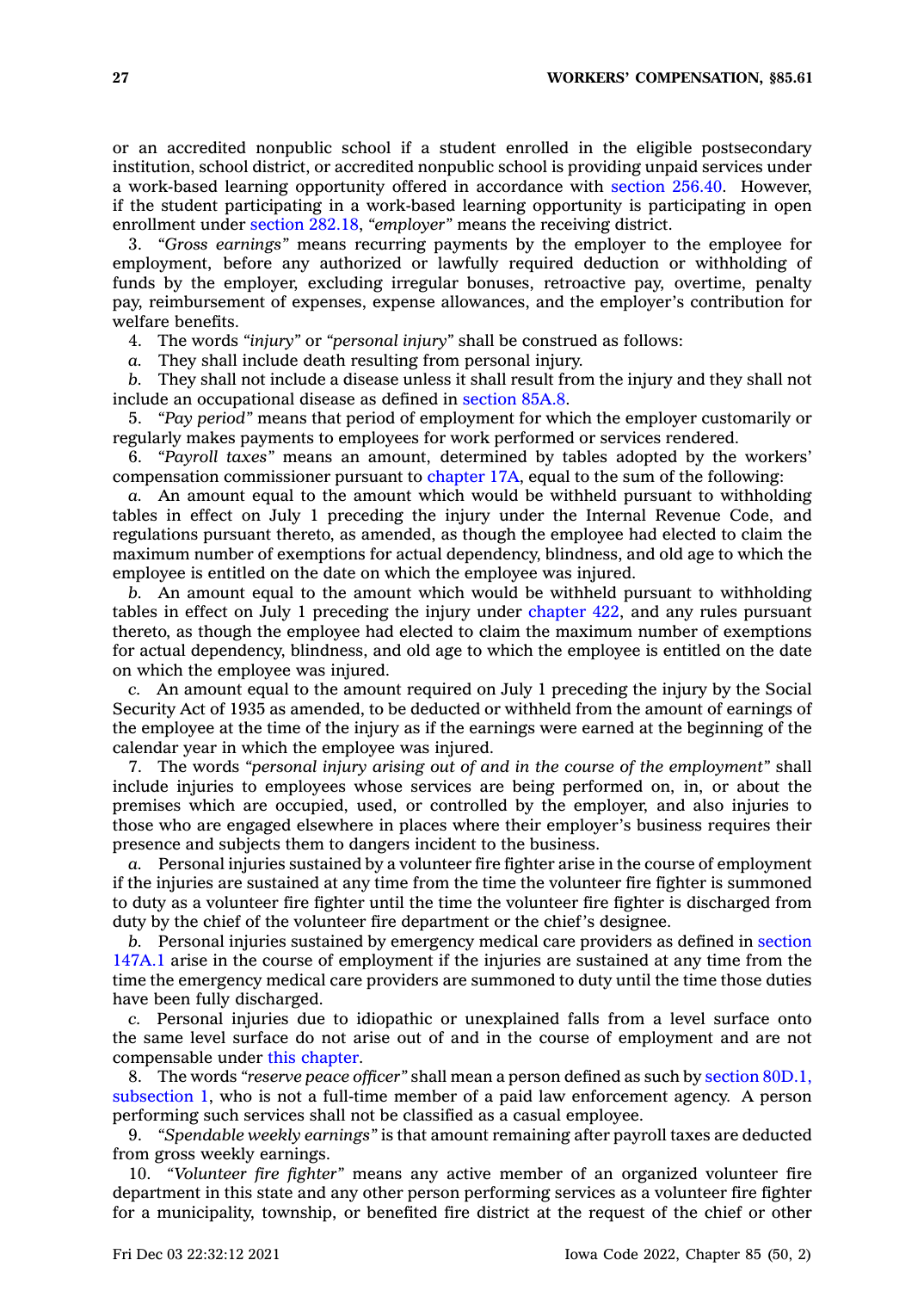person in command of the fire department of the municipality, township, or benefited fire district, or of any other officer of the municipality, township, or benefited fire district having authority to demand such service, and who is not <sup>a</sup> full-time member of <sup>a</sup> paid fire department. A person performing such services shall not be classified as <sup>a</sup> casual employee.

11. *"Worker"* or *"employee"* means <sup>a</sup> person who has entered into the employment of, or works under contract of service, express or implied, or apprenticeship, for an employer; an executive officer elected or appointed and empowered under and in accordance with the charter and bylaws of <sup>a</sup> corporation, including <sup>a</sup> person holding an official position, or standing in <sup>a</sup> representative capacity of the employer; an official elected or appointed by the state, or <sup>a</sup> county, school district, area education agency, municipal corporation, or city under any form of government; <sup>a</sup> member of the state patrol; <sup>a</sup> conservation officer; and <sup>a</sup> proprietor, limited liability company member, limited liability partner, or partner who elects to be covered pursuant to [section](https://www.legis.iowa.gov/docs/code/85.1A.pdf) 85.1A, except as specified in this [chapter](https://www.legis.iowa.gov/docs/code//85.pdf).

*a. "Worker"* or *"employee"* includes the following:

(1) An inmate as defined in [section](https://www.legis.iowa.gov/docs/code/85.59.pdf) 85.59 and <sup>a</sup> person described in [section](https://www.legis.iowa.gov/docs/code/85.60.pdf) 85.60.

(2) An emergency medical care provider as defined in section [147A.1](https://www.legis.iowa.gov/docs/code/147A.1.pdf), or <sup>a</sup> volunteer ambulance driver, only if an agreement is reached between such worker or employee and the employer for whom the volunteer services are provided that workers' compensation coverage under this [chapter](https://www.legis.iowa.gov/docs/code//85.pdf) and [chapters](https://www.legis.iowa.gov/docs/code//85A.pdf) 85A and [85B](https://www.legis.iowa.gov/docs/code//85B.pdf) is to be provided by the employer. An emergency medical care provider who is <sup>a</sup> worker or employee under this subparagraph is not <sup>a</sup> casual employee. *"Volunteer ambulance driver"* means <sup>a</sup> person performing services as <sup>a</sup> volunteer ambulance driver at the request of the person in charge of <sup>a</sup> fire department or ambulance service of <sup>a</sup> municipality.

(3) A real estate agent who does not provide the services of an independent contractor. For the purposes of this subparagraph, <sup>a</sup> real estate agent is an independent contractor if the real estate agent is licensed by the Iowa real estate commission as <sup>a</sup> salesperson and both of the following apply:

(a) Seventy-five percent or more of the remuneration, whether or not paid in cash, for the services performed by the individual as <sup>a</sup> real estate salesperson is derived from one company and is directly related to sales or other output, including the performance of services, rather than to the number of hours worked.

(b) The services performed by the individual are performed pursuant to <sup>a</sup> written contract between the individual and the person for whom the services are performed, and the contract provides that the individual will not be treated as an employee with respect to the services for state tax purposes.

(4) A student enrolled in <sup>a</sup> school district or accredited nonpublic school who is participating in <sup>a</sup> work-based learning opportunity offered in accordance with [section](https://www.legis.iowa.gov/docs/code/256.40.pdf) 256.40.

(5) A student enrolled in <sup>a</sup> community college as defined in section [260C.2](https://www.legis.iowa.gov/docs/code/260C.2.pdf), who is participating in <sup>a</sup> work-based learning opportunity offered in accordance with [section](https://www.legis.iowa.gov/docs/code/256.40.pdf) 256.40 that is offered by the community college.

*b.* The term *"worker"* or *"employee"* shall include the singular and plural. Any reference to <sup>a</sup> worker or employee who has been injured shall, when such worker or employee is dead, include the worker's or employee's dependents as defined in this [chapter](https://www.legis.iowa.gov/docs/code//85.pdf) or the worker's or employee's legal representatives; and where the worker or employee is <sup>a</sup> minor or incompetent, it shall include the minor's or incompetent person's guardian, next friend, or trustee. Notwithstanding any law prohibiting the employment of minors, all minor employees shall be entitled to the benefits of this [chapter](https://www.legis.iowa.gov/docs/code//85.pdf) and [chapters](https://www.legis.iowa.gov/docs/code//86.pdf) 86 and [87](https://www.legis.iowa.gov/docs/code//87.pdf) regardless of the age of such minor employee.

*c.* The following persons shall not be deemed *"workers"* or *"employees"*:

(1) A person whose employment is purely casual and not for the purpose of the employer's trade or business except as otherwise provided in [section](https://www.legis.iowa.gov/docs/code/85.1.pdf) 85.1.

(2) An independent contractor.

(3) (a) For purposes of this subparagraph, *"owns"* includes but is not limited to holding legal title to <sup>a</sup> vehicle or being <sup>a</sup> party to an agreement for the conditional sale or lease of the vehicle that includes the party's right to purchase upon performance of conditions stated in the agreement with an immediate right of possession. In the event <sup>a</sup> mortgagor of <sup>a</sup> vehicle is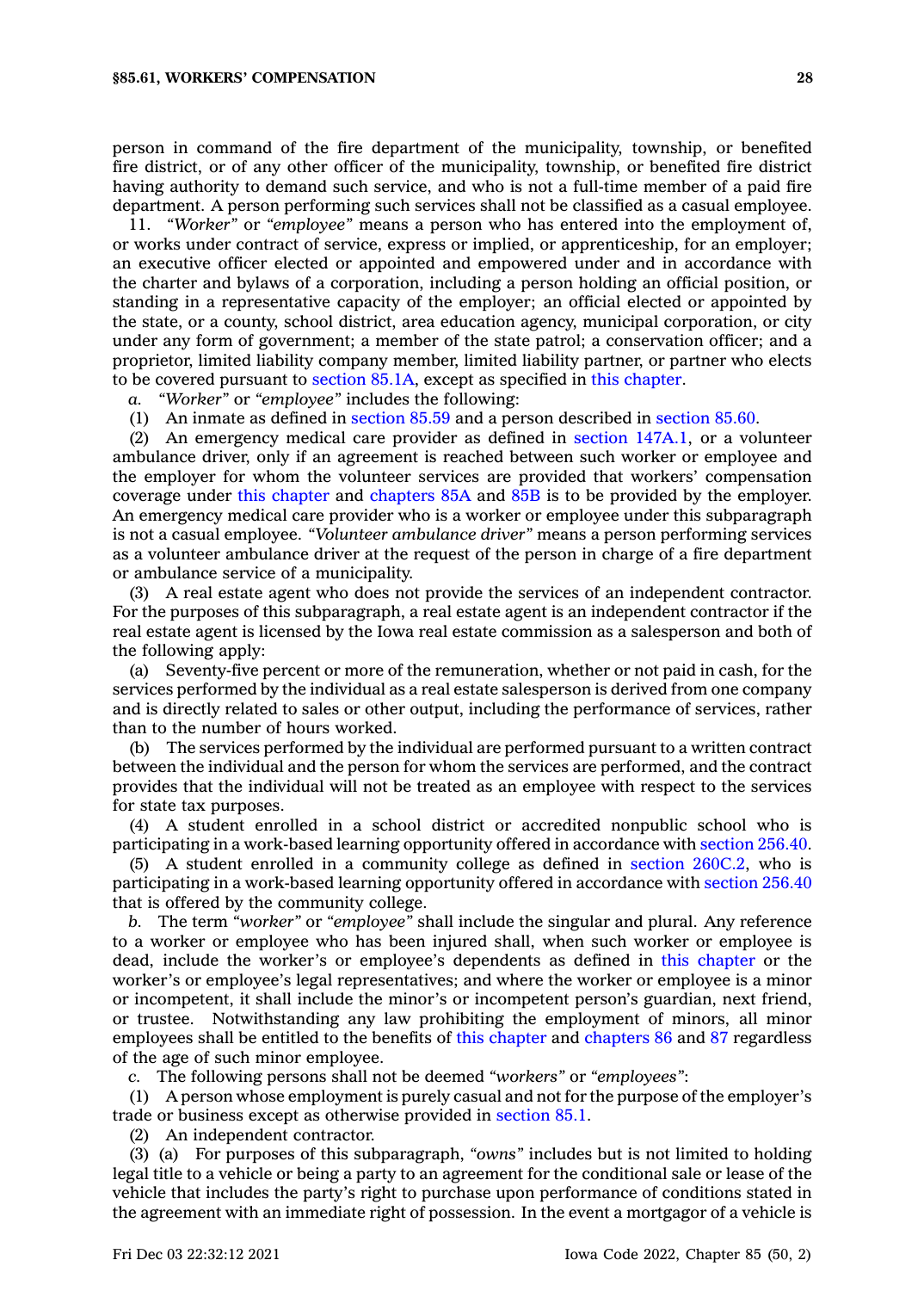entitled to possession of the vehicle, then the conditional vendee or lessee and the mortgagor shall both be deemed to own the vehicle.

(b) An owner-operator who, as an individual or partner, or shareholder of <sup>a</sup> corporate owner-operator, owns <sup>a</sup> vehicle licensed and registered as <sup>a</sup> truck, road tractor, or truck tractor by <sup>a</sup> governmental agency, is an independent contractor while performing services in the operation of the owner-operator's vehicle if all of the following conditions are substantially present:

(i) The owner-operator is responsible for the maintenance of the vehicle.

(ii) The owner-operator bears the principal burden of the vehicle's operating costs, including fuel, repairs, supplies, collision insurance, and personal expenses for the operator while on the road.

(iii) The owner-operator is responsible for supplying the necessary personnel to operate the vehicle, and the personnel are considered the owner-operator's employees.

(iv) The owner-operator's compensation is based on factors related to the work performed, including <sup>a</sup> percentage of any schedule of rates or lawfully published tariff, and not on the basis of the hours or time expended.

(v) The owner-operator determines the details and means of performing the services, in conformance with regulatory requirements, operating procedures of the carrier, and specifications of the shipper.

(vi) The owner-operator enters into <sup>a</sup> contract which specifies the relationship to be that of an independent contractor and not that of an employee.

(4) Directors of <sup>a</sup> corporation who are not at the same time employees of the corporation; or directors, trustees, officers, or other managing officials of <sup>a</sup> nonprofit corporation or association who are not at the same time full-time employees of the nonprofit corporation or association.

(5) Proprietors, limited liability company members, limited liability partners, and partners who have not elected to be covered by the workers' compensation law of this state pursuant to [section](https://www.legis.iowa.gov/docs/code/85.1A.pdf) 85.1A.

[S13, §2477-m16; C24, 27, 31, 35, 39, §**1421;** C46, 50, 54, 58, 62, 66, 71, 73, 75, 77, 79, 81, §85.61; 82 Acts, ch [1161,](https://www.legis.iowa.gov/docs/acts/1982/CH1161.pdf) §18, 19, ch [1221,](https://www.legis.iowa.gov/docs/acts/1982/CH1221.pdf) §2]

83 [Acts,](https://www.legis.iowa.gov/docs/acts/1983/CH0036.pdf) ch 36, §3, 7, 8; 85 [Acts,](https://www.legis.iowa.gov/docs/acts/85/CH0046.pdf) ch 46, §1; 85 [Acts,](https://www.legis.iowa.gov/docs/acts/85/CH0195.pdf) ch 195, §9; 86 Acts, ch [1074,](https://www.legis.iowa.gov/docs/acts/86/CH1074.pdf) §3, 4; [86](https://www.legis.iowa.gov/docs/acts/86/CH1104.pdf) Acts, ch [1104,](https://www.legis.iowa.gov/docs/acts/86/CH1104.pdf) §2, 3; 87 [Acts,](https://www.legis.iowa.gov/docs/acts/87/CH0091.pdf) ch 91, §2 – 5; 89 [Acts,](https://www.legis.iowa.gov/docs/acts/89/CH0089.pdf) ch 89, §1 – 3; 89 [Acts,](https://www.legis.iowa.gov/docs/acts/89/CH0218.pdf) ch 218, §1; 91 [Acts,](https://www.legis.iowa.gov/docs/acts/91/CH0209.pdf) ch [209,](https://www.legis.iowa.gov/docs/acts/91/CH0209.pdf) §1; 93 [Acts,](https://www.legis.iowa.gov/docs/acts/93/CH0088.pdf) ch 88, §1; 95 [Acts,](https://www.legis.iowa.gov/docs/acts/95/CH0041.pdf) ch 41, §3 – 5; 96 Acts, ch [1059,](https://www.legis.iowa.gov/docs/acts/96/CH1059.pdf) §4, 5; 96 Acts, ch [1079,](https://www.legis.iowa.gov/docs/acts/96/CH1079.pdf) [§4](https://www.legis.iowa.gov/docs/acts/96/CH1079.pdf) – 6; 97 [Acts,](https://www.legis.iowa.gov/docs/acts/97/CH0037.pdf) ch 37, §3, 4; 98 Acts, ch [1060,](https://www.legis.iowa.gov/docs/acts/98/CH1060.pdf) §1, 2; 98 Acts, ch [1061,](https://www.legis.iowa.gov/docs/acts/98/CH1061.pdf) §11; 98 Acts, ch [1074,](https://www.legis.iowa.gov/docs/acts/98/CH1074.pdf) §9; 2001 [Acts,](https://www.legis.iowa.gov/docs/acts/2001/CH0087.pdf) ch 87, §5, 6; 2005 [Acts,](https://www.legis.iowa.gov/docs/acts/2005/CH0035.pdf) ch 35, §31; 2007 [Acts,](https://www.legis.iowa.gov/docs/acts/2007/CH0022.pdf) ch 22, §21; 2008 Acts, ch [1031,](https://www.legis.iowa.gov/docs/acts/2008/CH1031.pdf) §91; 2008 Acts, ch [1032,](https://www.legis.iowa.gov/docs/acts/2008/CH1032.pdf) §9, 10; 2008 Acts, ch [1181,](https://www.legis.iowa.gov/docs/acts/2008/CH1181.pdf) §43; 2010 Acts, ch [1149,](https://www.legis.iowa.gov/docs/acts/2010/CH1149.pdf) §2 – 4; 2013 [Acts,](https://www.legis.iowa.gov/docs/acts/2013/CH0048.pdf) ch [48,](https://www.legis.iowa.gov/docs/acts/2013/CH0048.pdf) §4; 2016 Acts, ch [1108,](https://www.legis.iowa.gov/docs/acts/2016/CH1108.pdf) §15 – 17; 2018 Acts, ch [1041,](https://www.legis.iowa.gov/docs/acts/2018/CH1041.pdf) §31; 2019 [Acts,](https://www.legis.iowa.gov/docs/acts/2019/CH0038.pdf) ch 38, §1; 2020 [Acts,](https://www.legis.iowa.gov/docs/acts/2020/CH1069.pdf) ch [1069,](https://www.legis.iowa.gov/docs/acts/2020/CH1069.pdf) §1; 2021 [Acts,](https://www.legis.iowa.gov/docs/acts/2021/CH0080.pdf) ch 80, §36, 37

Referred to in [§85.20](https://www.legis.iowa.gov/docs/code/85.20.pdf), [85.60,](https://www.legis.iowa.gov/docs/code/85.60.pdf) [87.1](https://www.legis.iowa.gov/docs/code/87.1.pdf), [87.23](https://www.legis.iowa.gov/docs/code/87.23.pdf), [91A.2](https://www.legis.iowa.gov/docs/code/91A.2.pdf), [91D.1](https://www.legis.iowa.gov/docs/code/91D.1.pdf), [96.1A](https://www.legis.iowa.gov/docs/code/96.1A.pdf), [100B.14](https://www.legis.iowa.gov/docs/code/100B.14.pdf), [100B.31](https://www.legis.iowa.gov/docs/code/100B.31.pdf), [622.71A](https://www.legis.iowa.gov/docs/code/622.71A.pdf) Subsection 1 amended Subsection 11, paragraph b amended

**85.62 Inmates of county jail.**

The county board of supervisors of any county may elect to include as an employee for purposes of this [chapter](https://www.legis.iowa.gov/docs/code//85.pdf) any person confined as an inmate in <sup>a</sup> county jail or confined in any other facility in lieu of confinement in <sup>a</sup> county jail. If such election is made, the provisions of section 85.1, [subsection](https://www.legis.iowa.gov/docs/code/85.1.pdf) 6, shall apply to such county. If an inmate in the performance of the inmate's work in connection with the maintenance of <sup>a</sup> county jail or other local facility, or in connection with any industry maintained therein, or with any highway or public works activity outside <sup>a</sup> county jail or other local facility sustains an injury arising out of and in the course thereof, the inmate shall be awarded and paid compensation at the minimum rate as provided in this [chapter](https://www.legis.iowa.gov/docs/code//85.pdf). If death results from such injury, death benefits shall be awarded and paid to the dependents of the inmate. If any such person is awarded weekly compensation under the provisions of this [section](https://www.legis.iowa.gov/docs/code/85.62.pdf) and is still committed to the county jail or other facility, the inmate's compensation benefits under [section](https://www.legis.iowa.gov/docs/code/85.33.pdf) 85.33 or section 85.34, [subsection](https://www.legis.iowa.gov/docs/code/85.34.pdf) 1, shall be paid to the county for so long as the inmate shall remain so committed. Weekly compensation benefits awarded pursuant to section 85.34, [subsection](https://www.legis.iowa.gov/docs/code/85.34.pdf) 2, shall be held in trust and paid to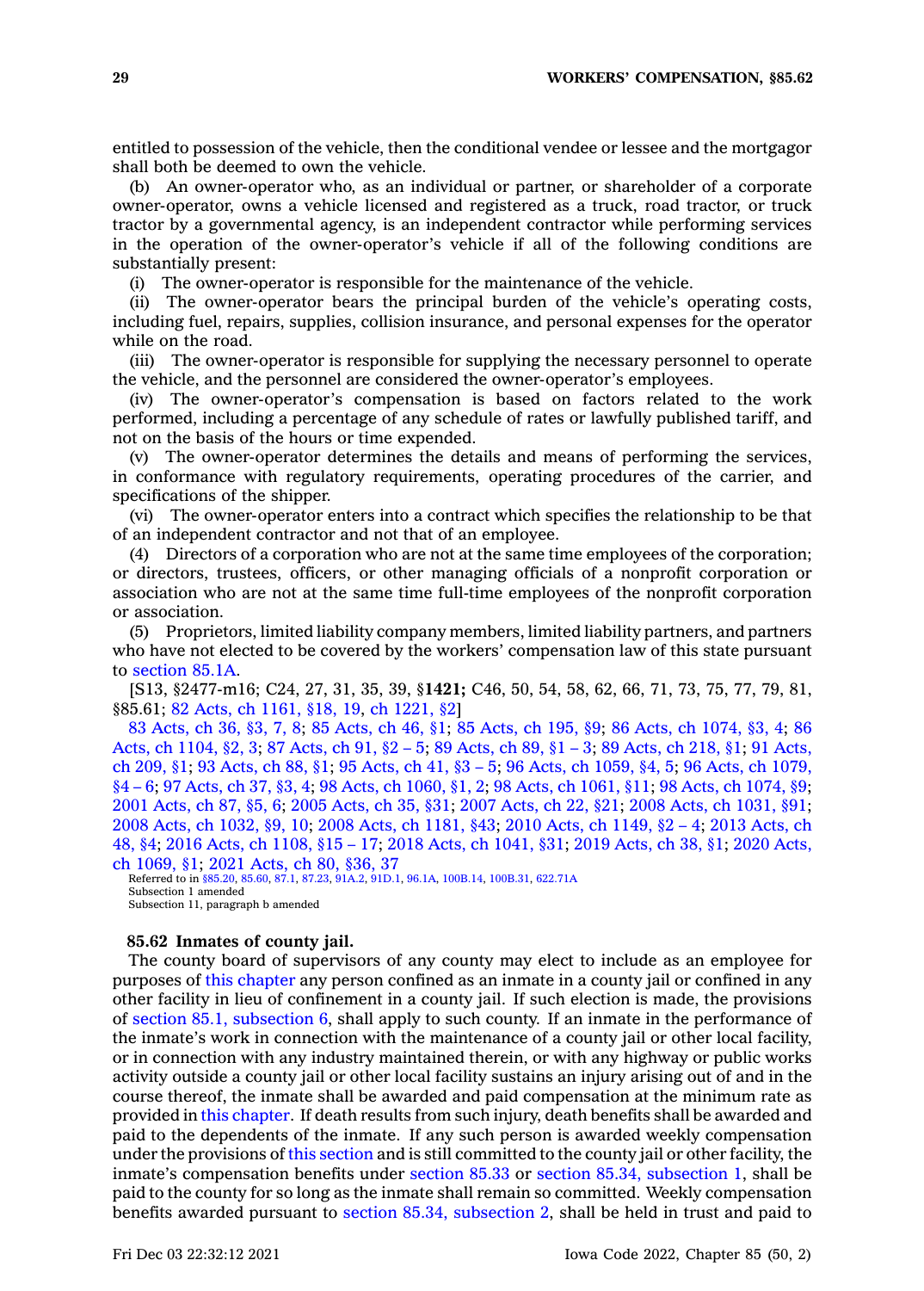such person as provided in this [chapter](https://www.legis.iowa.gov/docs/code//85.pdf) upon final discharge or parole, whichever occurs first. In the event such person is recommitted to the county jail or other facility prior to receiving in full, the inmate's weekly benefits pursuant to [section](https://www.legis.iowa.gov/docs/code/85.33.pdf) 85.33 or section 85.34, [subsection](https://www.legis.iowa.gov/docs/code/85.34.pdf) [1](https://www.legis.iowa.gov/docs/code/85.34.pdf), such benefits shall again be paid to the county for so long as the inmate shall remain so recommitted. Also, weekly benefits under section 85.34, [subsection](https://www.legis.iowa.gov/docs/code/85.34.pdf) 2, shall be suspended and again held in trust until such person is again released by final discharge or parole, whichever first occurs. However, the workers' compensation commissioner may, if the commissioner finds that dependents of the person awarded weekly compensation pursuant to [section](https://www.legis.iowa.gov/docs/code/85.33.pdf) 85.33 or section 85.34, [subsections](https://www.legis.iowa.gov/docs/code/85.34.pdf) 1 and 2, would require welfare aid as <sup>a</sup> result of terminating the compensation, order such weekly compensation to be paid to <sup>a</sup> responsible person for the use of the inmate's dependents.

[C73, 75, 77, 79, 81, §85.62] 98 Acts, ch [1061,](https://www.legis.iowa.gov/docs/acts/1998/CH1061.pdf) §11

### SUBCHAPTER II

### SECOND INJURY COMPENSATION ACT

#### **85.63 Title of Act.**

This [subchapter](https://www.legis.iowa.gov/docs/code//85.pdf) shall be known and referred to as the *"Second Injury Compensation Act"*. [C46, 50, 54, 58, 62, 66, 71, 73, 75, 77, 79, 81, §85.63] 2014 Acts, ch [1026,](https://www.legis.iowa.gov/docs/acts/2014/CH1026.pdf) §143 Referred to in [§86.12](https://www.legis.iowa.gov/docs/code/86.12.pdf)

### **85.64 Limitation of benefits.**

1. If an employee who has previously lost, or lost the use of, one hand, one arm, one foot, one leg, or one eye, becomes permanently disabled by <sup>a</sup> compensable injury which has resulted in the loss of or loss of use of another such member or organ, the employer shall be liable only for the degree of disability which would have resulted from the latter injury if there had been no preexisting disability. In addition to such compensation, and after the expiration of the full period provided by law for the payments thereof by the employer, the employee shall be paid out of the "Second Injury Fund" created by this subchapter the remainder of such compensation as would be payable for the degree of permanent disability involved after first deducting from such remainder the compensable value of the previously lost member or organ.

2. Any benefits received by any such employee, or to which the employee may be entitled, by reason of such increased disability from any state or federal fund or agency, to which said employee has not directly contributed, shall be regarded as <sup>a</sup> credit to any award made against said second injury fund as aforesaid.

```
[C46, 50, 54, 58, 62, 66, 71, 73, 75, 77, 79, 81, §85.64]
2014 Acts, ch 1026, §18
Referred to in §86.12
```
#### **85.65 Payments to second injury fund.**

The employer, or, if insured, the insurance carrier in each case of compensable injury causing death, shall pay to the treasurer of state for the second injury fund the sum of twelve thousand dollars in <sup>a</sup> case where there are dependents and forty-five thousand dollars in <sup>a</sup> case where there are no dependents. The payment shall be made at the time compensation payments are begun, or at the time the burial expenses are paid in <sup>a</sup> case where there are no dependents. However, the payments shall be required only in cases of injury resulting in death coming within the purview of this [chapter](https://www.legis.iowa.gov/docs/code//85.pdf) and occurring after July 1, 1978. These payments shall be in addition to any payments of compensation to injured employees or their dependents, or of burial expenses as provided in this [chapter](https://www.legis.iowa.gov/docs/code//85.pdf).

[C46, 50, 54, 58, 62, 66, 71, 73, 75, 77, 79, 81, §85.65; 82 Acts, ch [1161,](https://www.legis.iowa.gov/docs/acts/1982/CH1161.pdf) §20] 89 [Acts,](https://www.legis.iowa.gov/docs/acts/1989/CH0033.pdf) ch 33, §1; 98 Acts, ch [1113,](https://www.legis.iowa.gov/docs/acts/1998/CH1113.pdf) §1, 7 Referred to in [§85.68](https://www.legis.iowa.gov/docs/code/85.68.pdf), [86.12](https://www.legis.iowa.gov/docs/code/86.12.pdf)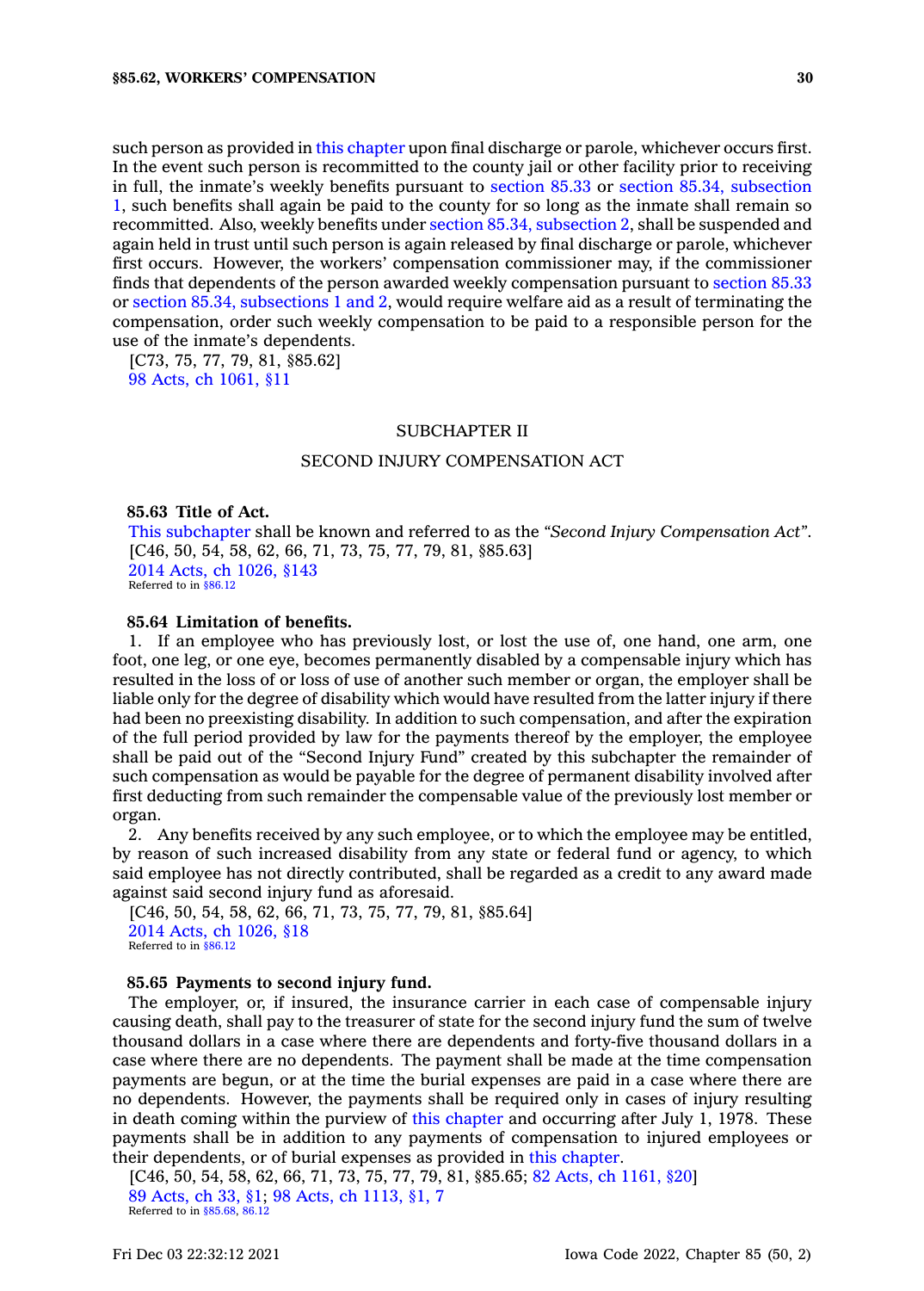### **85.65A Payments to second injury fund — surcharge on employers.**

1. For purposes of this [section](https://www.legis.iowa.gov/docs/code/85.65A.pdf), unless the context otherwise requires:

*a. "Insured employers"* means employers who are commercially insured for purposes of workers' compensation coverage or who have been self-insured for less than twenty-four months as of the first day of the fiscal year in which <sup>a</sup> surcharge is imposed pursuant to [this](https://www.legis.iowa.gov/docs/code/85.65A.pdf) [section](https://www.legis.iowa.gov/docs/code/85.65A.pdf).

*b. "Self-insured employers"* means employers who have been self-insured for purposes of workers' compensation coverage for at least twenty-four months as of the first day of the fiscal year in which <sup>a</sup> surcharge is imposed pursuant to this [section](https://www.legis.iowa.gov/docs/code/85.65A.pdf).

2. Prior to July 1 of each fiscal year, the commissioner of insurance shall conduct an examination of the outstanding liabilities of the second injury fund and shall make <sup>a</sup> determination as to whether sufficient funds will be available in the second injury fund to pay the liabilities of the fund for each of the next two fiscal years. If the commissioner of insurance determines sufficient funds will be available, the commissioner shall not impose <sup>a</sup> surcharge on employers during the next succeeding fiscal year. If the commissioner determines sufficient funds will not be available, the commissioner shall impose by rule, pursuant to [chapter](https://www.legis.iowa.gov/docs/code//17A.pdf) 17A, <sup>a</sup> surcharge on employers during the next succeeding fiscal year for payment to the treasurer of state for the second injury fund pursuant to the requirements of this [section](https://www.legis.iowa.gov/docs/code/85.65A.pdf).

3. If the commissioner of insurance determines that <sup>a</sup> surcharge on employers shall be imposed during any applicable fiscal year, the surcharge imposed shall comply with and be subject to all of the following requirements:

*a.* The surcharge shall apply to all workers' compensation insurance policies and self-insurance coverages of employers approved for self-insurance by the commissioner of insurance pursuant to [section](https://www.legis.iowa.gov/docs/code/87.4.pdf) 87.4 or [87.11](https://www.legis.iowa.gov/docs/code/87.11.pdf), and to the state of Iowa, its departments, divisions, agencies, commissions, and boards, or any political subdivision coverages whether insured or self-insured. The surcharge shall not apply to any reinsurance or retrocessional transaction under [section](https://www.legis.iowa.gov/docs/code/520.4.pdf) 520.4 or [520.9](https://www.legis.iowa.gov/docs/code/520.9.pdf).

*b.* In determining the surcharge for any applicable fiscal year, the commissioner of insurance shall provide that all insured and self-insured employers be assessed, in total, an amount the commissioner determines is sufficient, together with the moneys in the second injury fund, to meet the outstanding liabilities of the second injury fund.

*c.* The total assessment amount used in calculating the surcharge shall be allocated between self-insured employers and insured employers based on paid losses for the preceding calendar year. The portion of the total aggregate assessment that shall be collected from self-insured employers shall be equal to that proportion of total paid losses during the preceding calendar year, which the total compensation payments of all self-insured employers bore to the total compensation payments made by all self-insured employers and insurers on behalf of all insured employers during the preceding calendar year. The portion of the total aggregate assessment that is not to be collected from self-insured employers shall be collected from insured employers.

*d.* The method of assessing self-insured employers <sup>a</sup> surcharge shall be based on paid losses. The method of assessing insured employers <sup>a</sup> surcharge shall be by insurers collecting assessments from insured employers through <sup>a</sup> surcharge based on premium.

*e.* Assessments collected through imposition of <sup>a</sup> surcharge pursuant to this [section](https://www.legis.iowa.gov/docs/code/85.65A.pdf) shall not constitute an element of loss for the purpose of establishing rates for workers' compensation insurance but shall for the purpose of collection be treated as separate costs by insurers. The surcharge is collectible by an insurer and nonpayment of the surcharge shall be treated as nonpayment of premium and the insurer shall retain all cancellation rights inuring to it for nonpayment of premium. An insurance carrier, its agent, or <sup>a</sup> third-party administrator shall not be entitled to any portion of the surcharge as <sup>a</sup> fee or commission for its collection. The surcharge is not subject to any taxes, licenses, or fees. The surcharge is not deemed to be an assessment or tax, but shall be deemed an additional benefit paid for injuries compensable under this [subchapter](https://www.legis.iowa.gov/docs/code//85.pdf).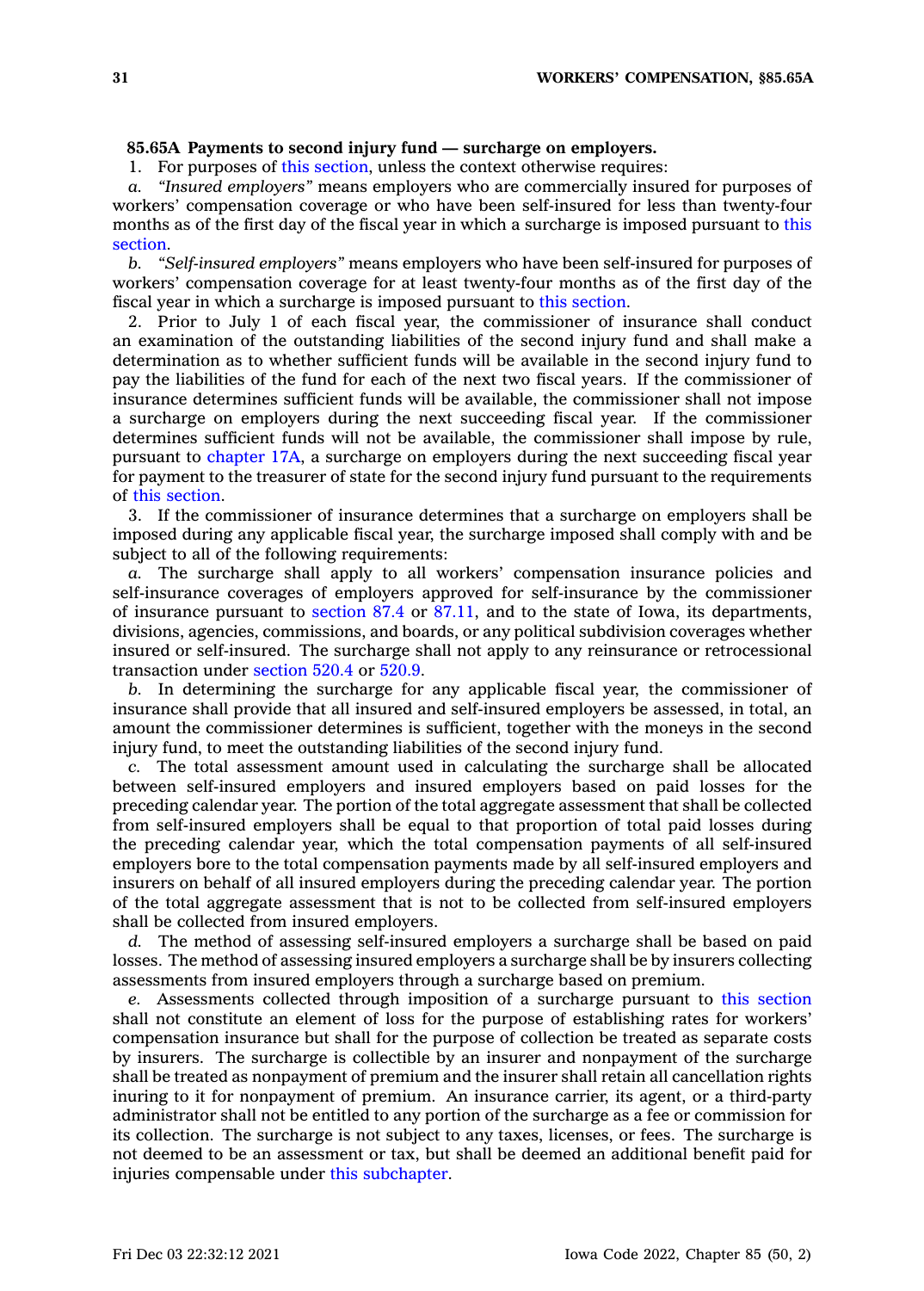4. The commissioner of insurance shall adopt rules, pursuant to [chapter](https://www.legis.iowa.gov/docs/code//17A.pdf) 17A, concerning the requirements of this [section](https://www.legis.iowa.gov/docs/code/85.65A.pdf).

98 Acts, ch [1113,](https://www.legis.iowa.gov/docs/acts/1998/CH1113.pdf) §2, 7; 2003 [Acts,](https://www.legis.iowa.gov/docs/acts/2003/CH0140.pdf) ch 140, §3, 6; 2008 Acts, ch [1137,](https://www.legis.iowa.gov/docs/acts/2008/CH1137.pdf) §2, 3; 2014 [Acts,](https://www.legis.iowa.gov/docs/acts/2014/CH1026.pdf) ch [1026,](https://www.legis.iowa.gov/docs/acts/2014/CH1026.pdf) §143; 2021 [Acts,](https://www.legis.iowa.gov/docs/acts/2021/CH0080.pdf) ch 80, §38 Referred to in [§85.67](https://www.legis.iowa.gov/docs/code/85.67.pdf), [86.12](https://www.legis.iowa.gov/docs/code/86.12.pdf)

Subsection 2 amended

### **85.66 Second injury fund — creation — custodian.**

1. The second injury fund is hereby established under the custody of the treasurer of state and shall consist of payments to the fund as provided by this [subchapter](https://www.legis.iowa.gov/docs/code//85.pdf) and any accumulated interest and earnings on moneys in the second injury fund.

2. The treasurer of state is charged with the conservation of the assets of the second injury fund. Moneys collected in the second injury fund shall be disbursed only for the purposes stated in this [subchapter](https://www.legis.iowa.gov/docs/code//85.pdf), and shall not at any time be appropriated or diverted to any other use or purpose. Except for reimbursements to the attorney general provided for in [section](https://www.legis.iowa.gov/docs/code/85.67.pdf) 85.67, disbursements from the fund shall be paid by the treasurer of state only upon the written order of the workers' compensation commissioner. The treasurer of state shall invest any surplus moneys of the fund in securities which constitute legal investments for state funds under the laws of this state, and may sell any of the securities in which the fund is invested, if necessary, for the proper administration or in the best interests of the fund.

3. The treasurer of state shall quarterly prepare <sup>a</sup> statement of the fund, setting forth the balance of moneys in the fund, the income of the fund, specifying the source of all income, the payments out of the fund, specifying the various items of payments, and setting forth the balance of the fund remaining to its credit. The statement shall be open to public inspection in the office of the treasurer of state.

[C46, 50, 54, 58, 62, 66, 71, 73, 75, 77, 79, 81, §85.66; 82 Acts, ch [1161,](https://www.legis.iowa.gov/docs/acts/1982/CH1161.pdf) §21] 83 [Acts,](https://www.legis.iowa.gov/docs/acts/1983/CH0105.pdf) ch 105, §5; 90 Acts, ch [1071,](https://www.legis.iowa.gov/docs/acts/90/CH1071.pdf) §1; 98 Acts, ch [1061,](https://www.legis.iowa.gov/docs/acts/98/CH1061.pdf) §11; 98 Acts, ch [1113,](https://www.legis.iowa.gov/docs/acts/98/CH1113.pdf) §3, 7; [2004](https://www.legis.iowa.gov/docs/acts/2004/CH1175.pdf) Acts, ch 1175, [§196,](https://www.legis.iowa.gov/docs/acts/2004/CH1175.pdf) 202; 2007 [Acts,](https://www.legis.iowa.gov/docs/acts/2007/CH0215.pdf) ch 215, §84; 2009 [Acts,](https://www.legis.iowa.gov/docs/acts/2009/CH0133.pdf) ch 133, §22; 2014 Acts, ch [1026,](https://www.legis.iowa.gov/docs/acts/2014/CH1026.pdf) [§143](https://www.legis.iowa.gov/docs/acts/2014/CH1026.pdf)

Referred to in [§86.12](https://www.legis.iowa.gov/docs/code/86.12.pdf), [86.13A](https://www.legis.iowa.gov/docs/code/86.13A.pdf)

#### **85.67 Administration of fund — special counsel —payment of award.**

The attorney general shall appoint <sup>a</sup> staff member to represent the treasurer of state and the fund in all proceedings and matters arising under this [subchapter](https://www.legis.iowa.gov/docs/code//85.pdf). The attorney general shall be reimbursed up to four hundred fifty thousand dollars annually from the fund for services provided related to the fund. The commissioner of insurance shall consider the reimbursement to the attorney general as an outstanding liability when making <sup>a</sup> determination of funding availability under section 85.65A, [subsection](https://www.legis.iowa.gov/docs/code/85.65A.pdf) 2. In making an award under this [subchapter](https://www.legis.iowa.gov/docs/code//85.pdf), the workers' compensation commissioner shall specifically find the amount the injured employee shall be paid weekly, the number of weeks of compensation which shall be paid by the employer, the date upon which payments out of the fund shall begin, and, if possible, the length of time the payments shall continue.

[C46, 50, 54, 58, 62, 66, 71, 73, 75, 77, 79, 81, §85.67]

83 [Acts,](https://www.legis.iowa.gov/docs/acts/1983/CH0105.pdf) ch 105, §6; 98 Acts, ch [1061,](https://www.legis.iowa.gov/docs/acts/98/CH1061.pdf) §11; 98 Acts, ch [1113,](https://www.legis.iowa.gov/docs/acts/98/CH1113.pdf) §4, 7; 2004 Acts, ch 1175, [§197,](https://www.legis.iowa.gov/docs/acts/2004/CH1175.pdf) [209](https://www.legis.iowa.gov/docs/acts/2004/CH1175.pdf); 2007 [Acts,](https://www.legis.iowa.gov/docs/acts/2007/CH0215.pdf) ch 215, §85; 2013 [Acts,](https://www.legis.iowa.gov/docs/acts/2013/CH0139.pdf) ch 139, §53; 2014 Acts, ch [1026,](https://www.legis.iowa.gov/docs/acts/2014/CH1026.pdf) §143; 2021 [Acts,](https://www.legis.iowa.gov/docs/acts/2021/CH0166.pdf) ch [166,](https://www.legis.iowa.gov/docs/acts/2021/CH0166.pdf) §22 Referred to in  $$85.66, 86.12$  $$85.66, 86.12$ 

Section amended

### **85.68 Actions — collection of payments — subrogation.**

The labor commissioner shall be charged with the collection of contributions and payments to the second injury fund required to be made pursuant to [section](https://www.legis.iowa.gov/docs/code/85.65.pdf) 85.65. In addition, the labor commissioner, on behalf of the second injury fund created under this [subchapter](https://www.legis.iowa.gov/docs/code//85.pdf), shall have a cause of action under [section](https://www.legis.iowa.gov/docs/code/85.22.pdf) 85.22 to the same extent as an employer against any person not in the same employment by reason of whose negligence or wrong the subsequent injury of the person with the previous disability was caused. The action shall be brought by the labor commissioner on behalf of the fund, and any recovery, less the necessary and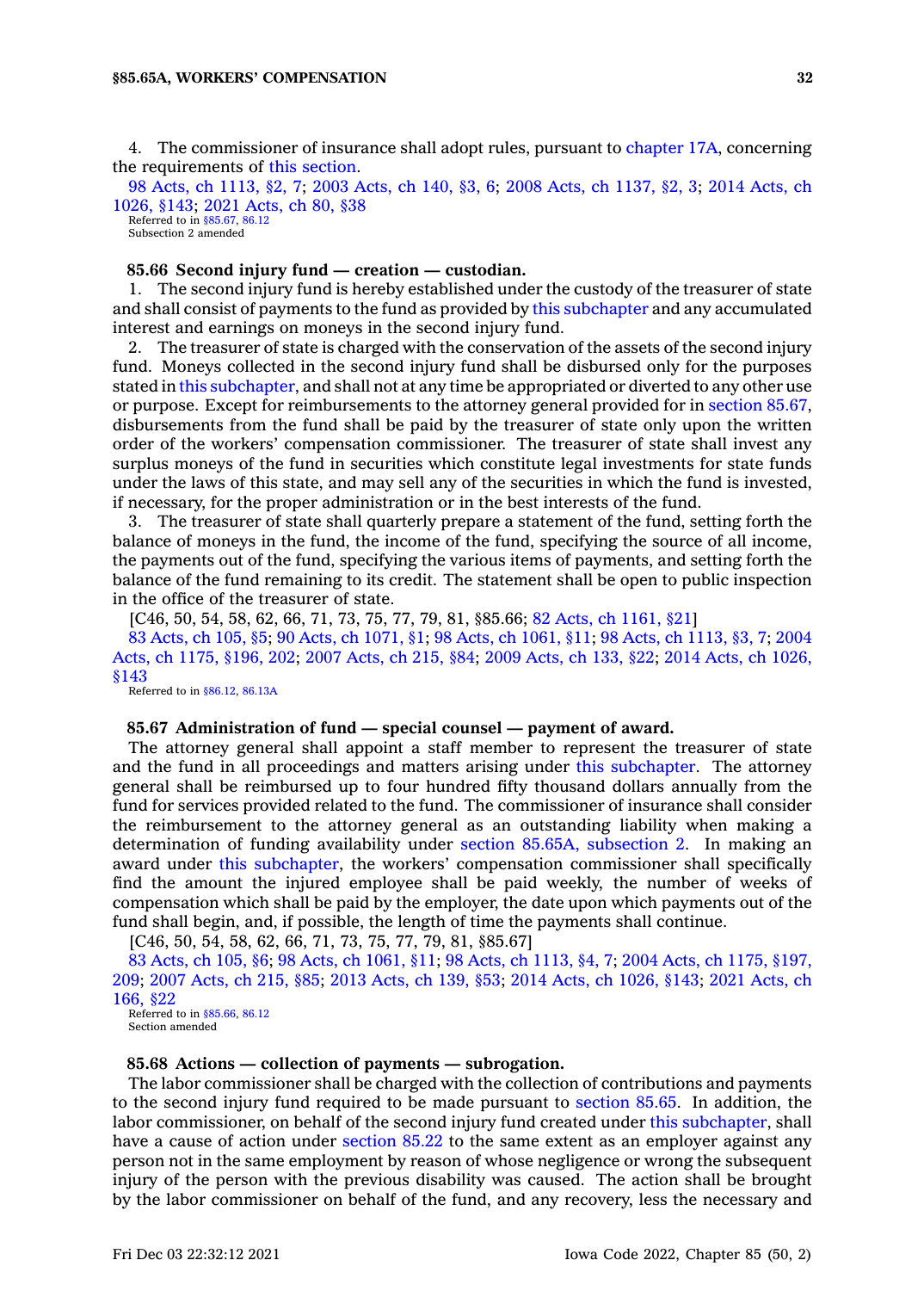reasonable expenses incurred by the labor commissioner, shall be paid to the treasurer of state and credited to the second injury fund.

[C46, 50, 54, 58, 62, 66, 71, 73, 75, 77, 79, 81, §85.68] 83 [Acts,](https://www.legis.iowa.gov/docs/acts/1983/CH0105.pdf) ch 105, §7; 96 Acts, ch [1129,](https://www.legis.iowa.gov/docs/acts/96/CH1129.pdf) §21; 98 Acts, ch [1113,](https://www.legis.iowa.gov/docs/acts/98/CH1113.pdf) §5, 7; 2014 Acts, ch [1026,](https://www.legis.iowa.gov/docs/acts/2014/CH1026.pdf) §143 Referred to in [§84A.5](https://www.legis.iowa.gov/docs/code/84A.5.pdf), [86.12,](https://www.legis.iowa.gov/docs/code/86.12.pdf) [91.4](https://www.legis.iowa.gov/docs/code/91.4.pdf)

### **85.69 Federal contributions.**

The treasurer of state is hereby authorized to receive and credit to the second injury fund any sum or sums that may at any time be contributed to the state by the United States or any agency thereof, under any Act of Congress or otherwise, to which the state may be or become entitled by reason of any payments made to any person with <sup>a</sup> previous disability out of the fund.

[C46, 50, 54, 58, 62, 66, 71, 73, 75, 77, 79, 81, §85.69] 96 Acts, ch [1129,](https://www.legis.iowa.gov/docs/acts/1996/CH1129.pdf) §22 Referred to in [§86.12](https://www.legis.iowa.gov/docs/code/86.12.pdf)

### SUBCHAPTER III

### VOCATIONAL REHABILITATION PROGRAM

### **85.70 Additional payment for attendance — rehabilitation and training — new career vocational training and education program.**

1. An employee who has sustained an injury resulting in permanent partial or permanent total disability, for which compensation is payable under this [chapter](https://www.legis.iowa.gov/docs/code//85.pdf) other than an injury to the shoulder compensable pursuant to section 85.34, [subsection](https://www.legis.iowa.gov/docs/code/85.34.pdf) 2, paragraph *"n"*, and who cannot return to gainful employment because of such disability, shall upon application to and approval by the workers' compensation commissioner be entitled to <sup>a</sup> one hundred dollar weekly payment from the employer in addition to any other benefit payments, during each full week in which the employee is actively participating in <sup>a</sup> vocational rehabilitation program recognized by the vocational rehabilitation services division of the department of education. The workers' compensation commissioner's approval of such application for payment may be given only after <sup>a</sup> careful evaluation of available facts, and after consultation with the employer or the employer's representative. Judicial review of the decision of the workers' compensation commissioner may be obtained in accordance with the terms of the Iowa administrative procedure Act, [chapter](https://www.legis.iowa.gov/docs/code//17A.pdf) 17A, and in [section](https://www.legis.iowa.gov/docs/code/86.26.pdf) 86.26. Such additional benefit payment shall be paid for <sup>a</sup> period not to exceed thirteen consecutive weeks except that the workers' compensation commissioner may extend the period of payment not to exceed an additional thirteen weeks if the circumstances indicate that <sup>a</sup> continuation of training will in fact accomplish rehabilitation.

2. *a.* An employee who has sustained an injury to the shoulder resulting in permanent partial disability for which compensation is payable under section 85.34, [subsection](https://www.legis.iowa.gov/docs/code/85.34.pdf) 2, paragraph *"n"*, and who cannot return to gainful employment because of such disability, shall be evaluated by the department of workforce development regarding career opportunities in specific fields aligning with postsecondary career and technical education programs that provide instruction in the areas of agriculture, family and consumer sciences, health occupations, business, industrial technology, and marketing, that allow for accommodation of the employee's disability and to determine if the employee would benefit from participation in the new career vocational training and education program offered through an area community college, that will allow the employee to return to the workforce.

*b.* Upon completion of the evaluation and <sup>a</sup> determination by the department that the employee is <sup>a</sup> candidate for the new career vocational training and education program, the employee shall be referred by the department to the community college that is in the closest proximity to the employee's residence, or upon agreement of the department and the employee, to the community college that offers <sup>a</sup> vocational training and education program that best meets the employee's needs, for enrollment in the new career vocational training and education program at the community college for the purpose of providing the employee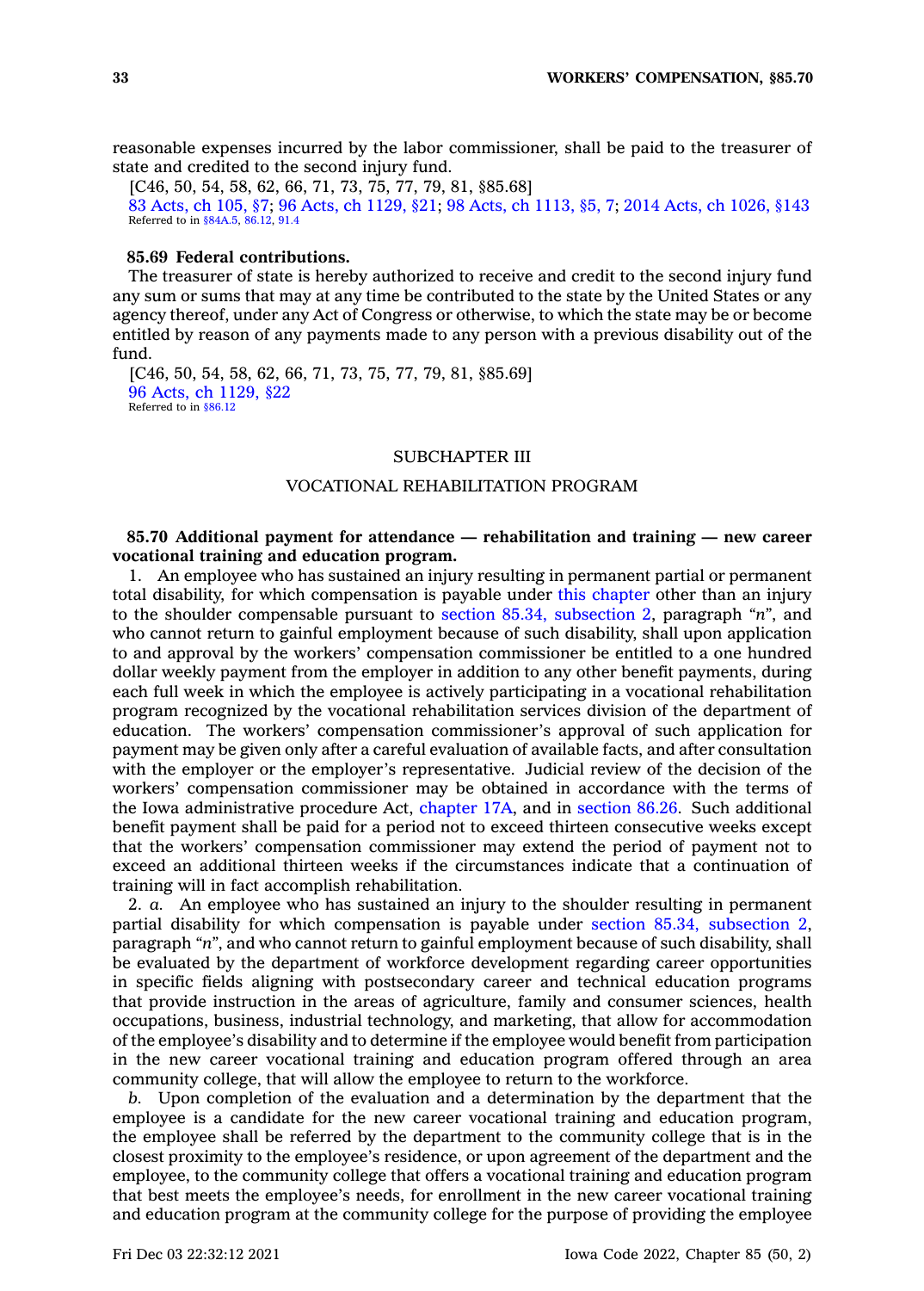with occupational training that will result in, at <sup>a</sup> minimum, the awarding of an associate degree or completion of <sup>a</sup> certificate program and will enable the employee to return to the workforce. If an employee does not enroll in the new career vocational training and education program at the community college to which the employee has been referred by the department within six months after the referral, the employee is no longer eligible to participate in the program.

*c.* The employee shall be entitled to financial support from the employer or the employer's insurer for participation in the new career vocational training and education program in <sup>a</sup> total amount not to exceed fifteen thousand dollars to be used for the payment of tuition and fees and the purchase of required supplies. The community college in which an employee is enrolled pursuant to the program shall bill the employer or the employer's insurer for the employee's tuition and fees each semester, or the equivalent, that the employee is enrolled in the program. The employer or the employer's insurer shall also pay for the purchase of supplies required by the employee to participate in the program, upon receipt of documentation from the employee detailing the cost of the supplies and the necessity for purchasing the supplies. Such documentation may include written course requirements or other documentation from the community college or the course instructor regarding the necessity for the purchase of certain supplies.

*d.* The employer or the employer's insurer may request <sup>a</sup> periodic status report each semester from the community college documenting the employee's attendance and participation in and completion of the career vocational training and education program. If an employee does not meet the attendance requirements of the community college at which the employee is enrolled or does not maintain <sup>a</sup> passing grade in each course in which the employee is enrolled each semester, or the equivalent, the employee's eligibility for continued participation in the program is terminated.

*e.* The community college shall also provide the employer or the employer's insurer with documentation detailing that the receipt of funds by the community college pursuant to [this](https://www.legis.iowa.gov/docs/code/85.70.pdf) [subsection](https://www.legis.iowa.gov/docs/code/85.70.pdf) is for the payment of tuition and fees and the purchase of required supplies.

*f.* Beginning on or before December 1, 2018, the department of workforce development, in cooperation with the department of education, the insurance division of the department of commerce, and all community colleges that are participating in the new career vocational training and education program, shall prepare an annual report for submission to the general assembly that provides information about the status of the program including but not limited to the utilization of and participants in the program, program completion rates, employment rates after completion of the program and the types of employment obtained by the program participants, and the effects of the program on workers' compensation premium rates.

[C71, 73, 75, 77, 79, 81, §85.70]

96 Acts, ch [1127,](https://www.legis.iowa.gov/docs/acts/1996/CH1127.pdf) §1; 98 Acts, ch [1061,](https://www.legis.iowa.gov/docs/acts/98/CH1061.pdf) §11; 2003 [Acts,](https://www.legis.iowa.gov/docs/acts/2003/CH0044.pdf) ch 44, §114; 2004 [Acts,](https://www.legis.iowa.gov/docs/acts/2004/CH1001.pdf) 1st Ex, ch [1001,](https://www.legis.iowa.gov/docs/acts/2004/CH1001.pdf) §13, 18; 2017 [Acts,](https://www.legis.iowa.gov/docs/acts/2017/CH0023.pdf) ch 23, §18; 2018 Acts, ch [1041,](https://www.legis.iowa.gov/docs/acts/2018/CH1041.pdf) §32

# SUBCHAPTER IV

### EXTRATERRITORIAL INJURIES AND BENEFIT CLAIMS

#### **85.71 Injury outside of state.**

1. If an employee, while working outside the territorial limits of this state, suffers an injury on account of which the employee, or in the event of death, the employee's dependents, would have been entitled to the benefits provided by this [chapter](https://www.legis.iowa.gov/docs/code//85.pdf) had such injury occurred within this state, such employee, or in the event of death resulting from such injury, the employee's dependents, shall be entitled to the benefits provided by this [chapter](https://www.legis.iowa.gov/docs/code//85.pdf), if at the time of such injury any of the following is applicable:

*a.* The employer has <sup>a</sup> place of business in this state and the employee regularly works at or from that place of business.

*b.* The employee is working under <sup>a</sup> contract of hire made in this state and the employee regularly works in this state.